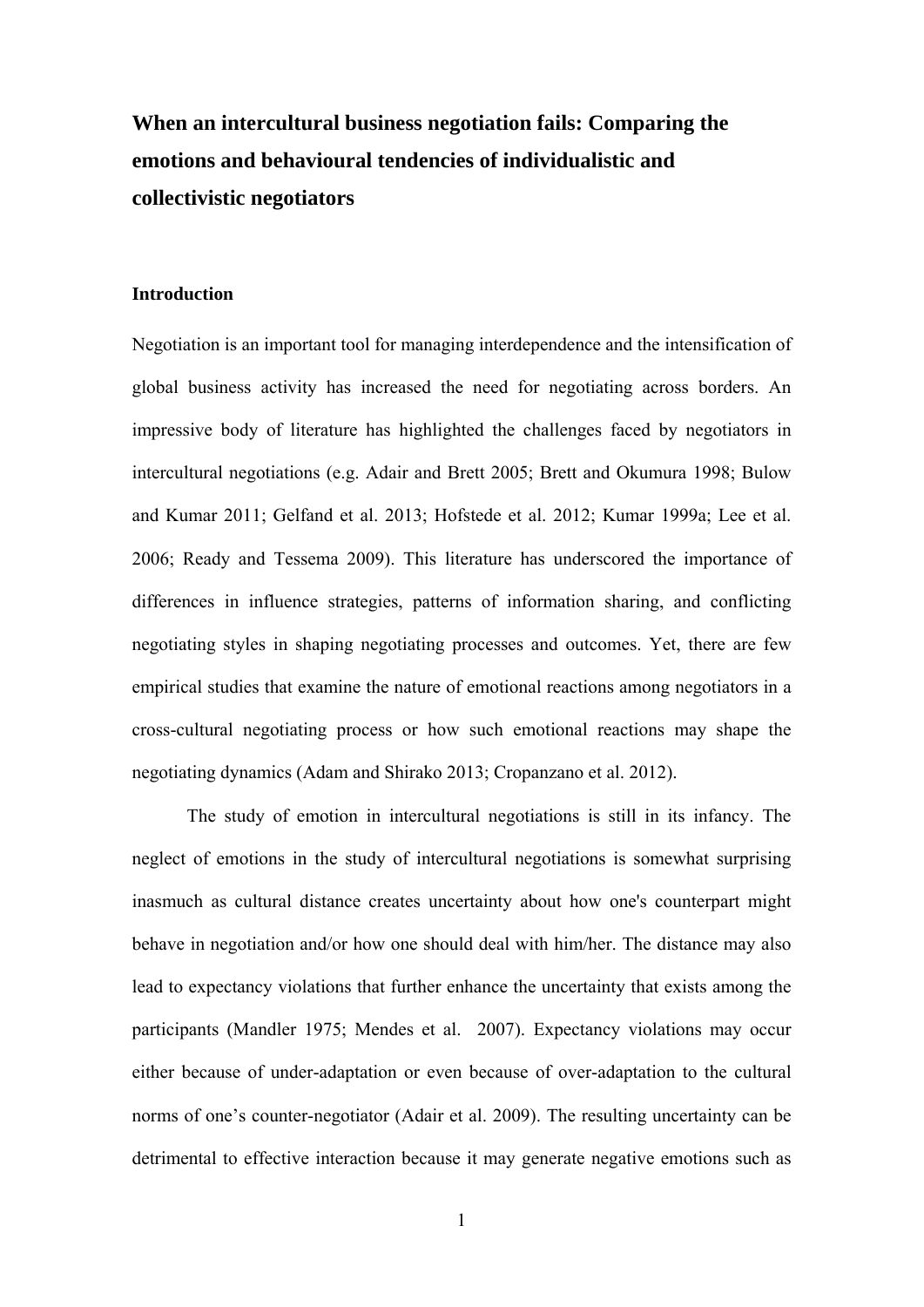anxiety and induce the participants to behave in ways that may enhance rather than reduce the cultural distance between them (Duronto et al. 2005; Gudykunst 1988, 2005; Hullett and Witte 2001; Samochowiec and Florack 2010). Although anxiety has been the main emotion that has been investigated by Gudykunst's anxiety/management theory, other emotions may be equally crucial in shaping intercultural adaptation that is an area that remains inadequately explored. Assessing the role of emotions is critical because they shape behaviour and influence judgments that individuals form of one other (van Kleef et al. 2004).

Overcoming these potential emotional biases necessitate greater effort, more persistence, and a more positive and proactive orientation all of which may be unfavourably impacted upon by negative emotions (Seo et al. 2004). Kopelman and Rosette (2008) have also highlighted the importance of the display of emotions on negotiation outcomes. Their study involving East Asian and Israeli negotiators showed that in the East Asian cultural context, where the demonstration of respect is important, negotiators who displayed negative emotions were less likely to be successful in their negotiations.

Moreover, a major feature of emotions is that they are associated with action tendencies (Frijda 1986; Lazarus 1991) and this has implications for the strategies that the negotiators choose to follow. For example, anger may lead to a retaliatory spiral (Allred 1999; Allred et al. 1997), while tension may lead to a withdrawal or an agreement (Kumar 1999a). Anger and tension are both negative emotions with the latter being closely linked to fear (Shaver et al. 1987).

In one of the few empirical studies to date, Lee et al. (2006) demonstrated that in an intercultural negotiation setting involving Chinese and American executive MBA students both groups of participants experienced tension but its behavioural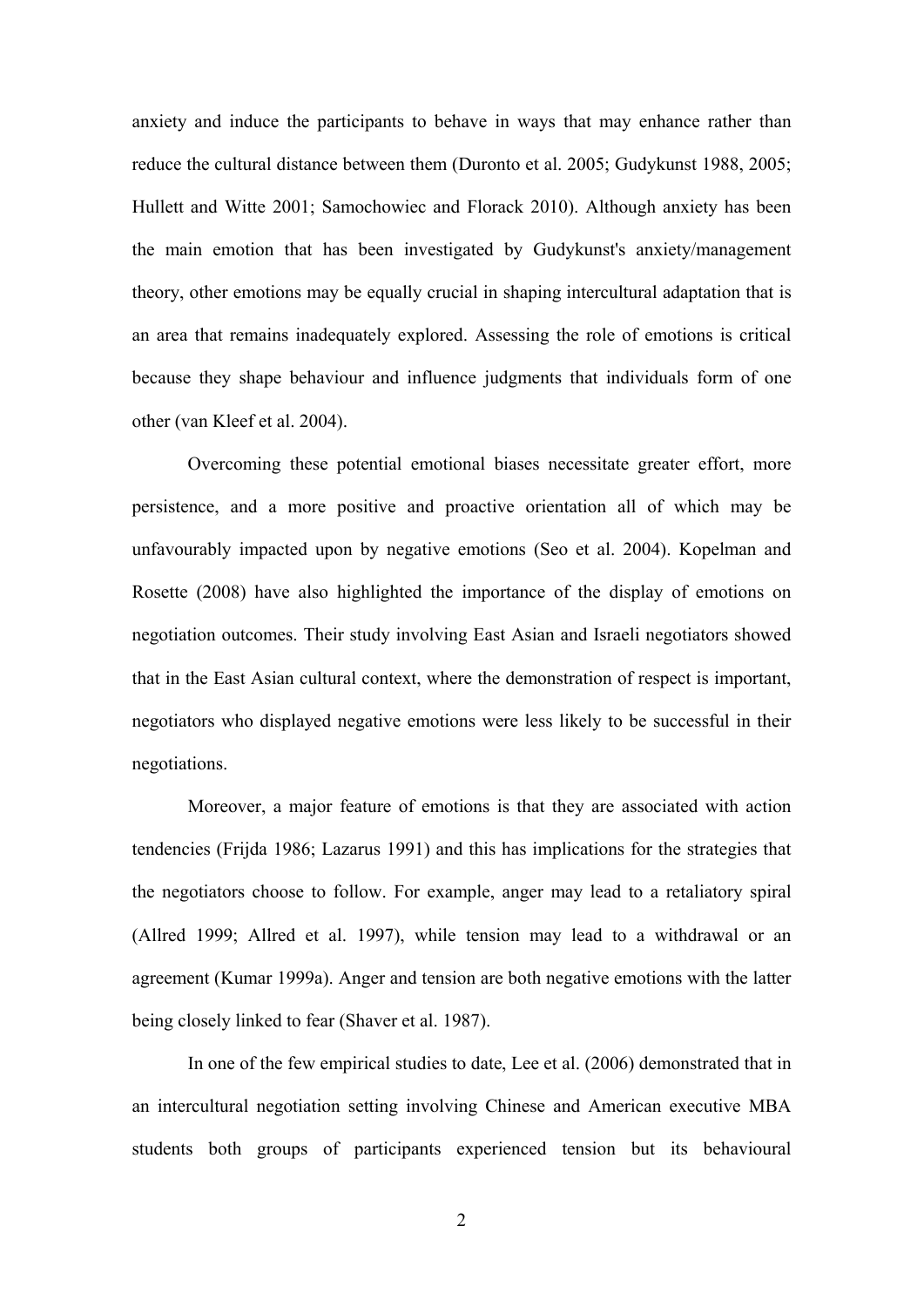consequences were different for the two groups. The Chinese reacted to the emergence of tension by trying to reach an agreement but the level of trust for their American counterparts declined. Trust is considered to be of critical importance in intercultural negotiations (e.g. Gunia et al. 2011) and the study by Lee et al. (2006) buttresses the argument made by Jones and George (1998) that emotions have an impact on trust judgments. For the Americans, by contrast, the emergence of tension had a negative impact on their ability to reach an agreement. This may be related to the differential perspective-taking ability of collectivists and individualists (Wu and Keysar 2007) that, in turn, carries implications for emotional volatility of negotiators.

Third, negotiators embedded in different cultures approach negotiations differently (e.g. Adair et al. 2001; Adair et al. 2009; Brett 2000, Kumar 1999a). Negotiators from collectivistic cultures have as their uppermost priority the establishment of a relationship as opposed to their individualistic counterparts (e.g. Kumar 1999b). Collectivistic negotiators exchange information indirectly whereas their individualistic counterparts exchange information directly (e.g. Adair et al. 2001). Different approaches to negotiation may interfere with the ability of the negotiators to accomplish their goals and in the process give rise to negative emotions.

Fourth, the negative emotions experienced by negotiators from different cultures are likely to be different (Kumar 2004), although to date this remains an untested theoretical prediction. It has been maintained that members of individualistic cultures are likely to experience dejection-related emotions whereas members of collectivistic cultures are likely to experience agitation-related emotions (Kumar 2004). Dejectionrelated emotions represent the absence of a positive outcome whereas agitation-related emotions represent the presence of a negative outcome (Higgins 1987).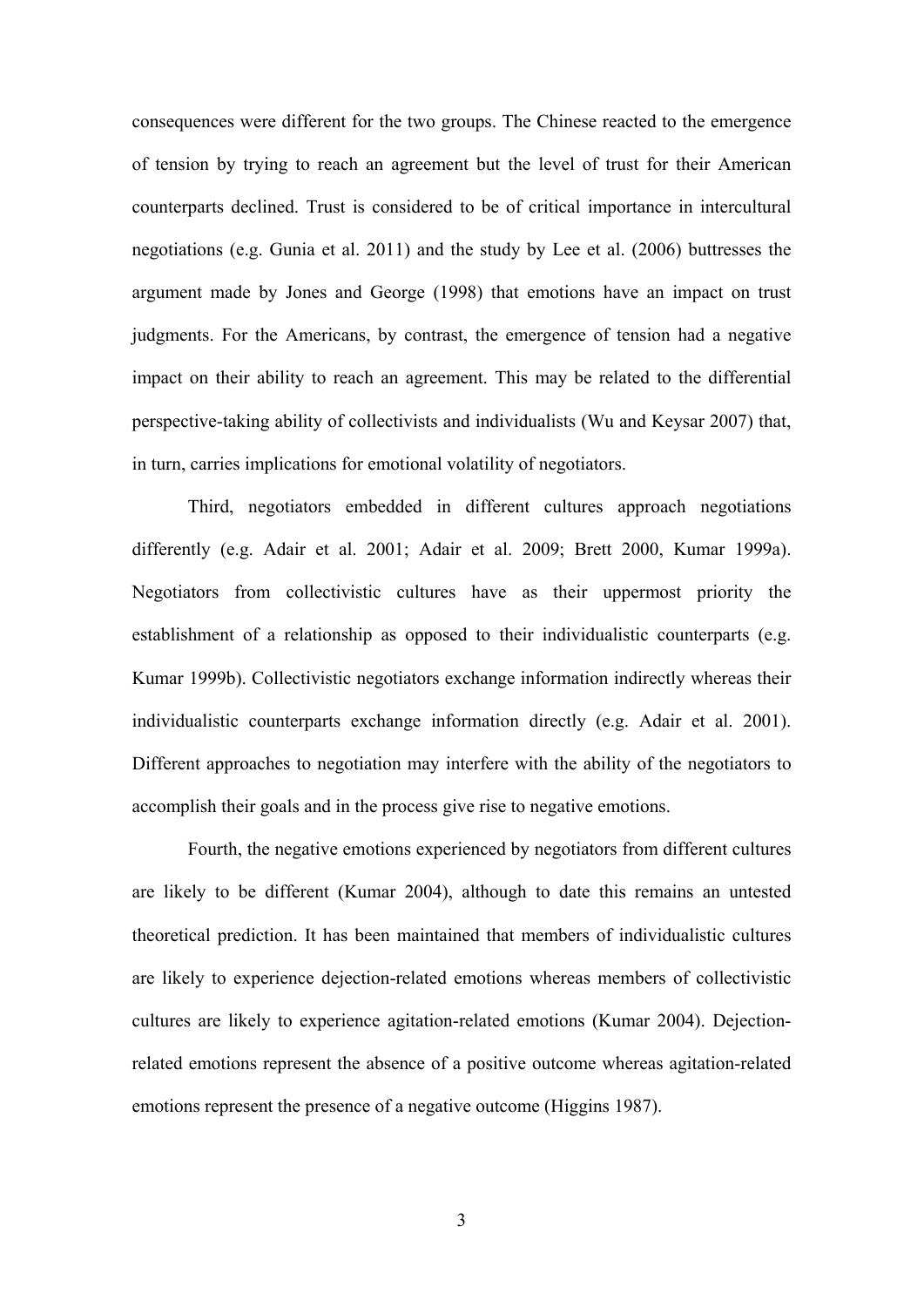As our review suggests, emotions can have a powerful impact on the processes and outcomes of intercultural negotiations. The purpose of this study is to demonstrate the linkage between cultural variation (individualistic and collectivistic cultures) and the types of discrete emotions that are most prevalent in an unsuccessful intercultural business negotiation. In a failed intercultural negotiation, negative emotions are the likely consequence and we wish to explore if the type of negative emotion that gets activated is a function of culture. Thus, this study wishes to contribute to cross-cultural business negotiation research by enhancing our understanding of the emotional dynamics of intercultural negotiating processes. We focus on negative emotions because how individuals deal with them have significant consequences for the success or the failure of a negotiation. A negative emotion such as anger may invite an aggressive response and in doing so set up a vicious spiral which drags the parties further apart rather than bringing them closer (Pruitt et al. 2003). Positive emotions are addressed less extensively in this research.

More specifically, the contribution of the paper is three fold. First, we provide the first pieces of empirical evidence showing that qualitatively different emotions (dejection vs. agitation) may be experienced after a failed business negotiation by collectivists and individualists. Second, we reveal the existence of the relationship between perspective-taking ability and emotional volatility in the context of failed business negotiation involving collectivists and individualists. Third, we propose and test the idea that discrete negative emotions resulting from a failed business negotiation lead to different behavioural tendencies in collectivistic and individualistic cultures.

 We begin by discussing the concepts of emotions, culture and their interlinkages. This leads to the elaboration of three research hypotheses which are then tested using a scenario analysis of an intercultural negotiation involving Indian and

4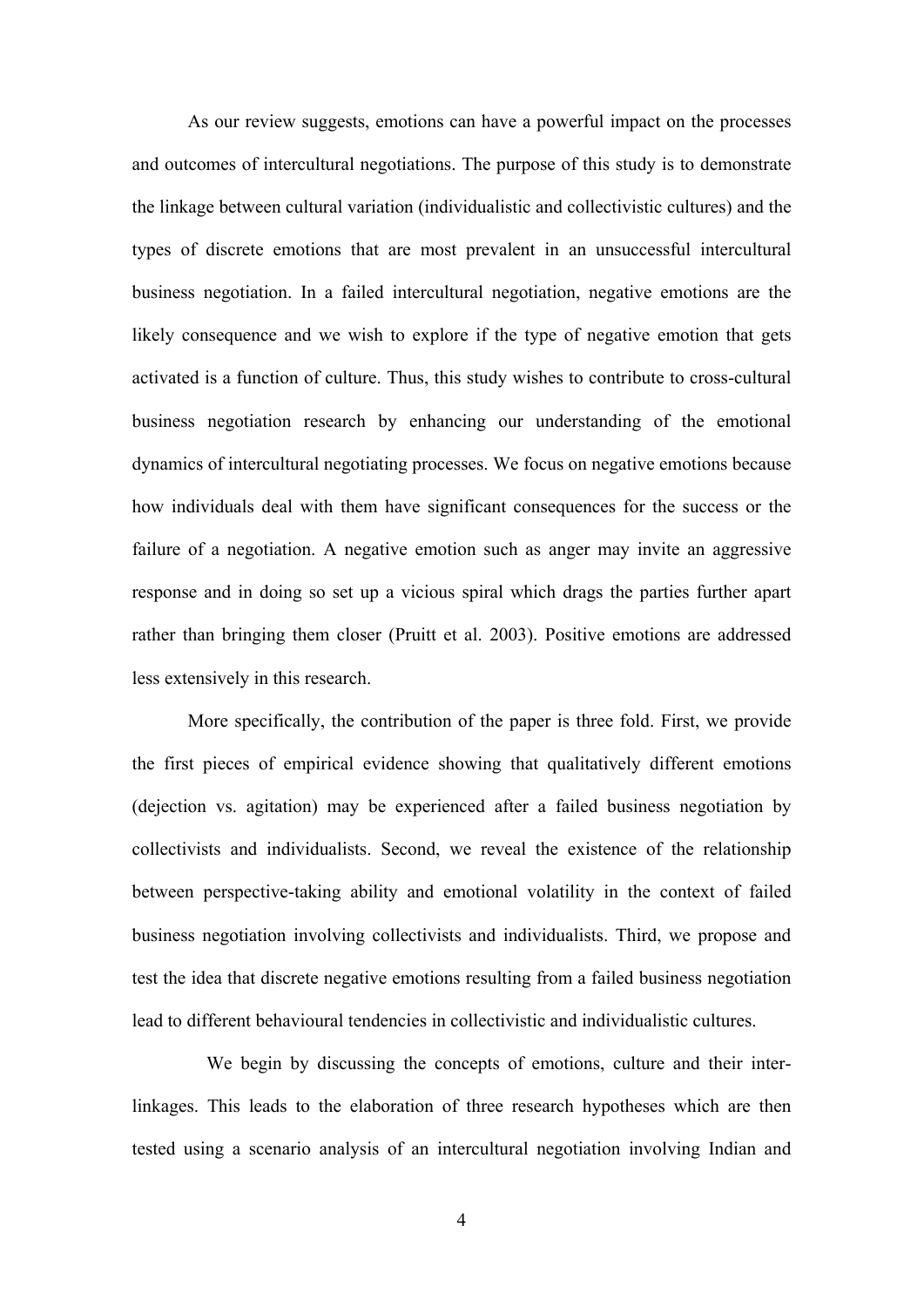Finnish study participants. The paper concludes with a discussion highlighting the theoretical implications, avenues for future research, and the limitations of the study.

# **Theoretical framework for the study**

The conceptual elaboration consists of brief reviews of affect and culture. Their integrative consideration culminates into the development of research hypotheses.

# *The role of affect*

Barsade and Gibson (2007) conceive of affect as an overarching term that comprises of discrete emotions, moods, and feeling traits (see also Barry et al. 2004). Discrete emotions have a specific cause, are accompanied by physiological reactions, and are associated with action tendencies (Bagozzi et al. 1999; Frijda 1986; Yzerbyt et al. 2003). Thus, the discrete emotion of anger is associated with the action tendency of aggression while the discrete emotion of fear is associated with the action tendency to escape. Emotions are short-lived phenomena that can be characterized in terms of their frequency, intensity, and duration (Kumar 1997). Moods, by contrast, represent general feelings of pleasantness or unpleasantness and are not associated with any specific cause. Dispositional affect, on the other hand, is a personality trait that characterizes an individual's tendency to experience positive or negative moods and emotions (Watson and Clark 1984).

This study seeks to focus on discrete emotions for two key reasons. First, the intercultural negotiating process is a goal-driven activity and the negotiators may either experience success or failure in achieving their goals. A major theme in the emotion literature is that positive emotions arise when actors are able to attain their goals and the process has been a smooth one and negative emotions are likely to emerge when the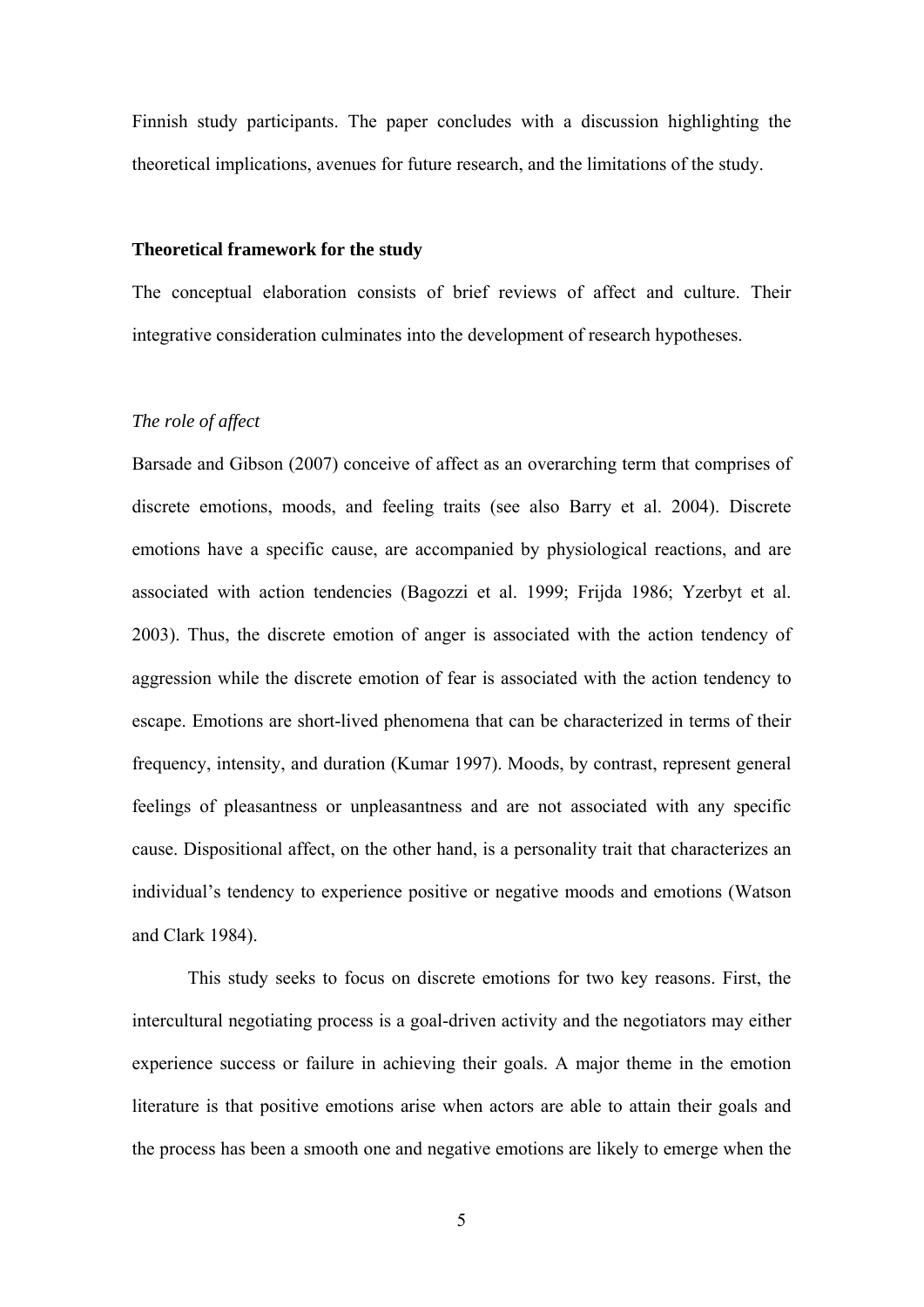actors are unable to achieve their goals and the process has been a difficult one (Lazarus 1991). As Lazarus (1991, p. 111) notes: "Emotional outcomes are based on whether or not our goals and expectations have been realized and in what ways". The specificities of the negotiation process and the associated outcomes are likely to contribute to the emergence of discrete emotions in the negotiating process. As different discrete emotions have different behavioural implications (Frijda 1986; Lazarus 1991), it is important to consider not just the valence of an emotion (positive or negative) but more importantly the specific type of positive or negative emotion.

Second, given that emotions are short-lived high intensity states, and that they have specific action tendencies associated with them, it is pertinent and relevant to assess the impact of discrete emotions. For example, anger can lead the negotiators to behave aggressively which may further escalate the conflict whereas negative emotions such as tension or anxiety may induce the negotiators to withdraw from the negotiation which is also detrimental to a positive outcome (Gibson and Callister 2010; Kumar 1997, 1999a). As noted earlier, a distinction has also been drawn between two classes of negative emotions, namely dejection- vs. agitation-related (Higgins, 1987). Dejectionrelated emotions comprise being angry at other, disappointed, dissatisfied, frustrated, hopeless, irritated, regretful, and sad. They are symptomatic of the fact that the desired outcomes have not been attained. Agitation-related emotions, by contrast, represent the presence of a negative outcome. They are comprised of being angry at self, anxious, apprehensive, ashamed, fearful, pressured, self-blaming and tense. These emotions link the negative outcome to a presumed failure on one's part and hence the presence of emotions such as self-blaming or ashamed.

Even though certain basic emotional experiences can be regarded as universal (Ekman 1992), socio-cultural context greatly impacts on the kind of emotions

6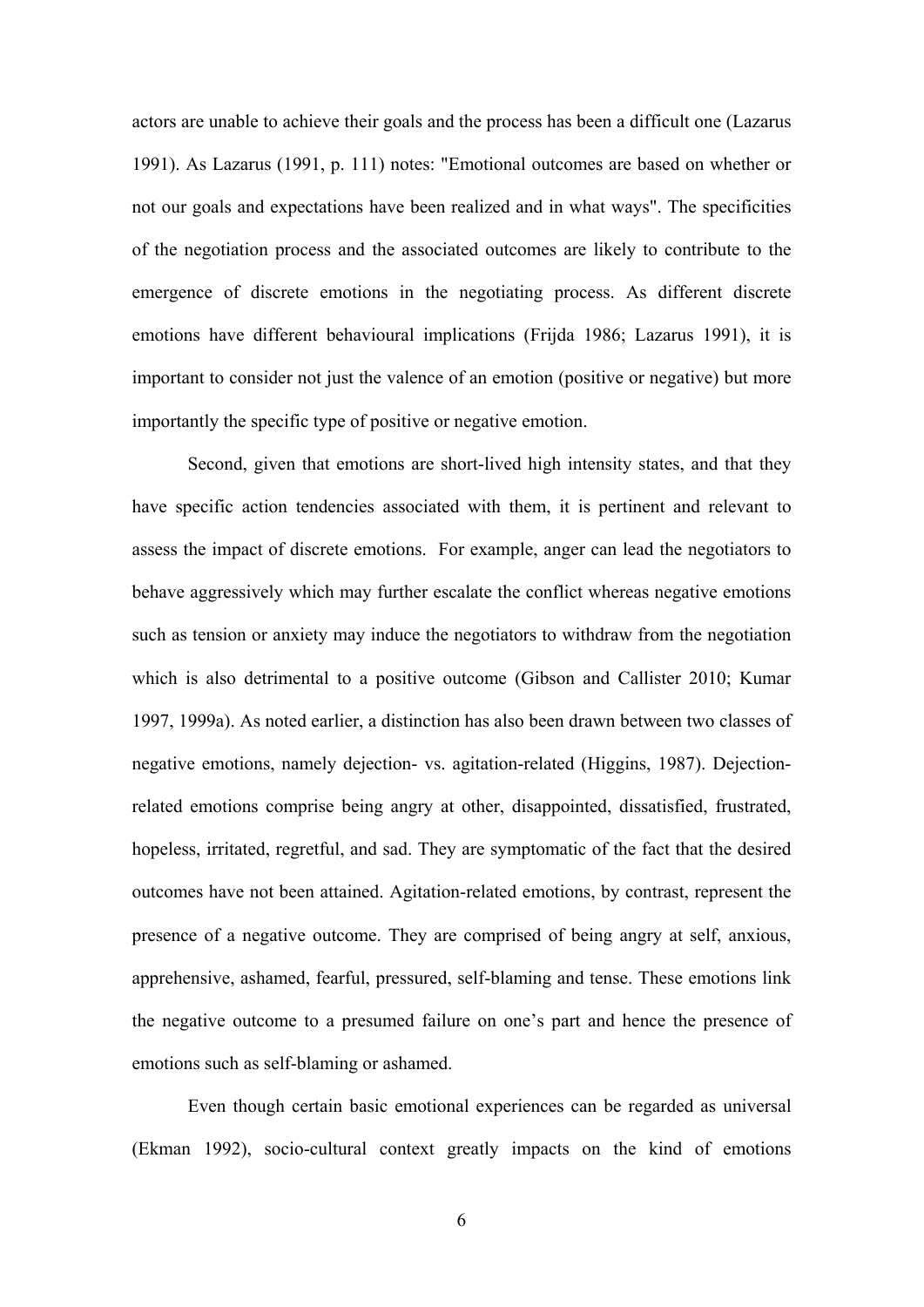experienced by individuals and how they respond to them (Markus and Kitayama 1991). Thus, it is important to assess the impact of culture on the nature of the emotional experience of individuals situated in different socio-cultural contexts. We now turn to an exploration of the cultural construct and its potential influence on the kind of emotions that individuals situated in different contexts might experience.

# *National culture*

National culture characterizes the social ethos of a group and may be defined as the "… collective programming of the mind" (Hofstede 2001, p. 1). The individualismcollectivism dimension has by far received the greatest attention in cross-cultural research (e.g. Bond 1994; Brewer and Chen 2007) and it has a long history in social science theorizing (e.g. Brewer and Chen 2007; Markus and Kitayama 1991; Shweder and Bourne 1984).

Individualists differ from collectivists along a number of dimensions (Chen et al. 1998). Individualists emphasize their personal goals whereas the collectivists give precedence to group goals over their individual goals. Individualists are low context communicators whereas collectivists are high context communicators. Individualists are goal- or task-oriented whereas collectivists are more concerned with relationships and harmony management. The individualists also view themselves as "... independent and possessing a unique pattern of traits that distinguish them from other people" (Goncalo and Staw 2006, p. 97) whereas the collectivists view themselves as being in an interdependent relationship with members of their group.

Culture influences the perception of a negotiating outcome or a situation by the cognitive schemas that negotiators bring to bear on an event (Kumar 1999a). A schema is a cognitive structure that defines the key attributes about a particular object and the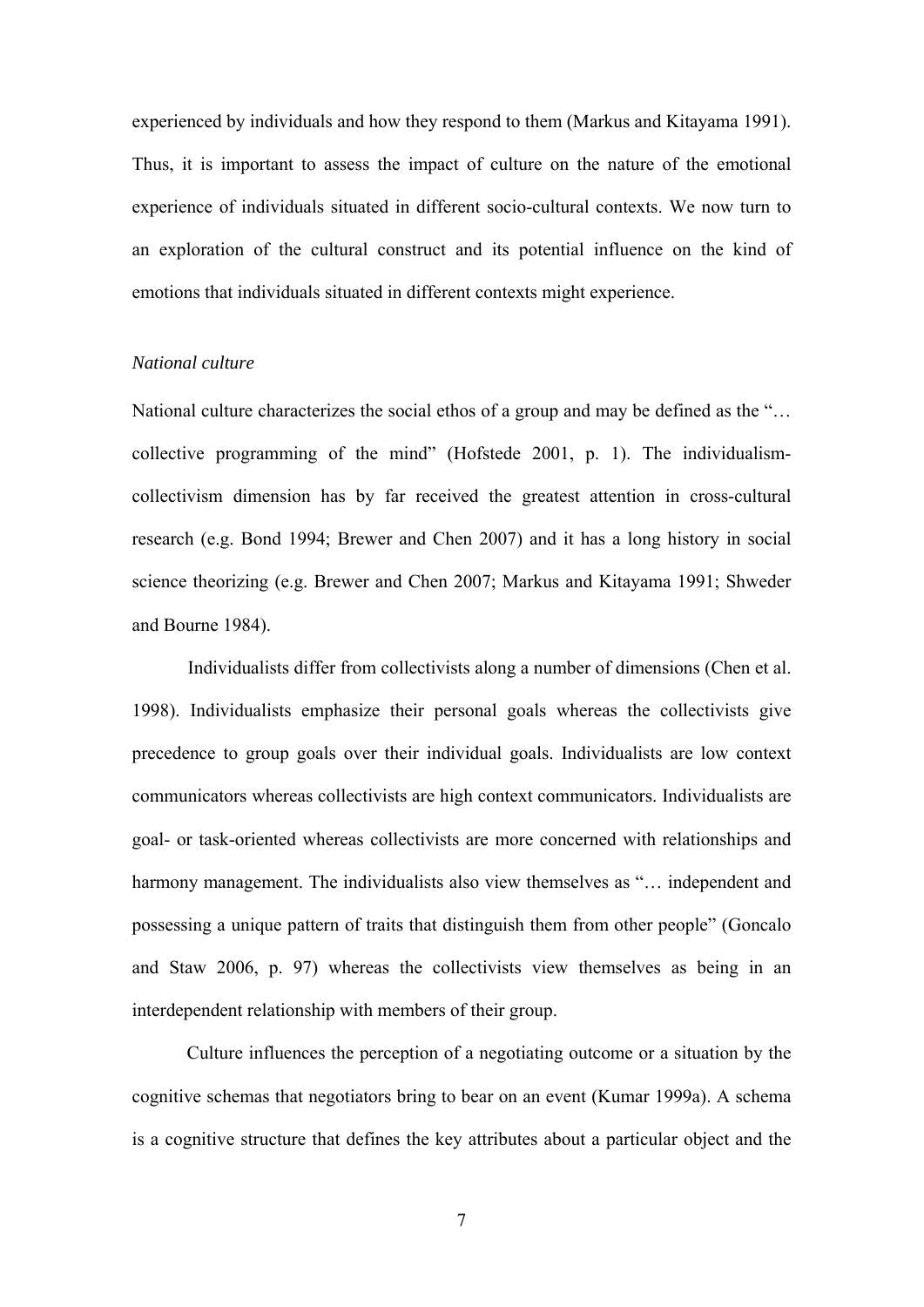interrelationships that might exist between the different attributes (Fiske and Taylor 1991). Cultural values furnish group members with a schema or a knowledge structure that helps them to make sense of a particular situation (Brett and Okumura 1998; Adair et al. 2009). Schemas represent a generalized pattern of sense making that allows the participants to understand the behaviour of their partners and to respond appropriately, and they differ from mental models in that the latter are context dependent (Liu et al. 2012). A negotiation script is a particular type of schema which specifies the sequence by which a given activity is to be completed (Schank and Abelson 1977). Scripts represent a temporal ordering in which certain activities take precedence over others. A negotiation script, for example, might outline the different steps that need to be undertaken sequentially to conclude the negotiation. It might also define the processes by which any negotiation impasses are resolved. In essence, the different cognitive scripts highlight the distinctive approaches to negotiation in different cultures.

In Confucian-based cultures such as Japan relationship building is an essential first step in the negotiating process, whereas in the individualistic North American and European cultures relationship building in the sense that it is practiced in East Asia is a rarity (Kumar 1999b). Conflicting negotiation scripts will disrupt the negotiating process as each negotiator violates the other's expectations. Interruptions will be commonplace as each actor is thwarted from proceeding with the negotiation in the manner that they are used to. Interruptions give rise to emotions (Mandler 1975) and it is to be noted that different emotions are likely to be differentially salient in these cultures. In relational cultures, emotions that are conducive to fostering relationships or emotions that detract from such relationships may be most salient whereas in goaldriven cultures, emotions associated with the successful or unsuccessful completion of an activity may be the most salient (Markus and Kitayama 1991).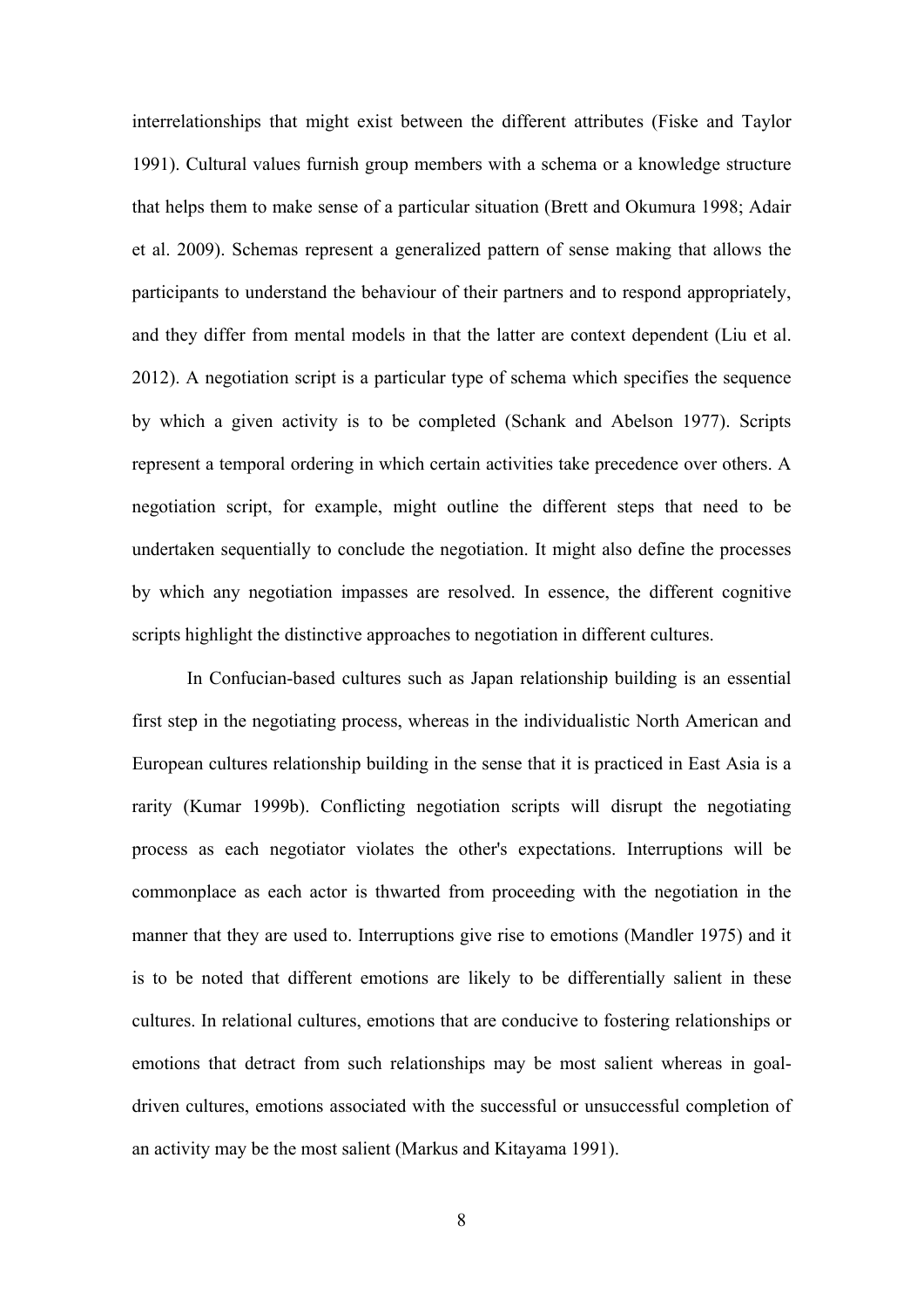*Culture and emotions in intercultural negotiations: Developing research hypotheses*

Although emotions are an inextricable part of human existence, there are differences in the emotional states that are likely to be prevalent in different cultures (e.g. Kitayama et al. 2006; Kumar 2004; Markus and Kitayama 1991). The behavioural incompatibility that emerges in the intercultural negotiating process gives rise to negative emotions that may impede this goal-relevant process (Kumar 1999a). A distinction has been drawn between achievement and prevention goals (e.g. Bosmans and Baumgartner 2005; Higgins 1987).

The achievement goals relate to an individual's ability to either be or not to be successful in any goal pursuit. When individuals succeed in their achievement goals, they experience elation or cheerfulness, but when they fail they experience dejection (Bosmans and Baumgartner 2005). Prevention goals relate to the individual's ability to avoid failure. When individuals are able to avoid failure, they are likely to be calm or quiescent, but when they are unable to avoid failure, they experience agitation (Bosmans and Baumgartner 2005; Higgins 1987). The distinction between dejection and agitation is subtle but, nevertheless, highly consequential for how negotiators may behave, since different emotions are associated with different behavioural tendencies in different cultures (Kumar 1999a).

The key distinction between the achievement and prevention goals revolves around the fact that the same situation can be construed in different ways by different negotiators. Consider, for example, the fact that a negotiation has been unsuccessful. Those negotiators, who have focused on achievement goals, will feel disappointed or sad (cf. dejection) due to absence of a positive outcome. By contrast, those negotiators, who have focused on prevention goals, will feel tension or fear (cf. agitation), as they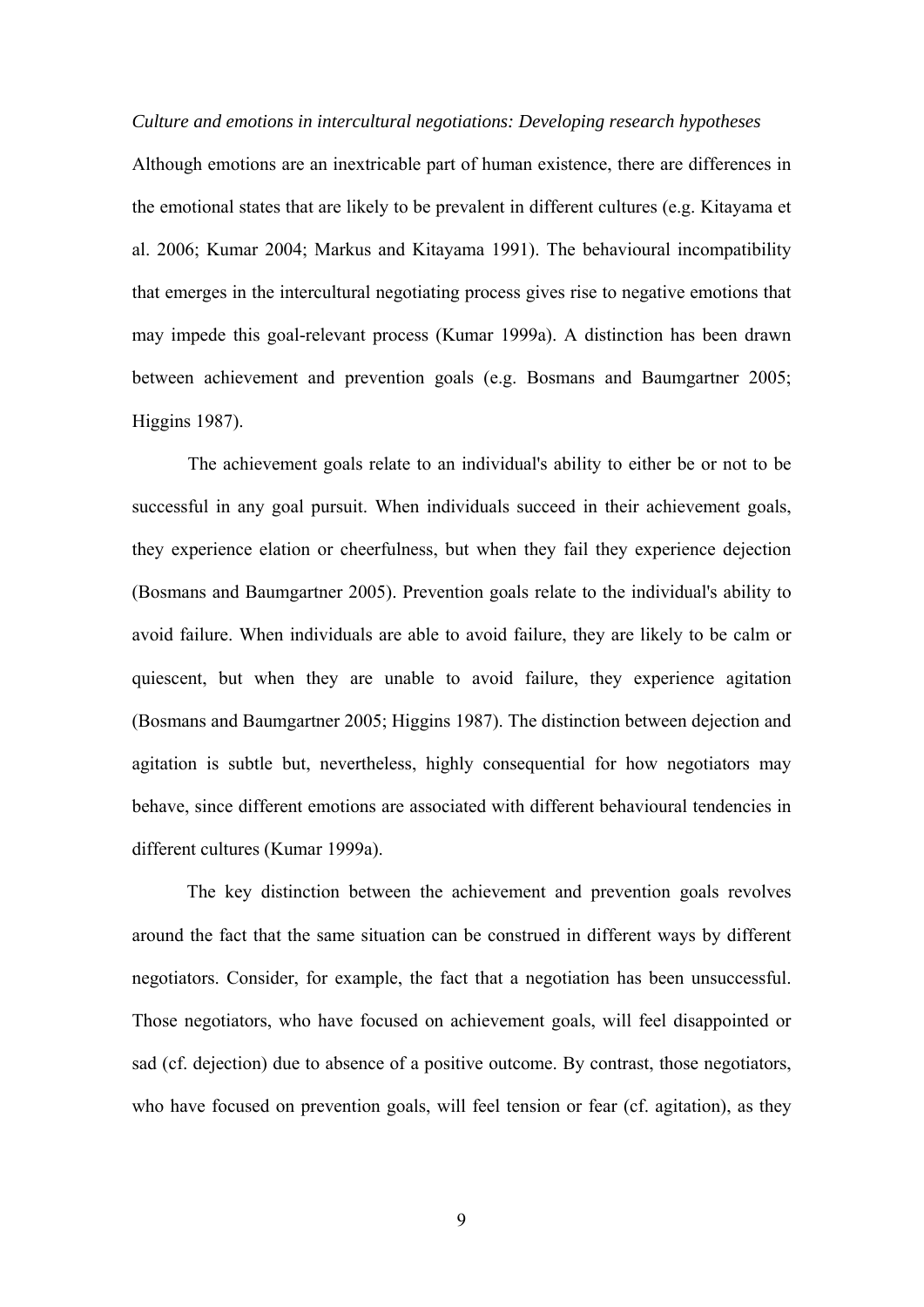have been unable to prevent a negative outcome (i.e. the failure of negotiation) from occurring.

 The key assumption in this research is that while negotiators in both individualistic and collectivistic cultures may potentially experience both sets of emotions (dejection vs. agitation), it is the relative dominance of one over the other that is likely to be culturally dependent. In particular, it is predicted that in individualistic cultures dejection-related emotions are likely to be more prevalent whereas in collectivistic cultures agitation-related emotions are likely to be more dominant. As discussed earlier, individualistic cultures are goal-oriented (achievement goals) and the absence or the inability to attain a positive outcome may therefore give rise to dejectionrelated emotions (Higgins 1987; Kumar 1999a).

In turn, collectivistic cultures are harmony-oriented cultures where potential threats to harmony are taken seriously. When a pre-existing harmony is brought into question or when harmony fails to get established, it represents the presence of a negative outcome in a collectivistic culture. Failure in harmony attainment may cause loss of face which is an outcome that needs to be studiously avoided (prevention goals) in collectivistic cultures both because it violates deeply held local norms and also because face-repair is often a prolonged process (Earley 1997; Kim and Nam 1998). Although face is important in all cultures, its importance is greater in collectivistic as opposed to individualistic cultures (Kim and Nam 1998). A loss of face in a collectivistic culture leads to a critical evaluation of the entire self which may generate a sense of ".... Being small, and of being worthless" (Kim and Nam 1998, p. 527). When face is threatened collectivists are likely to experience agitation-related emotions such as fear because the potential consequences are so severe. A failure to successfully conclude a negotiation implies an absence of harmony and this may be a face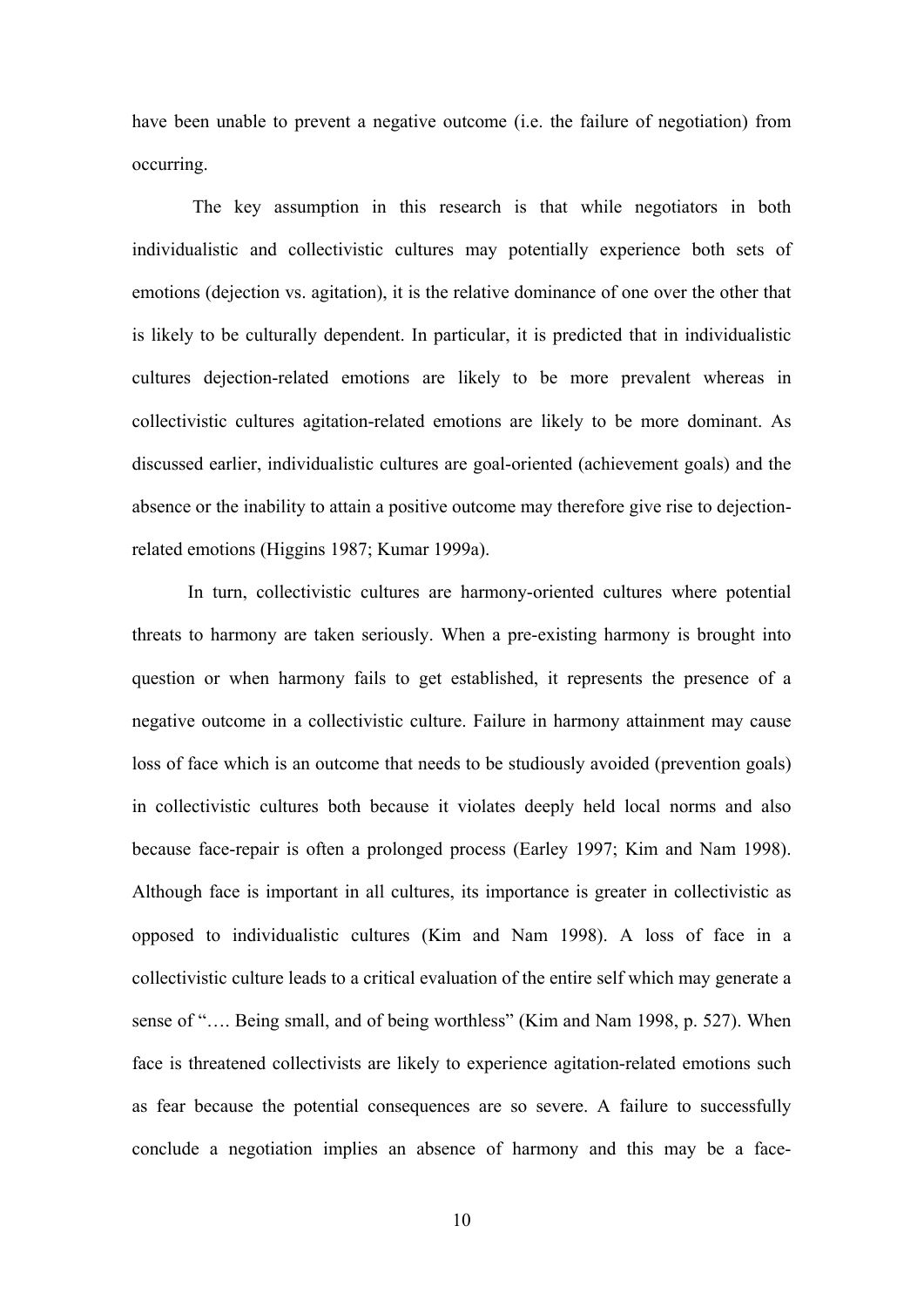threatening outcome. Avoiding loss of face is therefore an important prevention-related goal and, not surprisingly agitation-related emotions in the nature of fear, tension, or anxiety may be dominant here (Kumar 1999a). This leads to the following hypothesis.

> *Hypothesis 1: In an unsuccessful intercultural business negotiation, (a) negotiators from individualistic cultures predominantly experience dejection-related emotions, while (b) negotiators from collectivistic cultures predominantly experience agitation-related emotions.*

This study also explores the role of perspective-taking in shaping the emotional responses that may emerge among negotiators. Theorists have talked about the importance of perspective-taking, that is, "… the intrapsychic processes of imagining another's thoughts, motives, or feelings from that person's point of view." (Williams 2007, p. 601). In this study, perspective-taking is defined as a cognitive process in which individuals adopt others' viewpoints in an attempt to understand their preferences, values and needs (Parker and Axtell 2001).

In a negotiation context, this adoption of others' viewpoints mainly concerns various kinds of interests. Both negotiating parties are likely to be driven by a desire to protect and maximize their personal interests (e.g. getting a promotion or saving face) as well as the interests of the organizations they work for (e.g. market growth or wellbeing of employees). According to the motivated information processing theory, individuals' active motives shape cognitive processing by making them to selectively notice, encode and retain information that is consistent with their desires (Kunda 1990; Nickerson 1998).

As defined above, perspective-taking refers to cognitive ability to consider and appreciate others' viewpoints. In the present research context, this implies that those

11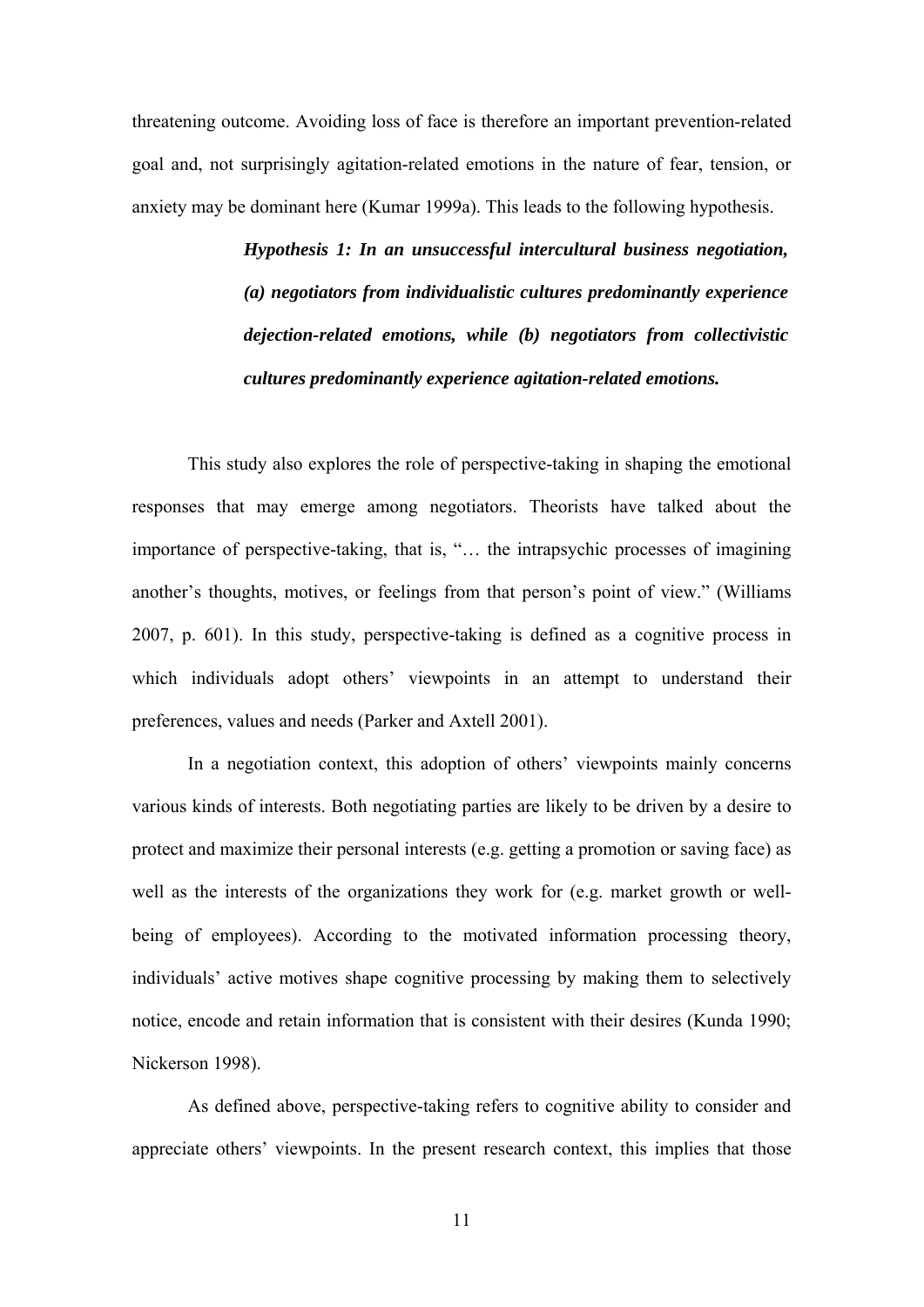negotiators with higher levels of perspective-taking ability (boosting the interestcongruent selective information processing) understand more clearly (in comparison to negotiators with lower levels of perspective-taking ability) that maximizing their own self-interest requires being sensitive to the interests of the counter-negotiator as well. This realization facilitates concession-making and tolerance towards the ambitions of other party (cf. Galinsky et al. 2008). Perspective-takers understand the available competitive stakes and aggressive strategies, and yet promote mutual co-operation for joint gain. This blending of realistic cognitive assessment with what appears to be a prosocial motivation explains why perspective-taking has broad social benefits. (Gilin et al. 2013)

Thus, perspective-taking can be advantageous in intercultural negotiations. First, by being able to assess, how one's counterpart views the situation, the negotiator may be better able to understand the other's interests, needs, and goals, and in so doing to better calibrate one's negotiation strategy. Galinsky et al. (2008) suggest that perspective-taking allows negotiators to override their passions and to find the right balance between competition and co-operation and this enhances the possibility of a successful agreement. Thus, in a negotiation that is about to get derailed, staying emotionally calm or less volatile should be easier and more productive for negotiators with a high level of perspective-taking ability than for the negotiators with a lower perspective-taking ability. As a matter of fact, prior research suggests that perspectivetaking promotes cooperative behaviour (Parker and Axtell 2001) and leads to positive negotiation outcomes (Galinsky et al. 2008) as well as to a greater tendency to forgive the behaviour of the other actor (McCullough et al. 1997).

Second, scholars maintain that collectivists, as opposed to the individualists, are better in their perspective-taking ability (e.g. Wu and Keysar 2007). Collectivists

12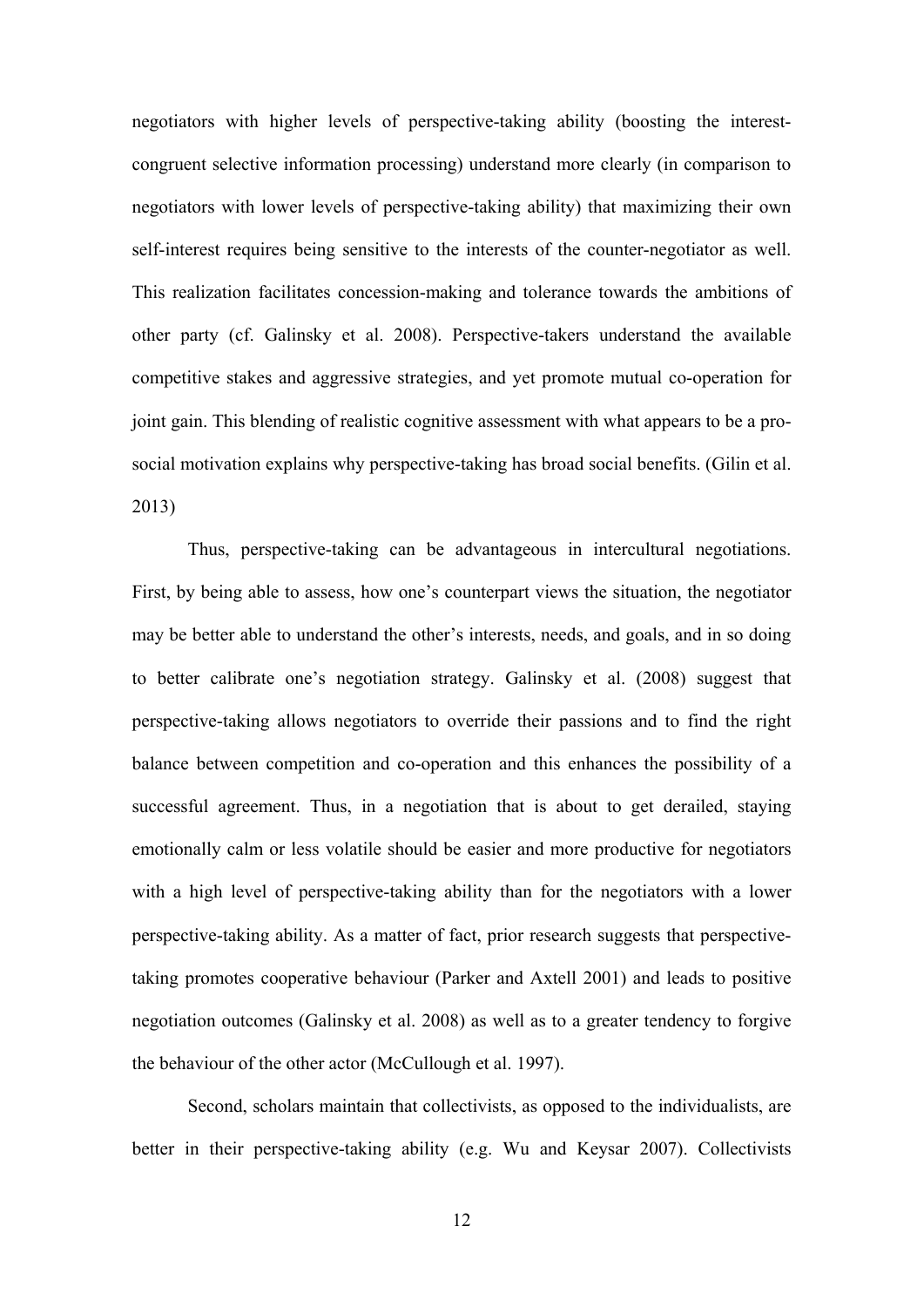prioritise group accomplishments over their own and this makes them to adapt to the needs or the demands of other people. Being more sensitive to other people implies that collectivists understand better the perspective and interests of an out-group member, while for individualists this ability is weaker leading them to emphasize with the perspective of an in-group member (cf. Usunier 2003).

If collectivists have a greater perspective-taking ability, relative to their individualistic counterparts, their experiences and particularly their emotional responses are not solely influenced by their own sets of interests. In other words, the collectivists, as opposed to the individualists, are likely to be both more understanding and tolerant of their counterpart's behaviour. This greater understanding should lessen the amplification of their emotional responses when looking at the situation from the standpoint of their counterparts. This leads to the second hypothesis.

# *Hypothesis 2: In an unsuccessful intercultural business negotiation, negotiators from collectivistic cultures demonstrate lower emotional volatility relative to their individualistic counterparts.*

As discussed earlier, different sets of emotions are associated with different types of action tendencies (Frijda 1986; Lazarus 1991). It is hypothesized that dejectionrelated emotions should lead individualistic negotiators to show an approach tendency (Kumar 1999a). The key rationale is that dejection-related emotions signify the inability of the negotiators to fulfil their achievement-related goals (absence of a positive outcome) that gives rise to frustration and/or anger. These dejection-related emotions often lead to aggressive behaviour as individualists redouble their efforts to obtain the desired outcome; this should show as a heightened approach tendency (Berkowitz 1989; Kumar 1999a).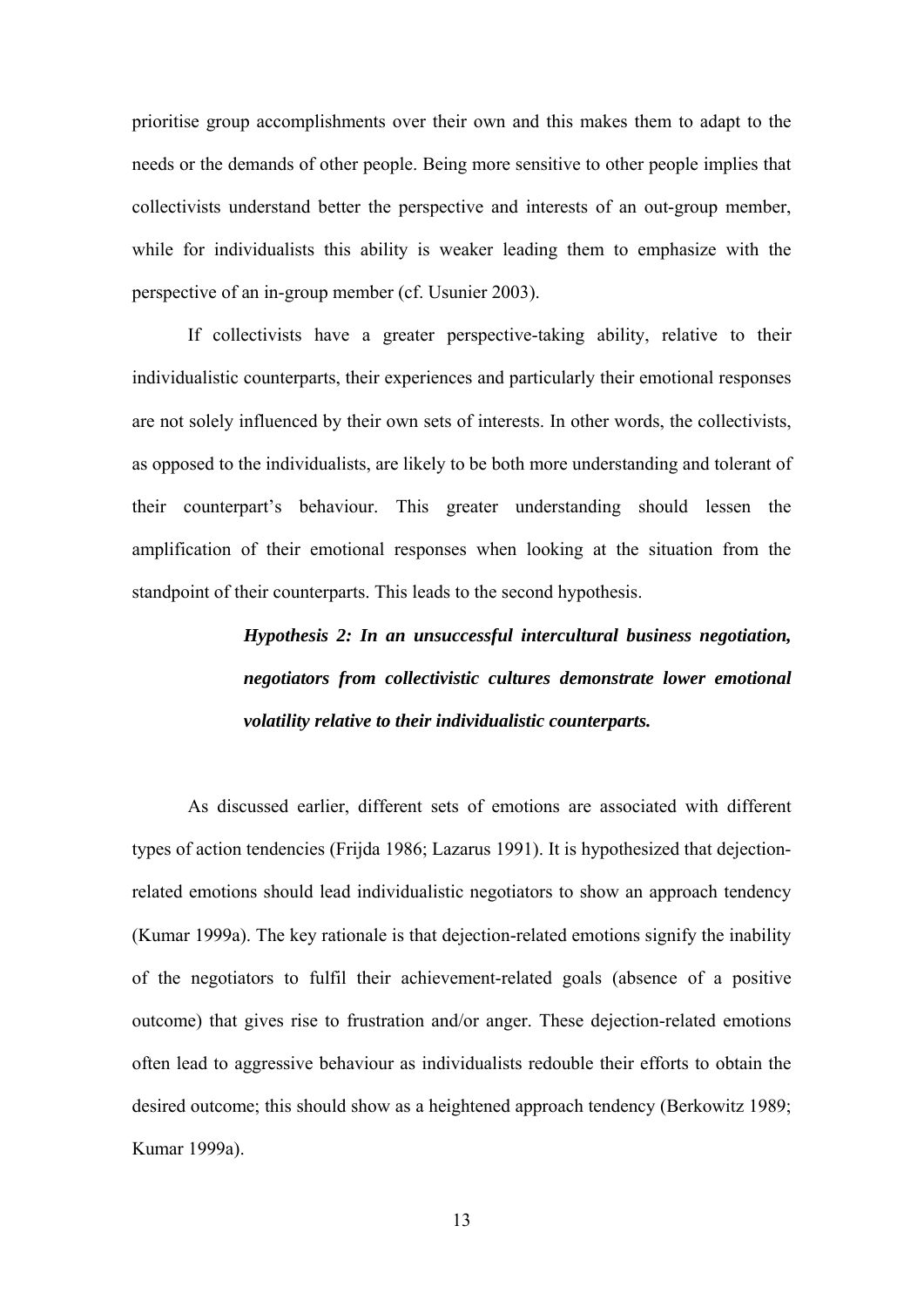On the other hand, in collectivistic cultures face-maintenance plays a singularly important role and disruption of harmony (failing in attaining their relational goals) is to be avoided. Agitation-related emotions can be expected to lead collectivistic negotiators to show an approach tendency. This is because tangible outcomes are of less importance for negotiators with a collectivistic mind set than for those negotiators who possess an individualistic mind set (Kim and Nam 1998). Scholars also suggest that collectivists are more inclined to use strategies such as obliging, that is, accommodating to the other party's concerns (Oetzel and Ting-Toomey 2003; Ting-Toomey et al. 2000; Ting-Toomey and Kurogi 1998). In effect, agitation-related emotions are likely to facilitate the obliging attempts at re-establishment of harmony (i.e. face and relationship repair).

In other words, agitation-related emotions can promote an approach tendency among collectivistic negotiators, since approach tendency may be regarded as the mechanism by which these negotiators seek to repair their relationships and, in doing so, defuse conflicts among the parties. In sum, our third hypothesis states that different types of negative emotions can lead to the same behavioural tendency among negotiators with in different cultural mind sets.

> *Hypothesis 3: In an unsuccessful intercultural business negotiation, a) negotiators who experience higher level of dejection-related emotions and possess a more individualistic mind set demonstrate a higher level of approach tendency, and so do also b) negotiators who experience higher level of agitation-related emotions and possess a more collectivistic mind set.*

> > 14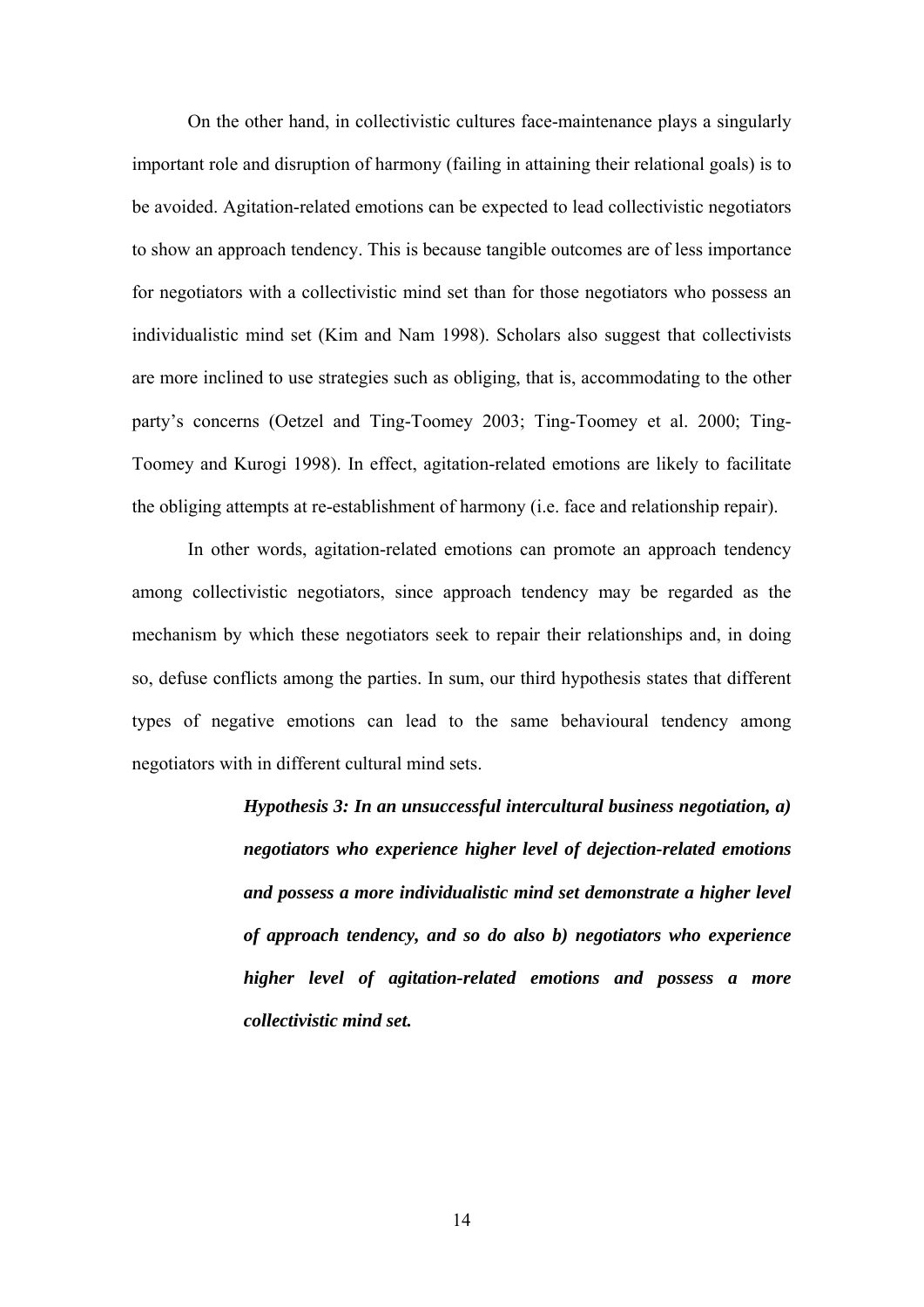# **Methodology**

The hypotheses were tested using a scenario analysis with business students from Finland (in the list of 64 countries, Finland belongs to the highest tercile in terms of Hofstede's individualism-score, de Mooij 2004) and India (Indian culture has been consistently characterized as collectivistic, Sinha and Kanungo 1997; Gupta and Panda 2003). A scenario analysis involves the construction of a hypothetical situation that approximates the real situation. For the purposes of the present study, a negotiation scenario involving an intercultural negotiating encounter between the individualists and the collectivists was used (see Appendices A and B).

Students were asked to read a negotiation transcript of a failed negotiation outcome between an American (individualistic culture; primarily oriented towards the achievement goal) and a Japanese (collectivistic culture; primarily oriented towards the prevention goal) company. Each Indian and Finnish student was randomly assigned the role of either an American (David) or a Japanese (Ishikawa) negotiator and asked to read the negotiation transcript from that perspective. In the case of David, the students were instructed to imagine themselves as the Vice President of Marketing at Alpha Corporation, an American company, who is involved in licensing negotiations with a Japanese company that is interested in licensing their technology. According to the transcript, David's team has come to Japan to conclude the negotiations with the Japanese company. In the case of Ishikawa, in turn, the students were instructed to imagine themselves as the General Manager of a Japanese pharmaceutical, who is involved in licensing negotiations with an American company that is interested in licensing their technology for the new drug. The transcript further read that the American team has come to Japan to conclude the negotiations with Ishikawa. Having gone through the negotiation transcript assigned to them, the students responded to a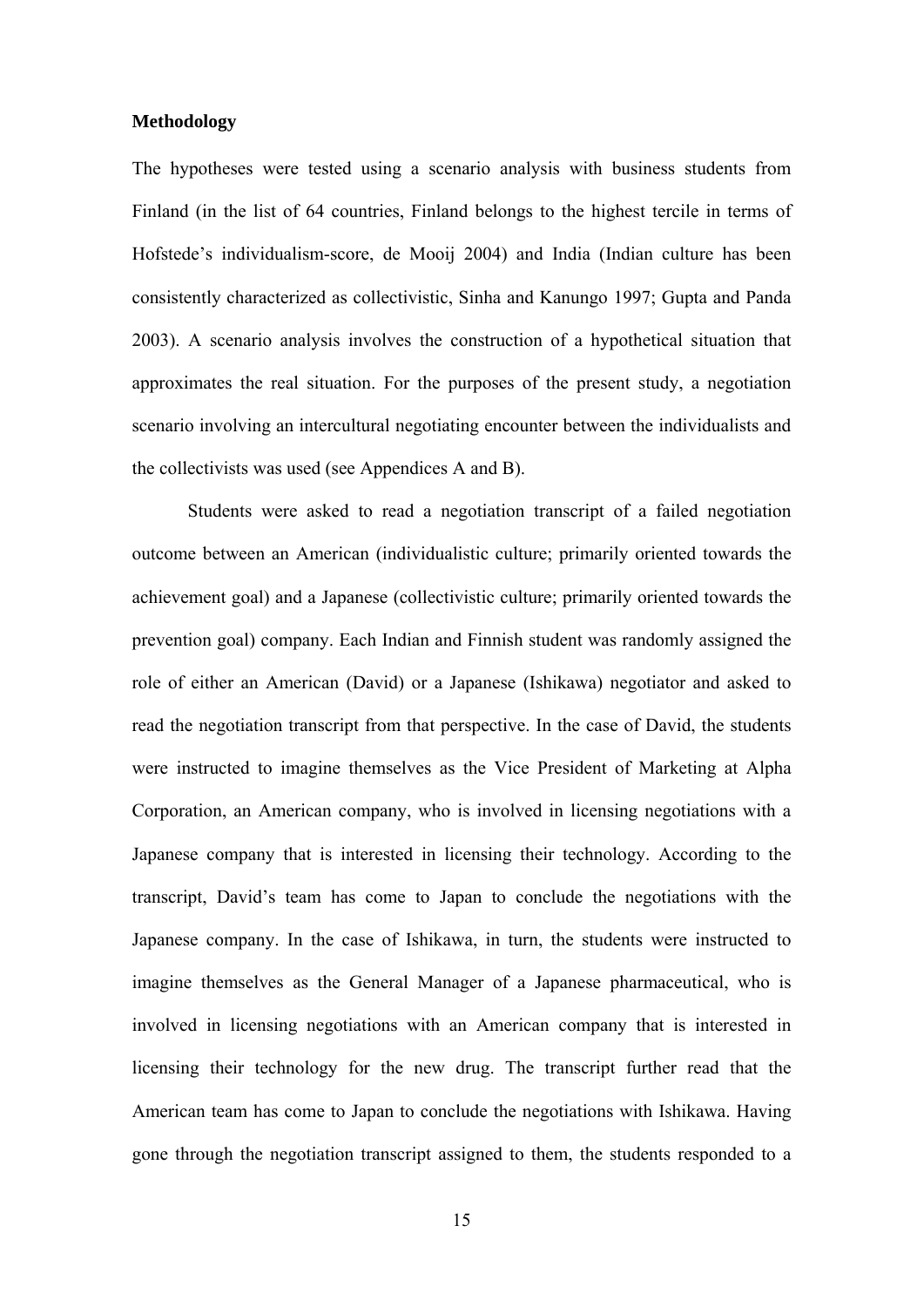series of questions related to emotions and behavioural intentions. Study participants were also asked to indicate how well they identified with the role that was assigned to them. Finally, they responded to the individualism-collectivism scale and provided their demographic information.

The scenario that we used involved a negotiation between the Americans and the Japanese. Although the Indians and the Finnish students may lack an awareness of concrete specificities of American and Japanese negotiating patterns, it is important to point out that the scenario depicted a typical pattern of negotiating between individuals embedded in a collectivistic culture and individuals embedded in an individualistic culture. It was assumed that Finnish and Indian business students have an implicit understanding about individualism and collectivism and images of American and Japanese in their minds enabling them to identify themselves with the roles of both David and Ishikawa. This assumption was proved correct. The Finns could identify equally well with the roles of David and Ishikawa ("How well did you identify with the role of David/Ishikawa?", scale ranging from  $0 =$  "not at all" to  $4 =$  "extremely well):  $M_{\text{David, FIN}} = 1.79$  vs.  $M_{\text{Ishikawa, FIN}} = 1.55$ ,  $SD_{\text{David, FIN}} = 0.89$  vs.  $SD_{\text{Ishikawa, FIN}} = 0.81$ ,  $t(105) = 1.45$ , p > .05. This same held true for the Indians as well:  $M_{David, IND} = 2.37$  vs.  $M_{Ishikawa, IND} = 2.18$ ,  $SD_{David, IND} = 0.90$  vs.  $SD_{Ishikawa, IND} = 0.84$ ,  $t(104) = 1.141$ ,  $p > .05$ .

# *Use of scenario analysis*

Most negotiation studies involve the use of a negotiation or a bargaining game (e.g. Brett and Okumura 1998; Kopelman et al. 2006; Lee et al. 2006). However, some scholars (e.g. Barry et al. 2004) have questioned whether emotions can be experienced in a laboratory setting, given its artificiality and the lack of personal stakes in the situation at hand.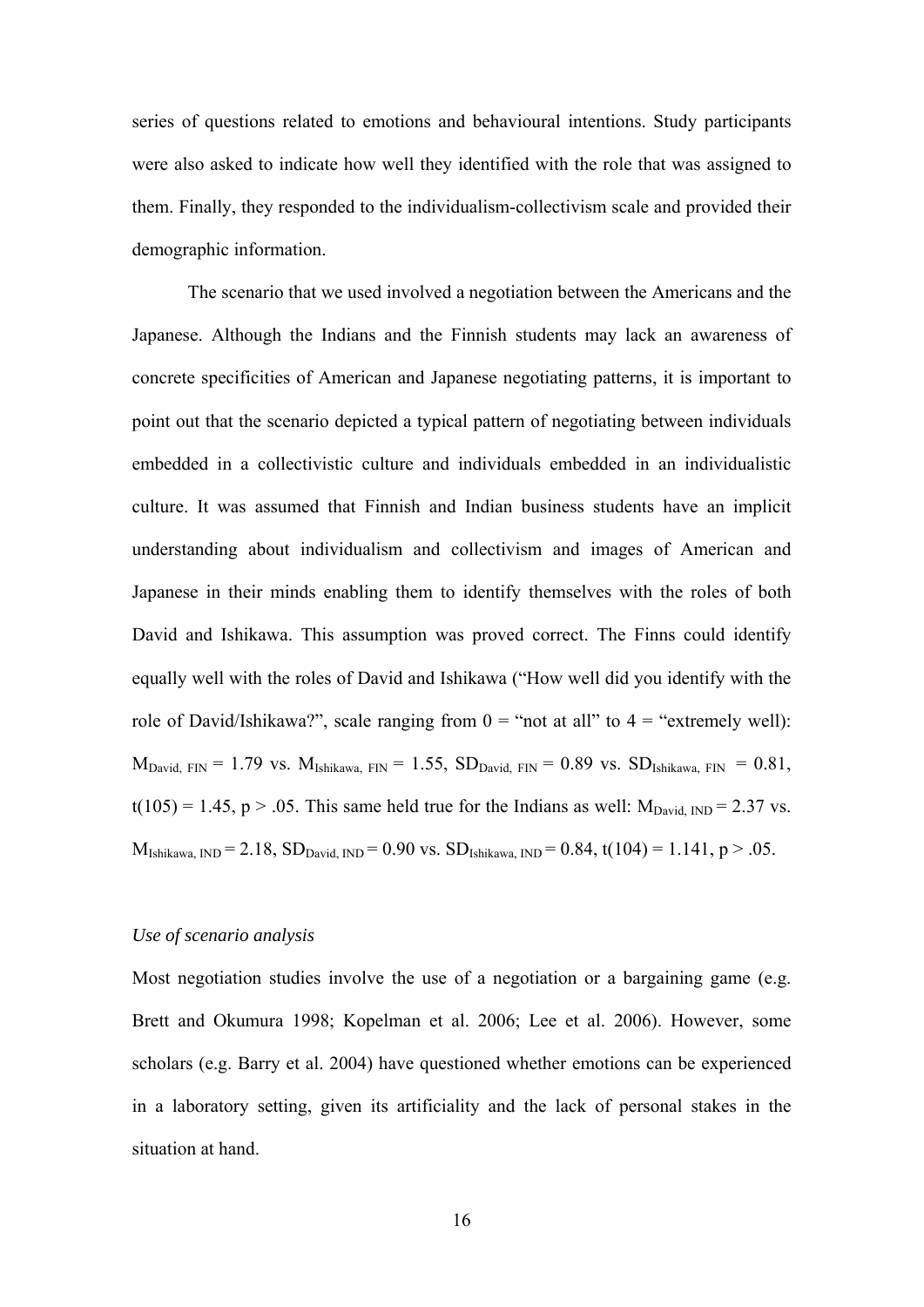At the same time, it has been pointed out that scenario-based studies are particularly germane for studying sensitive issues, such as emotions (Wilks 2004), and they are not uncommon in the field of negotiation research (see e.g. van Kleef et al. 2006). The argument has also been made that such studies can lessen personal biases because individuals are asked to respond to the situation on the basis of a character in the scenario rather than on the basis of their own viewpoint (Hughes and Huby 2002). It has also been suggested that scenarios make it easier to attain cross-cultural equivalence as a standardized stimuli is presented to the participants (Leung and Bond 1984).

The negotiation scenario that was utilized for the purposes of this study describes a failed negotiation between an American and a Japanese company. The transcript is based on an extensive review of the literature of how the Japanese and the Americans negotiate. The transcript (as well as the accompanying questionnaire) was translated into Finnish for the Finnish sample and then back-translated into English to ensure translation accuracy (detection of errors and ambiguities). As English is widely spoken and well understood in India, it was not deemed necessary to effect such a translation into Hindi for the Indian sample.

# *Study participants*

A total of 106 Finnish and 114 Indian Master's level business students participated in the study. The students were enrolled in a Master's program at their respective institutions. The mean age of the Finnish students was  $25.3$  (SD = 6.67) whereas the mean age of the Indian students was  $23.4$  (SD = 2.88). The Finnish sample consisted of 40 men and 64 women while the Indian sample consisted of 77 men and 24 women. Finnish and Indian students were chosen as exemplars of individualism and collectivism for two fundamental reasons. First, as already discussed, Finland was regarded to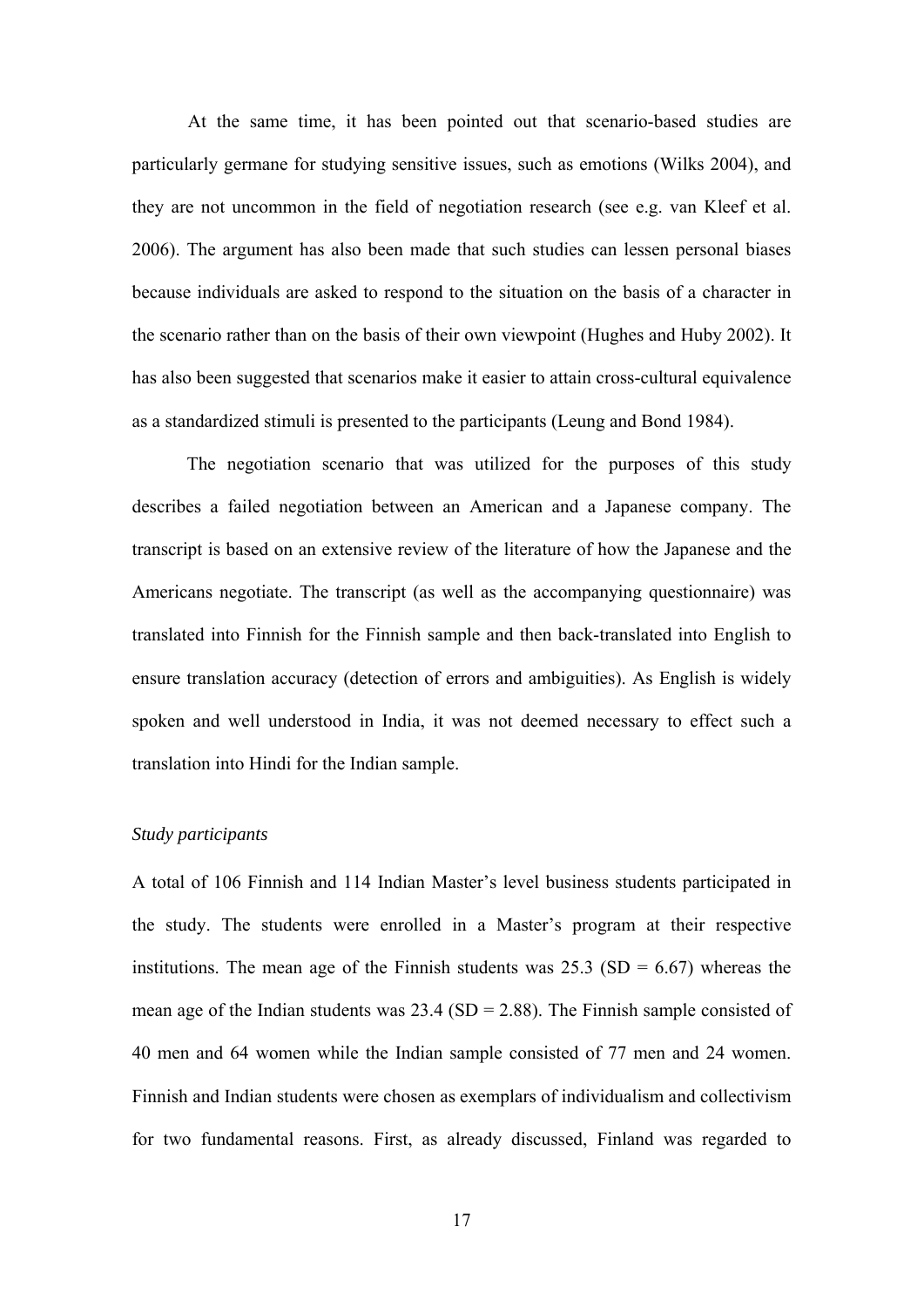represent a culture in which individualism predominates over collectivism whereas in India the case was believed to be the opposite (these assumptions were confirmed, see the Results-section). Second, there has been an imbalance in prior research concerning cross-cultural negotiation literature in that most studies have drawn from East Asian and North American samples.

#### *Measures*

*Individualism-collectivism.* The INDCOL-scale was used (Singelis et al. 1995) to measure individualism and collectivism. The scale is popular and has been wellvalidated (Triandis and Gelfand 1998), but for a recent critique see Roberts et al. (2006). Some scholars have more broadly challenged the validity of self-construal scales, while others have suggested that this criticism may be overblown (Kim and Raja 2003; Levine et al. 2003). The INDCOL-scale is a 32-item measure which rests on the assumption that individualism (16 items; e.g. "Competition is the law of nature." and "When I succeed, it is usually because of my abilities.") and collectivism (16 items; e.g. "I usually sacrifice my self-interest for the benefit of my group." and "I feel good when I co-operate with others.") are different constructs and not different poles of a single dimension (Li and Aksoy 2007). The response options ranged from  $1 =$  "totally" disagree" to  $9 =$  "totally agree".

*Emotions.* A 30-item battery of emotions (Ulijn et al. 2005), assessing the frequency with which they were experienced as study participants read the scenario, was utilized. This 30-item list consists of positive emotions, dejection-related emotions, agitationrelated emotions, other negative emotions and a neutral emotion (see Table 1). Dejection-related emotions – being angry at other, disappointed, dissatisfied, frustrated,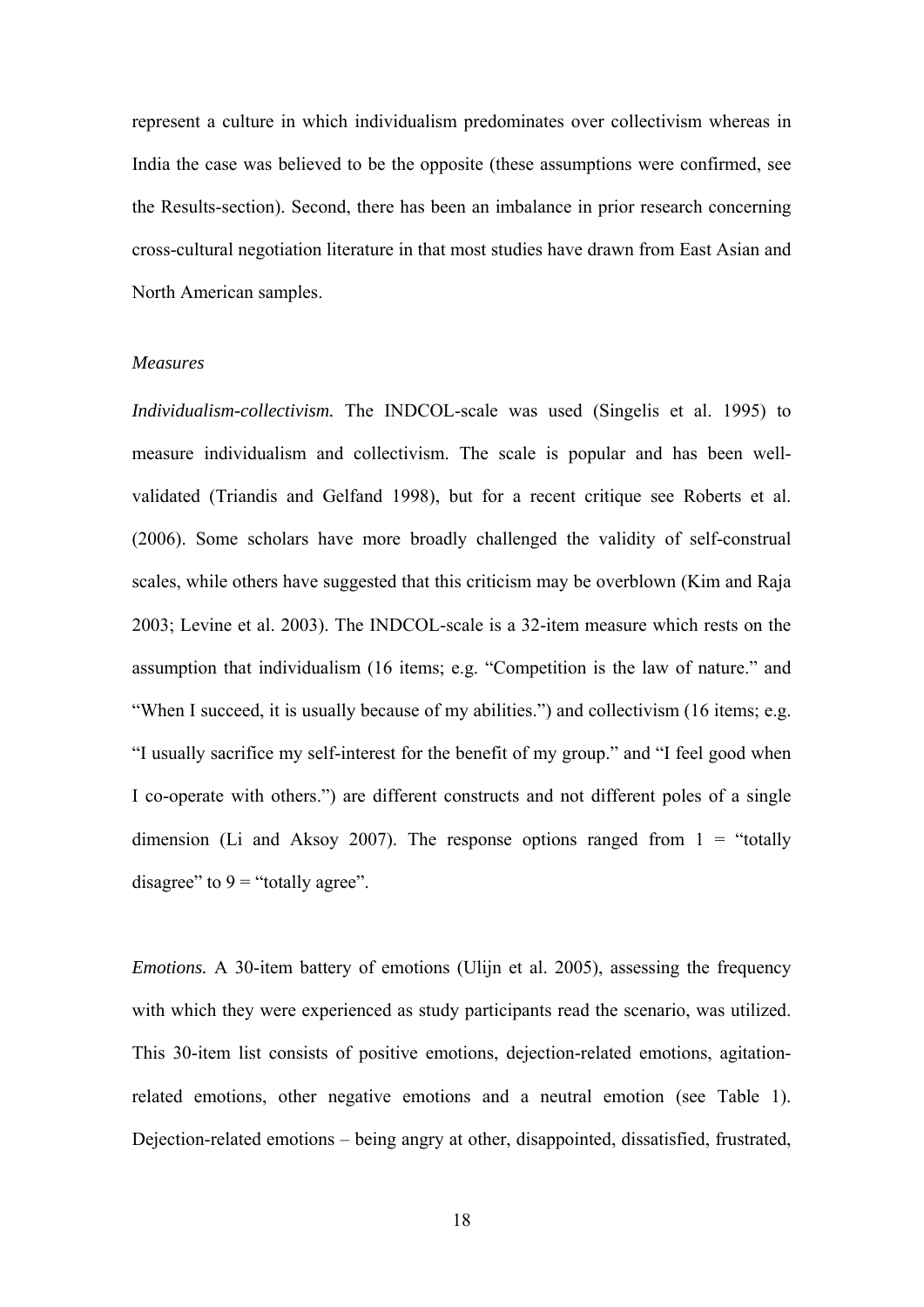hopeless, irritated, regretful and sad – are indicative of a situation characterized by the absence of a positive outcome. Agitation-related emotions – angry at self, anxious, apprehensive, ashamed, fearful, pressured, self-blaming and tense – on the other hand, characterize the presence of a negative outcome. The participants were asked to select the option that best describes how often they felt (when playing the role of David or Ishikawa) that way (each of the listed emotions) during the negotiation. A five-point scale ranging from  $0 =$  "never" to  $4 =$  "almost always" was used.

# 'Insert Table 1 here'

The item-total correlation tests were conducted for checking the homogeneity of the individualism/collectivism- and emotion-scales. Using the threshold level of 0.20 (Everitt 2002, p. 196) for ensuring appropriate levels of unidimensionality and purifying the scales, a number of items were discarded from the final constructs. Cronbach's alpha values for the scales were as follows: individualism ( $\alpha_{\text{Final and}} = 0.768$ ;  $\alpha_{\text{India}} =$ 0.687), collectivism ( $\alpha_{\text{Finland}} = 0.690$ ;  $\alpha_{\text{India}} = 0.679$ ), agitation ( $\alpha_{\text{Finland}} = 0.693$ ;  $\alpha_{\text{India}} =$ 0.650) and dejection ( $\alpha_{\text{Finland}}$  = 0.872;  $\alpha_{\text{India}}$  = 0.796). Thus, all the alpha coefficients are above or only slightly below Nunnally's (1978) frequently used threshold of 0.70 of good measurement reliability and well above the 0.60 threshold of acceptable reliability (Moss et al. 1998).

*Approach-avoidance tendency.* Study participants' desire or willingness to engage in any future interaction with their negotiating counterparts was assessed by asking them: "If you were in the situation of David (Ishikawa) how desirable would it be for you to (a) get out of the negotiation as soon as possible?; and (b) to accidentally meet David (Ishikawa) at a party in the evening?" These questions tap into negotiators' state level desire to either exit the negotiation situation or maintain contact with their negotiating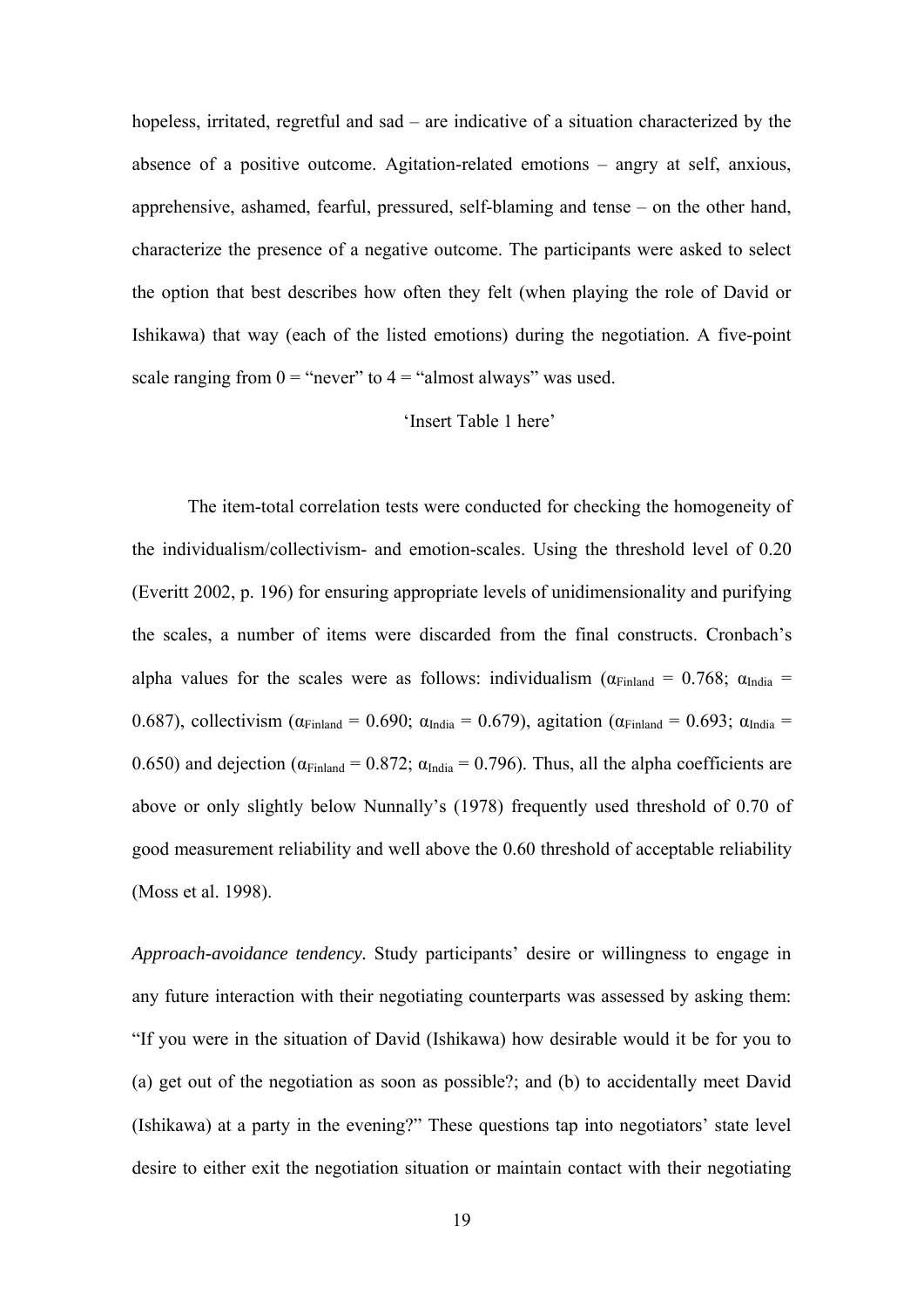counterpart over time. They were derived from the work of Mehrabian and Russell (1974) who identified four dimensions of approach-avoidance: (i) desire to stay in the situation; (ii) desire to explore the situation; (iii) desire to work in the situation; and (iv) desire to affiliate in the situation. While question (a) directly concerns negotiations, question (b) has clear implications for them. That is, if the negotiators consider it desirable to meet their counterparts accidentally in the evening of the day they negotiated, it is indicative of their wish to reinitiate interactions with them. That, in turn, may provide the basis for restarting the negotiations. The approach and avoidance tendency were measured using a five-point scale ranging from  $0 =$  "not at all" to  $4 =$ "tremendously".

*Perspective-taking ability.* To avoid respondent fatigue (vignette and research questions without perspective-taking measures yielded a 12-page questionnaire), a single-item measure of perspective-taking ability was collected from the study participants. The Indian and Finnish students were asked to indicate how well they could identify themselves with the role assigned to them (David or Ishikawa), using a 5-point scale ranging from  $0 =$  "not at all" to  $4 =$  "tremendously well". Additional rationale for this measurement is that the pre-existing scales concerning perspective-taking (e.g. Davis 1983) tackle individual differences in the general ability to view various issues from an alternative standpoint, thus being ill-fitted for the study adopting the role-playing and third-person technique.

# **Results**

Prior to testing the research hypotheses, it is necessary to determine whether individualism or collectivism is more dominant in the sample countries. The analysis of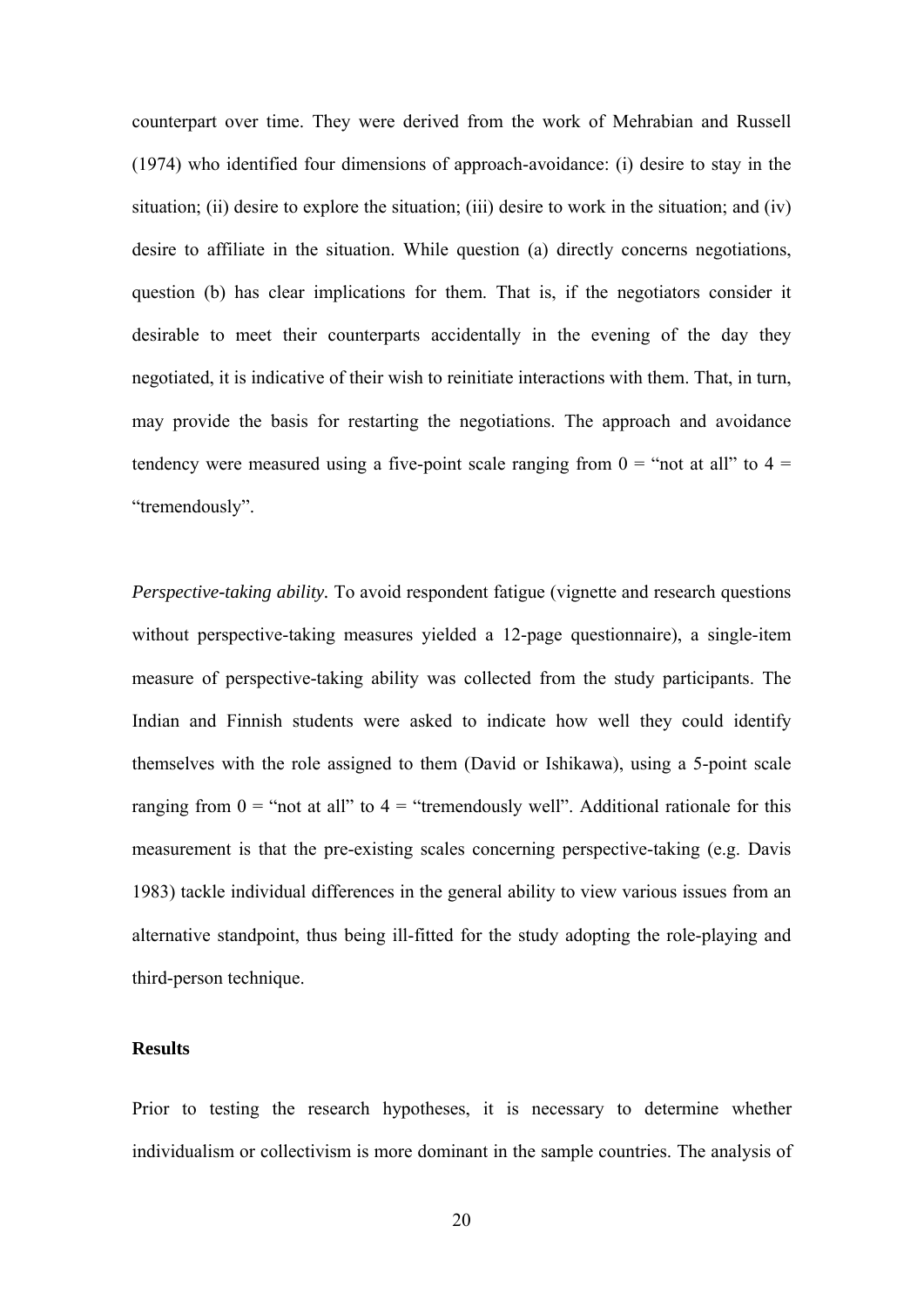the individualism/collectivism proportions (via an independent samples t-test) shows that they are significantly different ( $t = 3.21$ ,  $p < 0.01$ ). In line with our assumptions, in India ( $M = 0.95$ ,  $SD = 0.18$ ) collectivism is emphasized more than in Finland ( $M = 1.05$ ,  $SD = 0.26$ , where individualism is the dominant mind set. To facilitate the interpretation of the results, the inspection of Tables 2 (Finnish sample) and 3 (Indian sample) containing descriptive statistics for the key constructs of the study, as well as the correlations between them, is helpful.

# 'Insert Tables 2 and 3 here'

# *Test of Hypothesis 1: Predominance of dejection vs. agitation*

In order to test whether, in an unsuccessful intercultural business negotiation, negotiators from individualistic cultures would predominantly experience dejectionrelated emotions and negotiators from collectivistic cultures agitation-related emotions, paired sample t-tests were conducted for the Finnish and Indian samples.

The results of these tests indicate that the dejection-related emotions ( $M = 1.69$ ,  $SD = 0.80$ ) predominated over the agitation-related emotions (M = 1.06, SD = 0.61) amongst the Finns (t(105) = 10.91,  $p < 0.01$ ) and that for the Indians (t(113) = 5.46,  $p <$ 0.01) the same directionality held ( $M_{\text{dejection}} = 1.33$ ,  $SD_{\text{dejection}} = 0.69$ ;  $M_{\text{agitation}} = 1.04$ ,  $SD<sub>avitation</sub> = 0.57$ . Thus, in line with H1a, the more individualistic Finns experienced more dejection-related than agitation-related emotions. The more collectivistic Indians, however, did not experience greater agitation than dejection, as originally predicted (H1b was not supported). The correlations between individualism/collectivism and dejection/agitation (see Tables 2 and 3) also resonate with these findings. In the Finnish sample, namely, individualism is positively correlated with dejection ( $r = 0.21$ ,  $p <$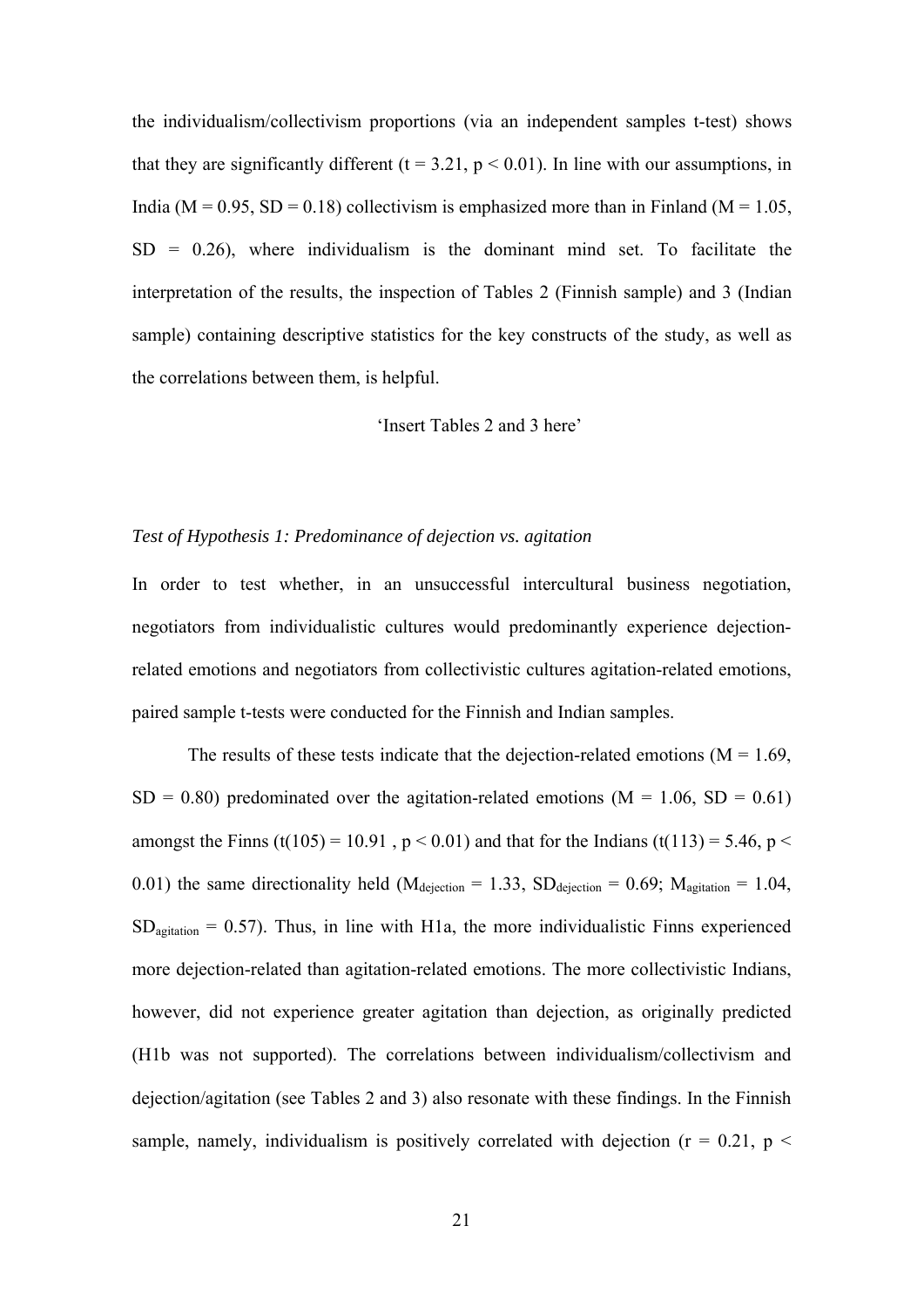0.05) and is not linked to agitation ( $r = 0.09$ ,  $p > 0.05$ ). By contrast, in the Indian sample, collectivism is negatively correlated with dejection ( $r = -0.28$ ,  $p \le 0.01$ ) which is consistent with H1b. However, contrary to it, collectivism is negatively related to agitation ( $r = -0.23$ ,  $p < 0.05$ ) as well. In sum, these results render partial support for H1.

# *Test of Hypothesis 2: Emotional volatility*

We now proceed to test whether, in an unsuccessful intercultural business negotiation, negotiators from collectivistic cultures demonstrate lower emotional volatility relative to their individualistic counterparts. Statistical analysis (another set of t-tests) revealed that Indians identified with both of the roles better than their Finnish counterparts and this difference was statistically significant for both roles. Indians identified more with the role of David than the Finns ( $M_{David, IND} = 2.37$  vs.  $M_{David, FIN} = 1.79$ ,  $SD_{David, IND} =$ 0.90 vs.  $SD_{David FIN} = 0.89$ ,  $t(105) = 3.35$ ,  $p < 0.001$ ), and they also identified more with the role of Ishikawa than the Finns ( $M_{Ishikawa, IND} = 2.18$  vs.  $M_{Ishikawa, FIN} = 1.55$ ,  $SD_{Ishikawa, IND} = 0.84$  vs.  $SD_{Ishikawa, FIN} = 0.81$ ,  $t(104) = 3.94$ ,  $p < 0.001$ ). This is consistent with the view that collectivists are better at perspective-taking. A better perspectivetaking ability goes hand in hand with higher cognitive capacity to consider the world from another individual's viewpoint and appreciate his/her interests, preferences, values and needs. This, in turn, should lead to lower emotional volatility.

The emotional volatility can be best assessed by comparing the differences in the specific emotional responding expressed by the Finns and Indians in the roles of David and Ishikawa. Table 4 describes the differences in the emotional responses between the Indians and the Finns as a function of the role that they played. The results suggest that the Finns experience the emotions differently in the roles of David vs.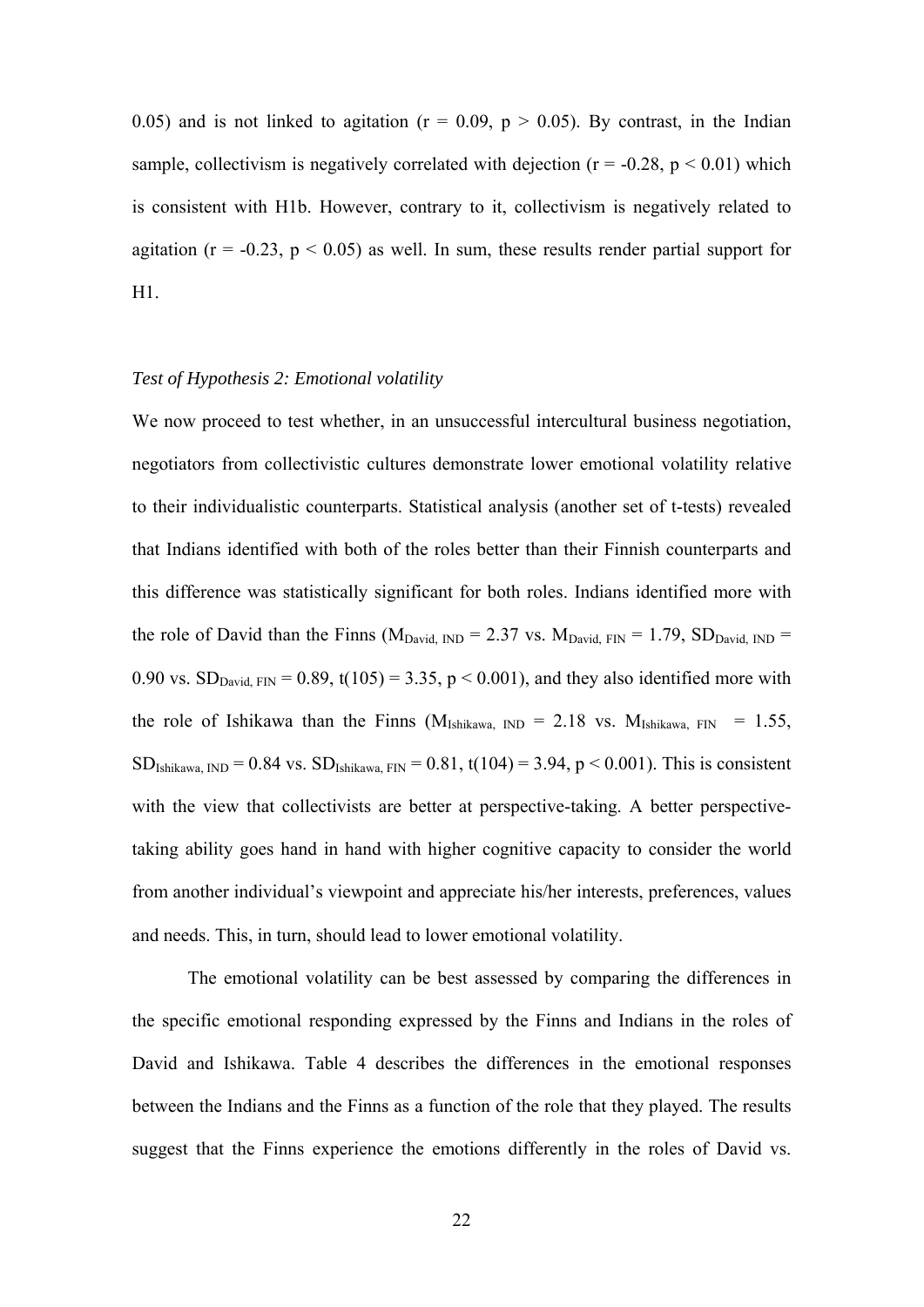Ishikawa in 24 out of 30 cases. The Indians, by contrast, experienced emotions differently only in 8 out of 30 cases.

# 'Insert Table 4 here'

Table 4 also reports these results at the scale-level (see the capital-lettered lines). Even though this approach to some extent levels out the differences found at the itemlevel, the basic message remains the same. Across all of the five emotion classes, the role played (David vs. Ishikawa) made a strong difference in the experience of the Finns. In the case of the Indians, this only occurred across three emotion classes and with lower confidence levels.

The fact that the Finns experienced different sets of emotions depending upon whether they were playing David or Ishikawa suggests that they were insufficiently able to consider the world from the viewpoint of the other party and appreciate their interests, preferences, values and needs. Had such capacity been present, there would not have been such a difference in their emotional responding because of the moderating effect of perspective-taking ability. This is precisely what happened to more collectivistic Indians due to their greater ability to perspective-taking: the lower emotional volatility was its manifestation. Thus, empirical support was found for H2.

# *Test of Hypothesis 3: Approach tendency*

As to test the last hypothesis, potential cultural antecedents and emotional facilitators behind the approach tendency in an unsuccessful intercultural business negotiation was assessed. Hierarchical regression analysis was conducted in order to uncover reasons for this behavioural tendency.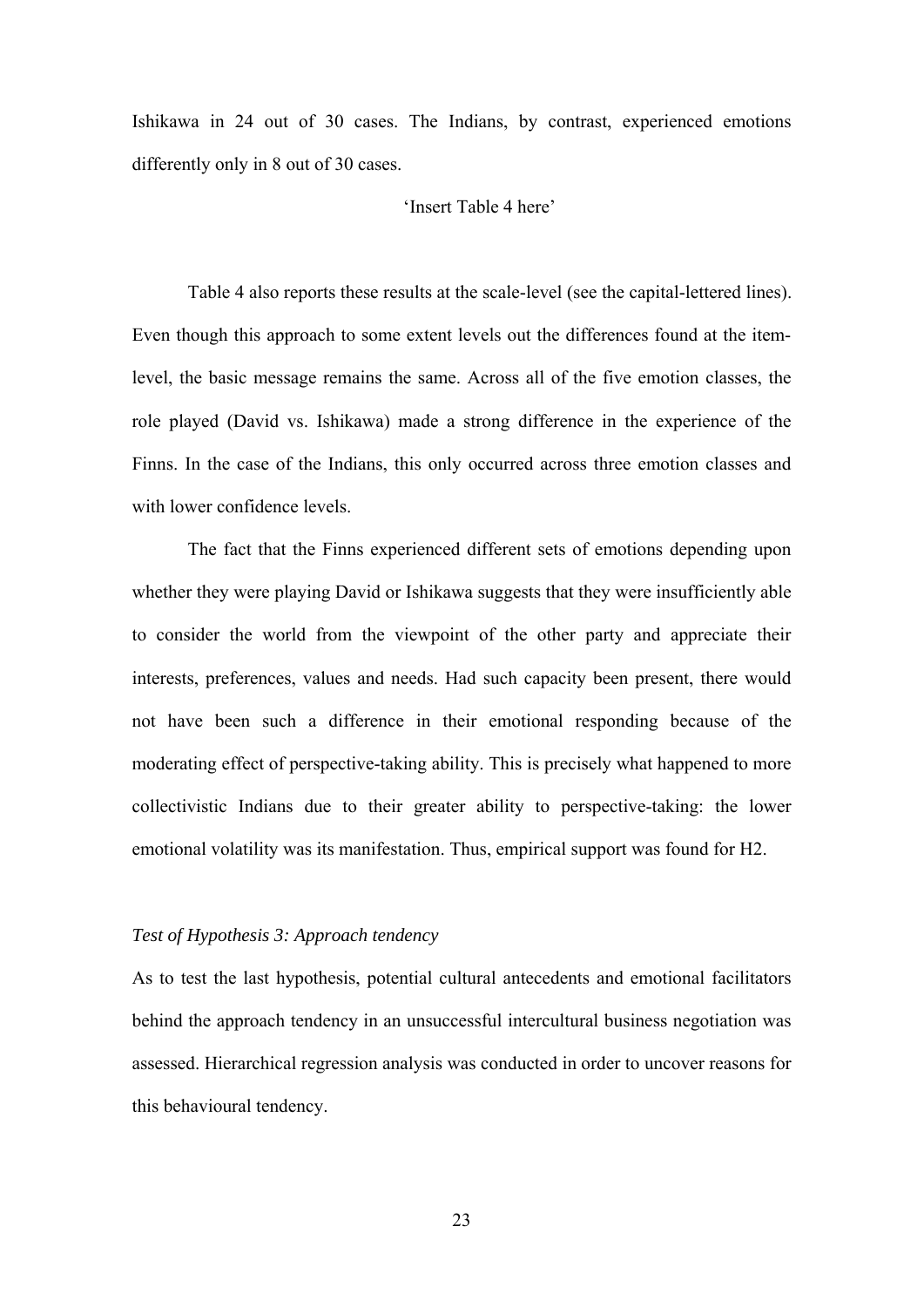The results of the first step of the hierarchical analysis suggest that neither individualistic mind set of the negotiator nor agitation-related or dejection-related emotions themselves affect approach tendency. Collectivistic mind set, on the contrary, positively affects approach tendency ( $B = 0.17$ ,  $p < 0.05$ ). This direct effect is in line with the idea that collectivistic cultural values embrace harmony orientation and prevention goals (Kim and Nam 1998). In a collectivistic culture, relationships are highly valued and when they are brought into question then the collectivists will put in the effort to try to repair this breach. This tendency to avoid failure in harmony maintenance (prevention goal) drives them towards an approach tendency. Gender was used as a control variable in the analysis, since it is possible that women are more relationship-oriented and prevention-goal-directed than men (see e.g. Eagly 2009; Gervais et al. 2010; Greenhalgh and Gilkey 1993). However, the results reveal only a marginally significant effect that actually points to the opposite direction; women are less likely than men to approach the opposing side of negotiation after unsuccessful negotiations.

To further study potential moderating effects between negotiator's mind set and emotions, we first formed the standardized composites for each of these (four) variables and then multiplied the corresponding scores to create the relevant interaction terms (Mathieu et al. 1992). In partial support of H3a, it is found that the interaction between individualism and dejection-related emotions is positively  $(B = 0.17, p \le 0.05)$  related to approach tendency. In other words, a negotiator's individualistic mind set fosters approach tendency the more the negotiator experiences dejection-related emotions. This is an interesting finding, since neither high individualism nor strong dejection-related emotions individually has a significant effect on approach tendency; both of these conditions need to be satisfied. H3b, instead, does not receive support as the interaction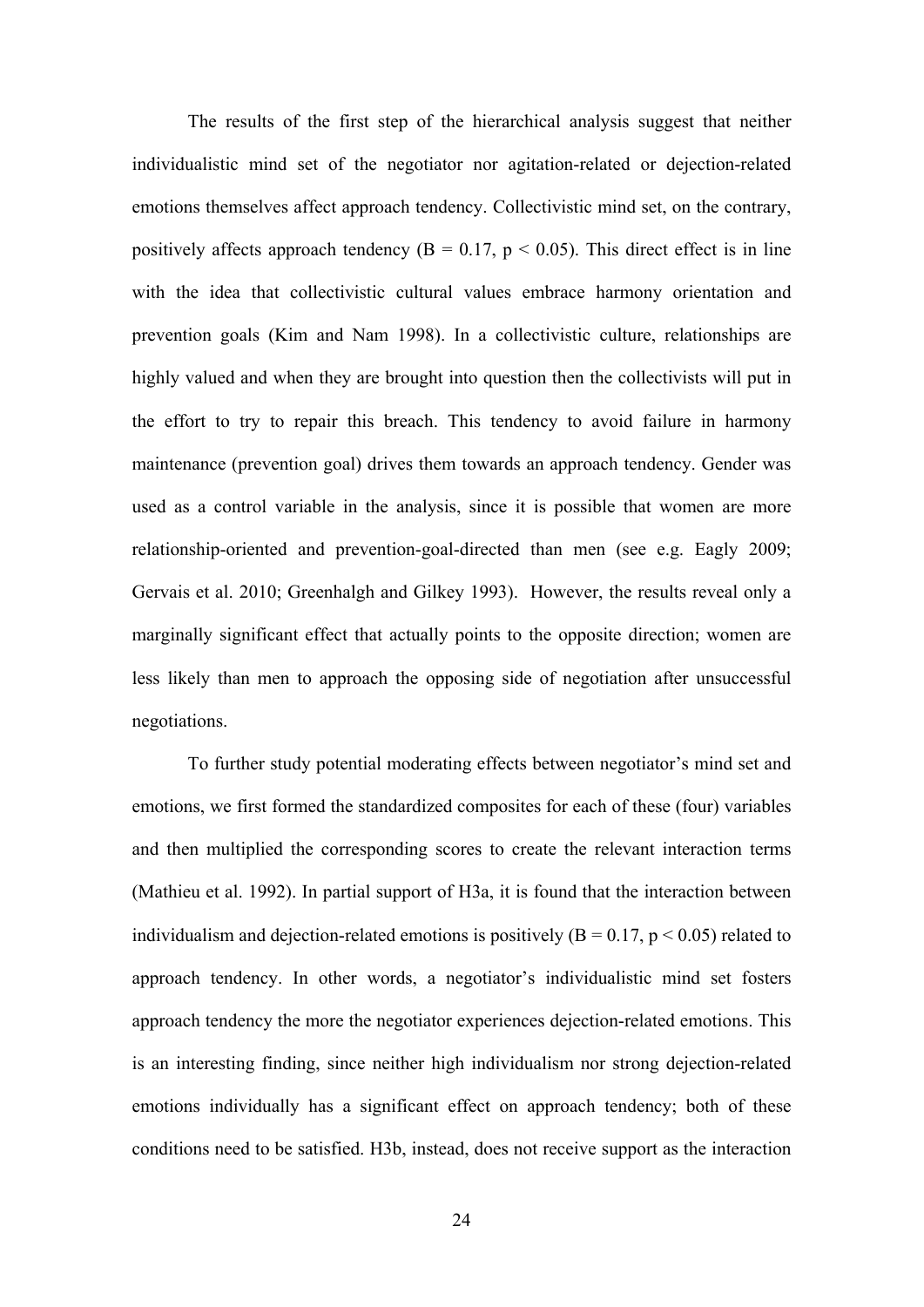effect between collectivism and agitation-related emotions on approach tendency is non-significant. The key results of the hierarchical regression analysis are presented in Table 5.

# 'Insert Table 5 here'

Identical hierarchical regression analysis was conducted for avoidance tendency, but the results were non-significant throughout. Interestingly, in the Finnish data, dejection is positively correlated ( $r = 0.23$ ,  $p < 0.05$ ) with approach, while there is no such correlation in the Indian data (see Tables 2 and 3). In turn, it is agitation that is positively correlated with approach ( $r = 0.21$ ,  $p < 0.05$ ) in the Indian data. This is not true for the Finnish data that, in contrast, show a positive correlation between agitation and avoidance  $(r = 0.21, < 0.05)$ . While these correlations possess less analytical value, they are consistent with the general idea behind H3: the same emotions can lead to opposite behavioural tendencies in different cultures.

# **Discussion**

In summary, this study finds partial support for the Hypotheses 1 and 3 and stronger support for the Hypothesis 2. The theoretical implications along with future research directions and limitations of the study are now discussed.

#### *Theoretical implications*

The present research carries theoretical implications for the study of intercultural negotiations. Scholars have noted that intercultural negotiations can often create interactional difficulties, yet with a few exceptions have failed to specify what factors are involved in these dynamics (for exceptions see George et al. 1998; Lee et al. 2006). While cultural determinants have been shown to have a pivotal role in intercultural dispute resolution, negotiators' personal situation-specific mental models can also be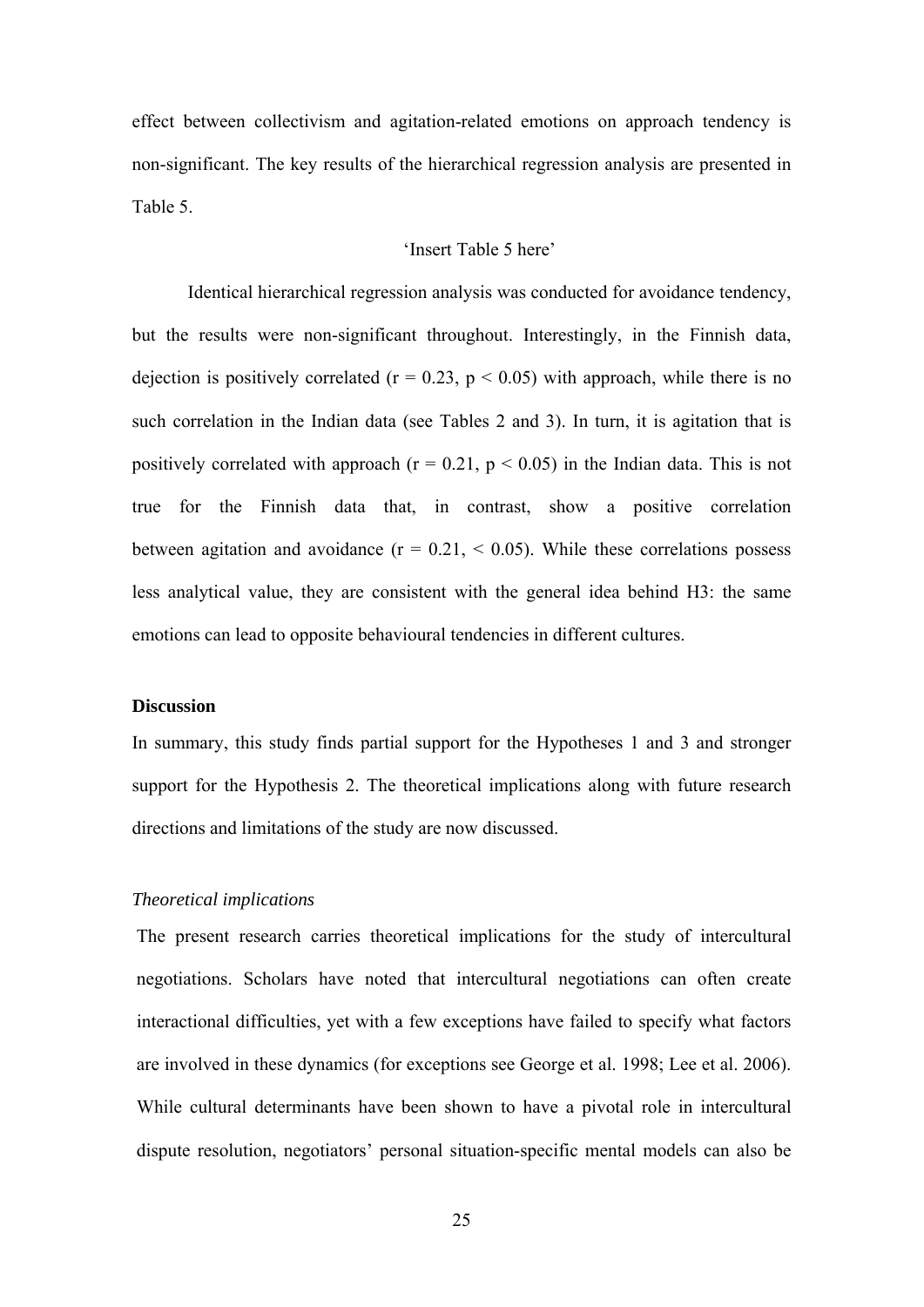influential (Tinsley et al. 2011). This study highlights the importance of emotions in an intercultural negotiating context.

First of all, our evidence indicates that Finns experience negative emotions of all types (dejection and agitation) in an unsuccessful intercultural business negotiation to a greater degree than Indians. Furthermore, as predicted, Finns experience more of dejection- than agitation-related emotions and when dejected, engage in obtaining a more favourable outcome. To our knowledge this is the first empirical demonstration that links dejection-related emotions and individualism to an approach tendency. This finding is broadly illustrative of how negotiators from individualistic cultures deal with a lack of success in their negotiating efforts. An attempt to reengage with the other actor to achieve a more positive outcome is natural, given that individualistic negotiators are predominantly driven by the achievement goals as opposed to prevention-related goals. However, if the individualists' approach tendency is enacted in an overtly aggressive way, it may backfire (Kumar, 2004). This is not a proposition that has been explicitly tested here but it is a potential implication of the study that invites further consideration.

Indians, by contrast, seem to rarely experience negative emotions of any type (dejection or agitation) and instead report positive or neutral emotions such as happy, calm, satisfied, and regretful, even in the case of an unsuccessful negotiation. We propose that this is due to the greater perspective-taking ability of the collectivists as compared to their individualistic counterparts. Individuals who have a greater perspective-taking ability are more likely to overcome the emotionality associated with their responses (Galinsky et al. 2008), pointing to the need to incorporate it into moderation/mediation analyses to more fully and specifically understand its role (cf. Grant and Berry 2011). The empirical findings are quite clear on this inasmuch as the Indians demonstrate much lower emotional volatility relative to their Finnish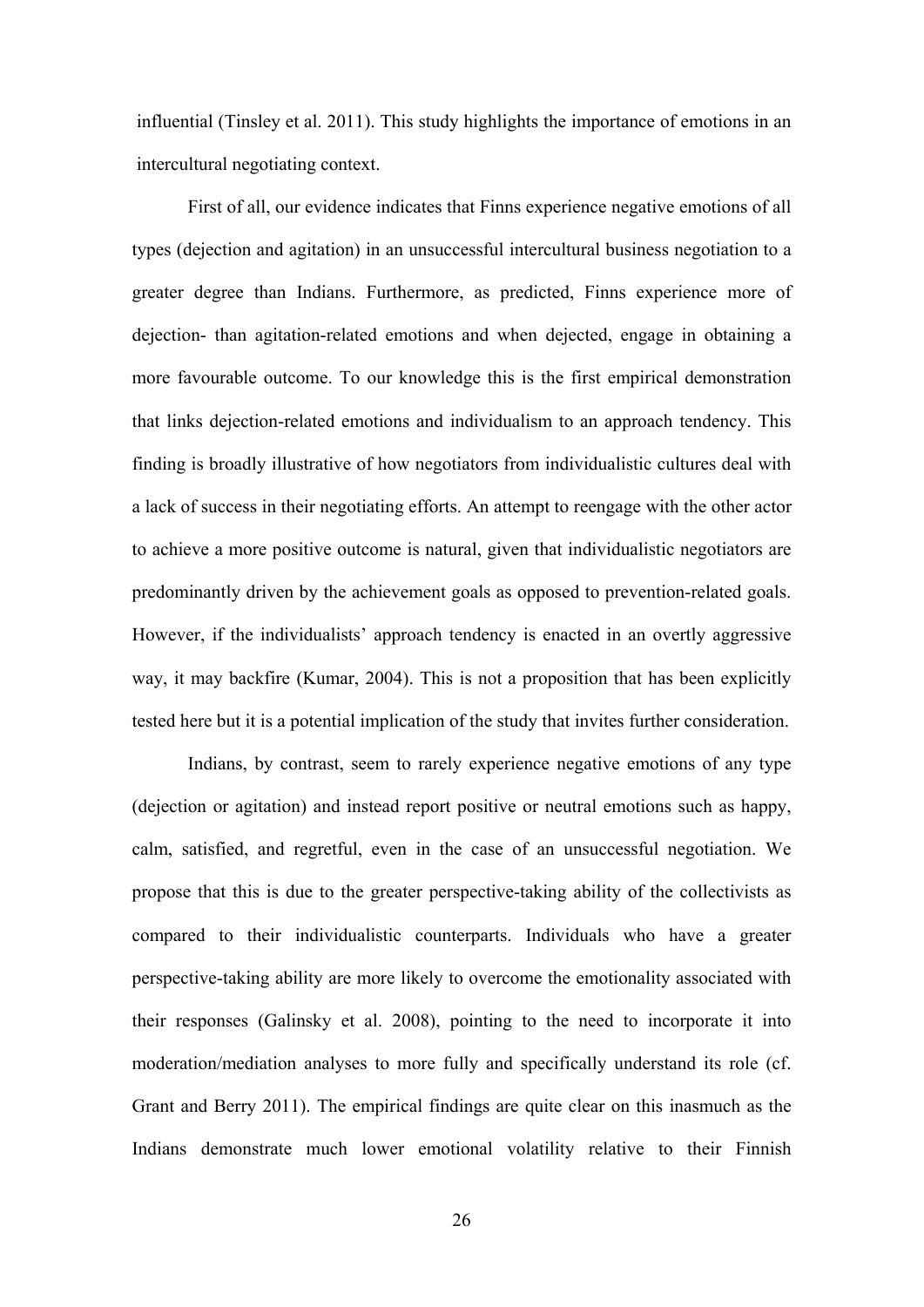counterparts. Yet, another intriguing potential account lies in the differences between the personal negotiation-specific mental models (e.g. variable sum- vs. fixed pieassumptions) of Finns and Indians (cf. Tinsley et al. 2011). Further research should pay attention to these theoretical implications.

Although collectivists have a greater perspective-taking ability which explains lower emotional volatility, we should note that this may be reinforced by the fact that emotional regulation is often easier for individuals in collectivistic cultures (e.g. Butler et al. 2007; Luomala et al. 2004). Ravali et al. (2007), in a study of Hindu Gujarati children, noted that they were socialized at a very early age to control the expression of their negative emotions. As they note (2007, p. 93) "Gujarati children perceived others to be less accepting of anger and sadness than pain, and also reported controlling anger and sadness more than physical pain". In a similar vein, Kakar and Kakar (2007, p. 199) note "The Indian mind has a harder time expressing anger and guilt but is more comfortable than the individualistic psyche in dealing with feelings of sympathy and shame".

These issues clearly need to be tested in other studies. In any event, the tendency of Indians to negate the impact of negative emotions either through better perspectivetaking ability and/or better emotional self-regulation suggests that they may more skilfully manage the potential downside that is often inherent in the expression of negative emotions. This is an intriguing finding implying an inherent advantage for Indians in cross-cultural negotiations. Whether these findings are unique to India or whether they might generalize to other collectivistic cultures such as China or Japan is an open question. India has not been an easy country to characterize in terms of any cultural typology (Ronen and Shenkar 1985; Sinha and Kanungo 1997).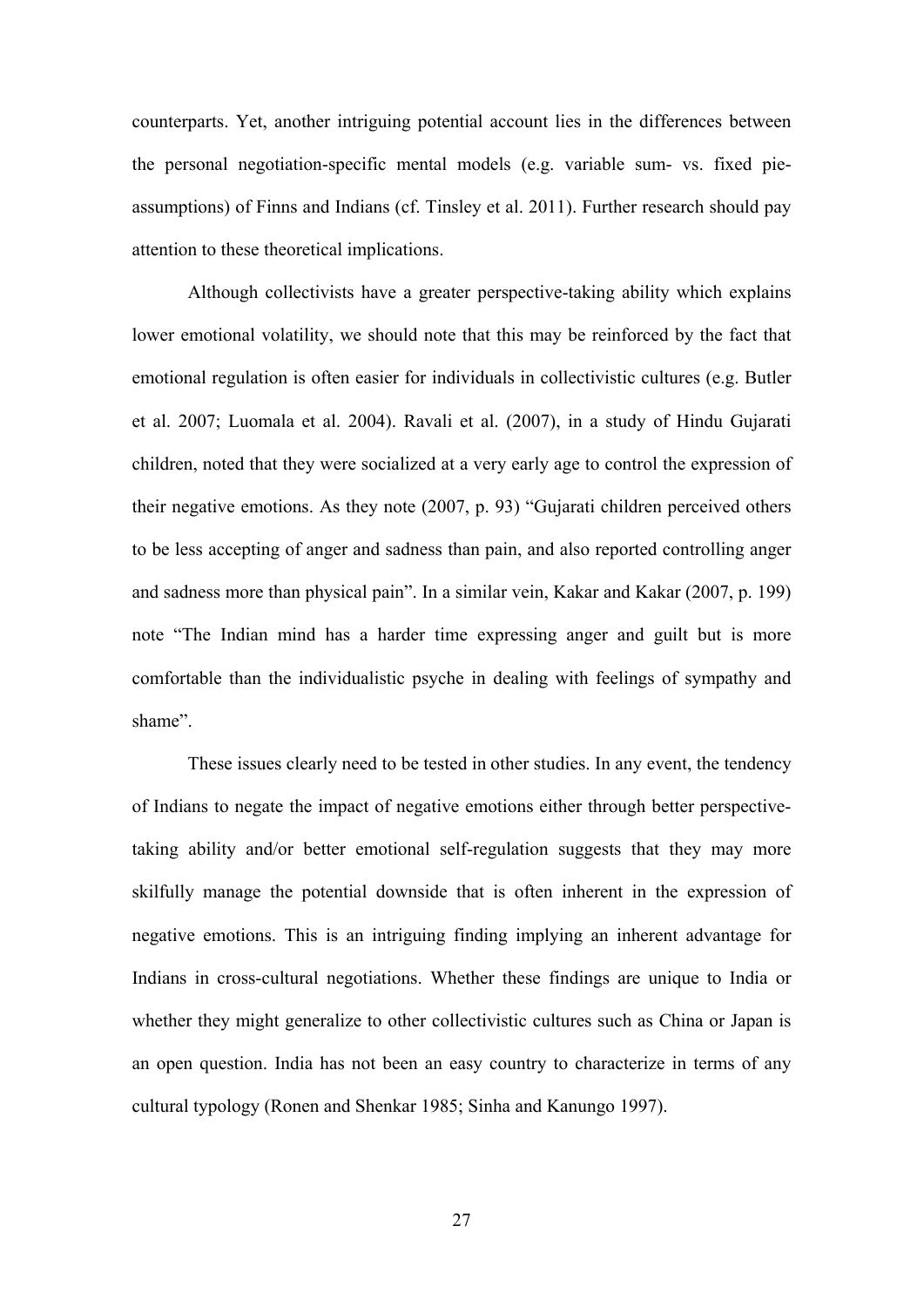#### *Study limitations and future research suggestions*

This study, like others, has its share of limitations. Firstly, measuring emotions is not easy and while most studies utilize self-report measures of emotions it remains an open question as to how well they capture the essence of emotional experience (Barry et al. 2004; Kumar 2004). Secondly, the negotiation scenario that was used may abstract away from some of the unique aspects of the Finnish and the Indian approaches to negotiations. It is therefore conceivable that this may limit the realism of the scenario to the participants and, in doing so, may constrain their emotional responses to the lower end of the scale. At the same time, however, this may also limit any self-serving biases and provide a more conservative test of the hypotheses.

Thirdly, study participants' level of prior knowledge on American and Japanese negotiation culture and practices were not measured. Thus, it was not possible to evaluate the role played by prior knowledge in affecting the results. It is important that future studies include more control variables so that alternative explanations can be more systematically ruled out. Finally, while this study has tapped into negotiator intentions, it has not measured negotiator's actual behaviour, and given that intentions and behaviour do not always converge, some caution in interpreting the results are necessary. Nevertheless, the present research raises questions that need to be addressed in more detail in subsequent studies.

Our study is among the first to bridge a void in exploring the linkages between culture and emotions in an intercultural negotiation setting. Many scholars have observed that work in this area is limited (Cropanzano et. al 2012). To the extent that the linkages between culture and emotion have been investigated, the dominant focus has been on anger and tension (Adam and Shirako 2013; Druckman and Olekalns 2008; Lee et. al 2006). Although anger and tension are important emotions, there is a need to

28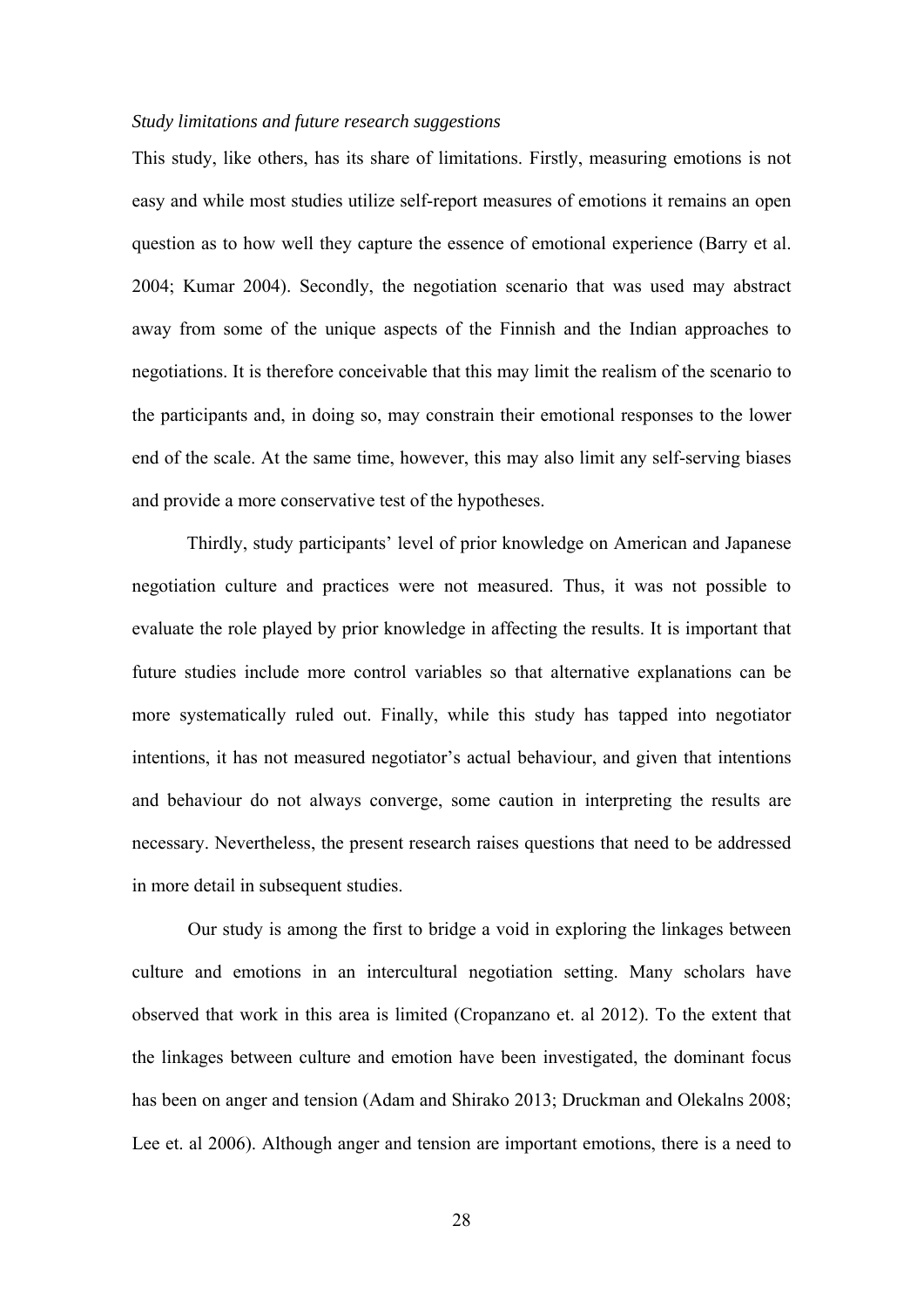broaden our understanding about the role of other dejection- and agitation-related emotions. The present study made one such attempt in that it demonstrated how the experience of different emotions (dejection vs. agitation) is culture-dependent and can be associated with different behaviours.

The work reported in this paper can be extended in a number of different ways. For example, a broader range of samples from both individualistic and collectivistic cultures is needed so that the generalizability of the findings can be assessed. Since negotiations also vary in their level of complexity, it would be valuable to explore the role of interaction between culture and the negotiating context in the emergence of emotions. This work has focused on the emotions that individuals experience in a negotiating context. Yet, emotions can also be suppressed and/or displayed strategically (Kopelman et al. 2006). It, thus, remains an open question if dejection- and agitationrelated emotions can be equally suppressed or used strategically only in particular cultural contexts or more generally. This is also an avenue that deserves further exploration. We hope that this inquiry provides further impetus for reinvigorating the study of culture and emotions in an intercultural negotiating context.

## **References**

- Adair WL, Brett JM (2005) The negotiation dance: Time, culture, and behavioral sequences in negotiation. Organ Sci 16(1):33-51.
- Adair WA, Okumura T, Brett JM (2001) Negotiation behavior when cultures collide: The US and Japan. J Appl Psychol 86(3):371-385.
- Adair WA, Taylor MC, Tinsley CH (2009) Starting out on the right foot: Negotiation schemas when cultures collide. Negotiation Confl Manag Res 2(2):138-163.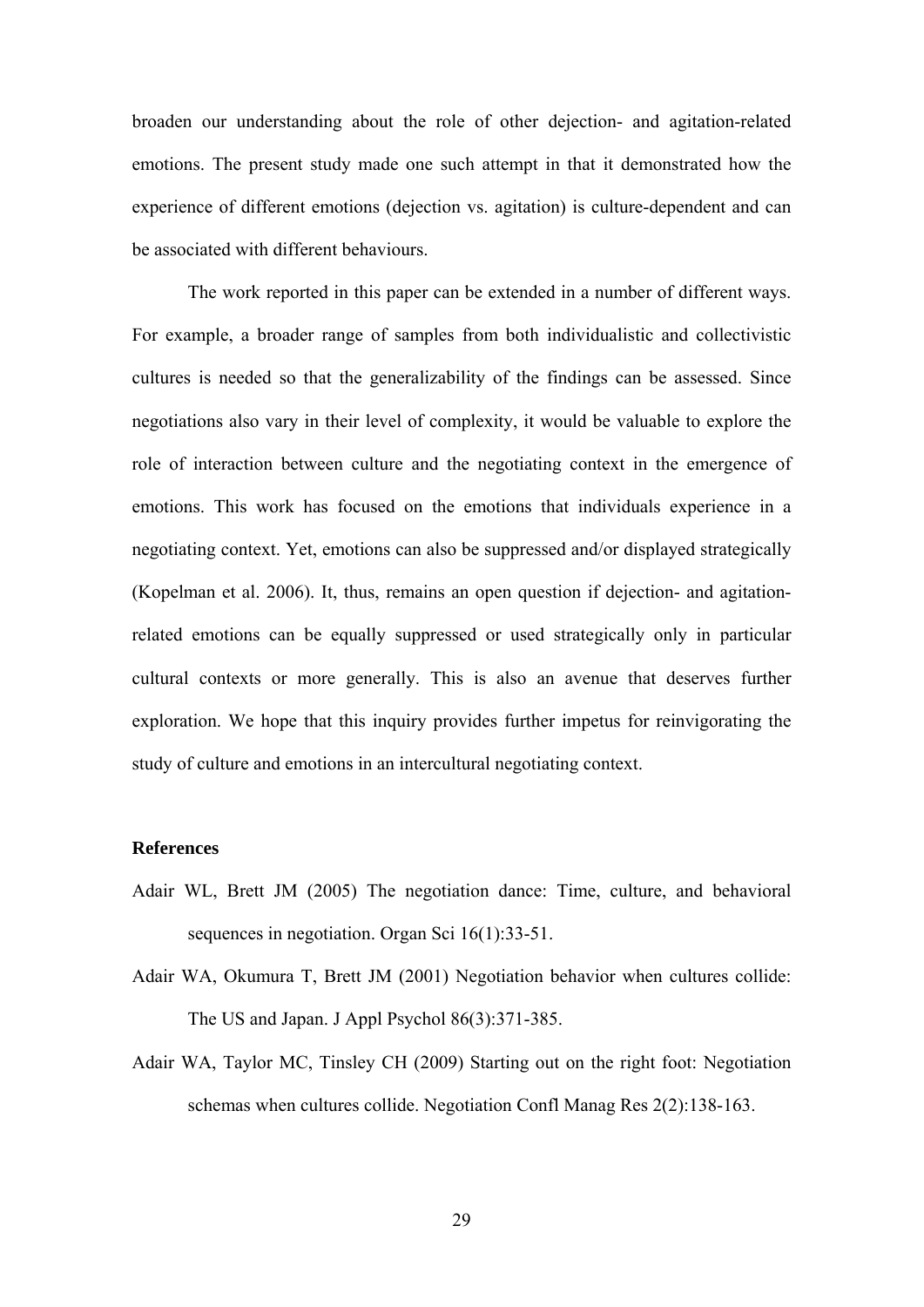- Adam H, Shirako A (2013) Not all anger is created equal: The impact of the expresser's culture on the social effects of anger in negotiations. J Appl Psychol 98(5):785- 798.
- Allred KG (1999) Anger and retaliation: Toward an understanding of impassioned conflict in organizations. In: Bies RJ, Lewicki RJ, Sheppard BH (ed) Research on negotiation in organizations. JAI Press, Greenwich, pp. 27-58.
- Allred KG, Mallozzi JS, Matsui F, Raia CP (1997) The influence of anger and compassion on negotiation performance. Organ Behav Hum Decis Process 70(3):175-187.
- Bagozzi RP, Gopinath M, Nyer PU (1999) The role of emotions in marketing. J Acad Mark Sci 27(2):184-206.
- Barry B, Fulmer IS, Van Kleef GA (2004) I Laughed, I Cried, I Settled: The role of emotion in negotiation. In: Gelfand MJ, Brett JM (ed) The handbook of negotiation and culture. Stanford University Press, Stanford, pp. 71-94.
- Barsade SG, Gibson D (2007) Why does affect matter in organizations? Acad Manag Perspect 21(1):36-59.
- Berkowitz L (1989) Frustration- aggression hypothesis: Examination and reformulation. Psychol Bull 106(1):59-73.
- Bond MH (1994) Into the heart of collectivism: A personal and scientific journey. In: Kim U, Triandis HC, Kagiticbasi C, Choi S, Yoon G (ed) Individualism and collectivism: Theory, method, and applications. Sage Publications, Thousand Oaks, pp. 66-76.
- Bosmans A, Baumgartner H (2005) Goal-relevant emotional information: When extraneous affect leads to persuasion and when it does not. J Consum Res 32(3):424-434.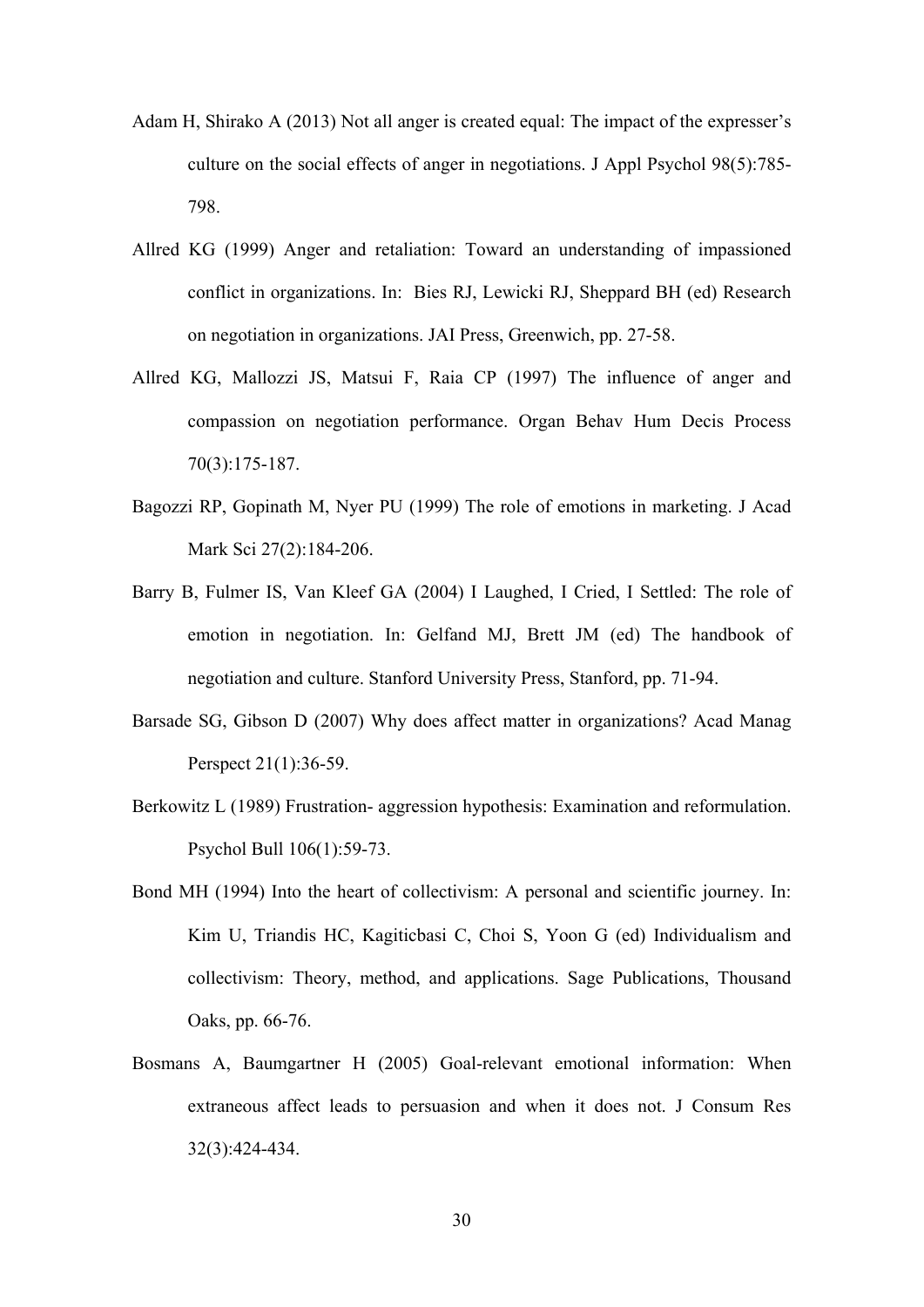Brett JM (2000) Culture and negotiation. Int J Psychol 35(2):97-104.

- Brett JM, Okumura T (1998) Inter- and intracultural negotiations: US and Japanese negotiators. Acad Manag J 41(5):495-510.
- Bulow AM, Kumar R (2011) Culture and Negotiation. Int Negotiation 16(3):345-359.
- Butler EA, Lee TL, Gross JJ (2007) Emotion regulation and culture: Are the social consequences of emotion suppression culture-specific? Emotion 7(1):30-48.
- Brewer MB, Chen YR (2007) Where (who) are collectives in collectivism? Toward conceptual clarification of individualism and collectivism. Psychol Rev 114(1):133-151.
- Chen CC, Chen XP, Meindl JR (1998) How can cooperation be fostered? The cultural effects of individualism-collectivism. Acad Manag Rev 23(2):285-304.
- Cropanzano R, Becker WJ, Feldman J (2012) The effect of moods and discrete emotions on negotiator behavior. In: Goldman BM, Shapiro DL (ed) The psychology of negotiations in the  $21<sup>st</sup>$  century workplace (a volume in the SIOP organizational frontier series). Routledge, New York, pp. 141-179.
- Davis MH (1983). Measuring individual differences in empathy: Evidence for the multidimensional approach. J Pers Soc Psychol 44(1):113-126.
- De Mooij M (2004) Consumer behavior and culture. Consequences for global marketing and advertising. Sage Publications, Thousand Oaks.
- Druckman D, Olekalns M (2008) Emotions in negotiation. Group Decis Negotiation  $17(1):1-11.$
- Duronto PM, Nishida T, Nakayama S (2005) Uncertainty, anxiety, and avoidance in communication with strangers. Int J Intercult Rel 29(5):549-560.
- Eagly AH (2009) The his and hers of prosocial behavior: An examination of the social psychology and gender. Am Psychol 64(8):644-658.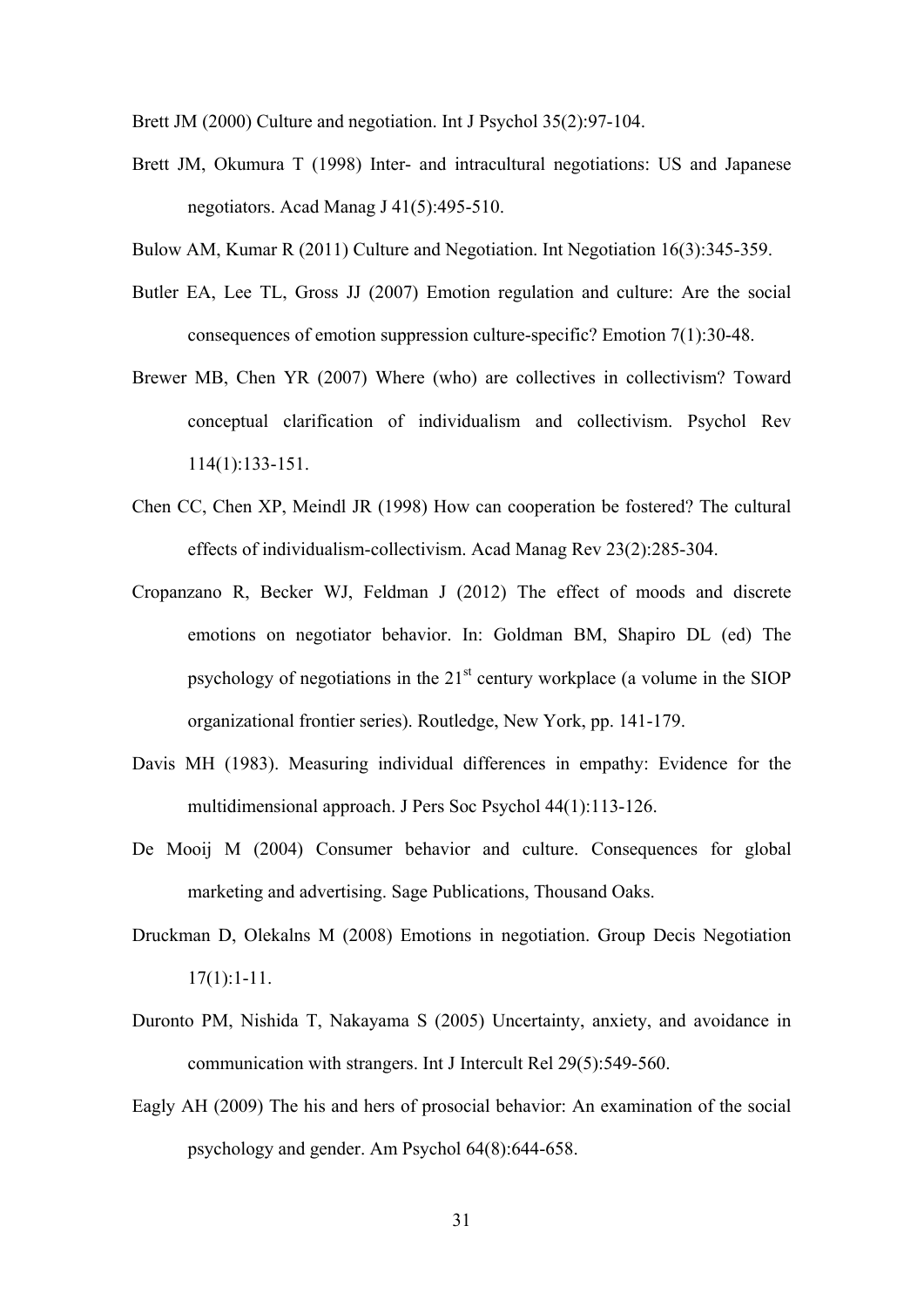Earley PC (1997) Face, Harmony, and Social structure: An analysis of Organizational Behavior across Cultures. Oxford University Press, New York.

Ekman P (1992) Are there basic emotions? Psychol Rev 99(3):550-553.

- Everitt BS (2002) Cambridge Dictionary of Statistics. Cambridge University Press, New York.
- Fiske ST, Taylor SE (1991) Social cognition. McGraw Hill, New York.
- Frijda NH (1986) The emotions. Cambridge University Press, New York.
- Galinsky AD, Maddux WW, Gillin D, White JB (2008) Why it pays to get inside the head of your opponent: The differential effects of perspective taking and empathy in negotiations. Psychol Sci 19(4):378-384.
- Gelfand MJ, Brett J, Gunia BC, Imai L, Huang TJ, Hsu BF (2013) Toward a culture-bycontext perspective on negotiation: Negotiating teams in the United States and Taiwan. J Appl Psychol 98(3):504-513.
- George JM, Jones GR, Gonzales JA (1998) The role of affect in cross-cultural negotiations. J Int Bus Stud 29(4):749-772.
- Gervais SJ, Hillard AL, Vescio TK (2010). Confronting sexism: The role of relationship orientation and gender. Sex Roles 63(7-8):463-474.
- Gibson DE, Callister RR (2010) Anger in organizations: A review and integration. J Manag 26(1):66-93.
- Gilin D, Maddux WW, Carpenter J, Galinsky AD (2013) When to use your head and when to use your heart: The differential value of perspective-taking versus empathy in competitive interaction. Pers Soc Psychol Bull 39(1):3-16.
- Goncalo JA, Staw BM (2006) Individualism-collectivism and group creativity. Organ Behav Hum Decis Process 100(1):96-109.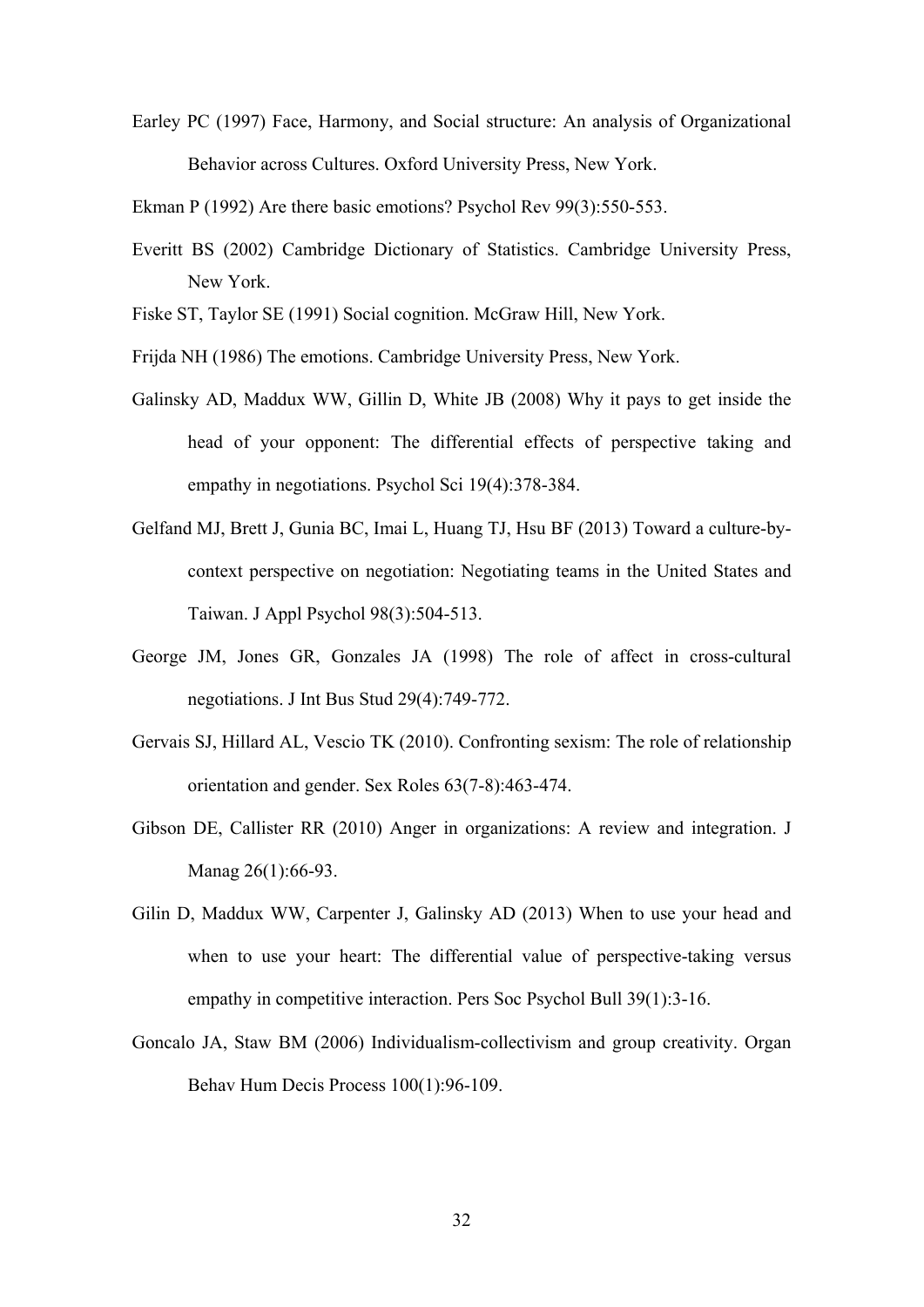- Grant AM, Berry JW (2011) The necessity of others is the mother of invention: Intrinsic and prosocial motivations, perspective taking, and creativity. Acad Manag J 54(1):73-96.
- Greenhalgh L. Gilkey RW (1993). The effect of relationship orientation on negotiators' cognitions and tactics. Group Decis Negotiation 2(2):167-186.
- Gudykunst WB (1988) Uncertainty and anxiety. In: Kim YY, Gudykunst WB (ed) Theories in intercultural communication. Sage Publications, Newbury Park, pp. 123-156.
- Gudykunst WB (2005) An anxiety/uncertainty management (AUM) theory of effective communication: making the mesh of the net finer. In Gudykunst WB (ed) Theorizing about intercultural communication. Sage Publications, Thousand Oaks, pp. 419-457.
- Gunia BC, Brett JM, Nandkeolyar AK, Kamdar D (2011) Paying a price: Culture, trust, and negotiation consequences. J Appl Psychol 96(4):774-789.
- Gupta RK, Panda A (2003) Individualised familial self: The evolving self of qualified technocrats in India. Psychol Dev Soc 15(1):1-29.
- Higgins ET (1987) Self-discrepancy: A theory relating self and affect. Psychol Rev 94(3):319-340.
- Hofstede G (2001) Culture's consequences: Comparing values, behaviors, institutions, and organizations across nations. Sage Publications, London.
- Hofstede G, Jonker C, Verwaart T (2012) Cultural differentiation of negotiation agents Group Decis Negotiation 21(1):79-98.
- Hughes R, Huby M (2002) The application of vignettes in social and nursing research. J Advanced Nurs 37(4):382-386.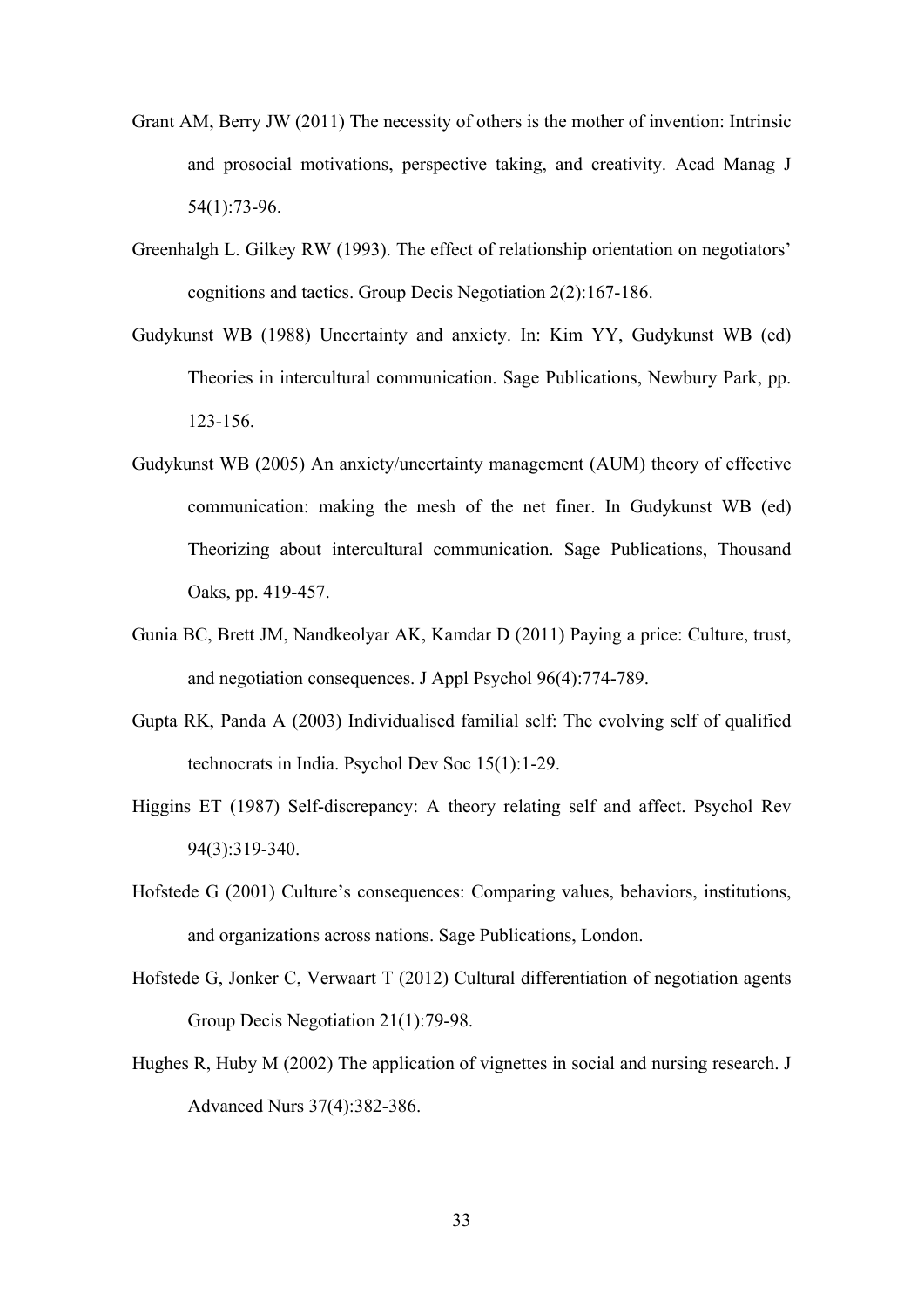- Hullett CR, Witte KM (2001). Predicting intercultural adaptation and isolation using the extended parallel process model to test anxiety/uncertainty management theory. J Int Intercult Rel 25(2):125-139.
- Jones GR, George JM (1998) The experience and evolution of trust: Implications for co-operation and teamwork. Acad Manag Rev 23(3):531-546.
- Kakar S, Kakar K. (2007) The Indians: Portrait of a people. Penguin Press, New Delhi.
- Kim JY, Nam SH (1998) The concept and dynamics of face: Implications for organizational behavior in Asia. Organ Sci 9(4):522-534.
- Kim MS, Raja NS (2003) When validity testing lacks validity: Comment on Levine et al*.* Hum Commun Res 29(2):275-290.
- Kitayama S, Mesquita B, Karasawa M (2006) Cultural affordances and emotional experience: Socially engaging and disengaging emotions in Japan and the United States. J Pers Soc Psychol 91(5):890-903.
- Kopelman S, Rosette AS (2008) Cultural variation in response to strategic emotions in negotiations. Group Decis Negotiation 17(1):65-77.
- Kopelman S, Rosette AS, Thompson L (2006) The three faces of Eve: Strategic displays of positive, negative, and neutral emotions in negotiations. Organ Behav Hum Decis Process 99(1):81-101.
- Kumar R (1997) The role of affect in negotiations: An integrative overview. J Appl Beh Sci 33(1):84-100.
- Kumar R (1999a) A script-theoretical analysis of international negotiating behavior. In: Bies RJ, Lewicki RJ, Sheppard BH (ed) Research on negotiation in organizations. JAI Press, Greenwich, pp. 285-311.
- Kumar R (1999b) Communicative conflict in intercultural negotiations: The case of American and Japanese business negotiations. Int Negotiation J 4(1):63-78.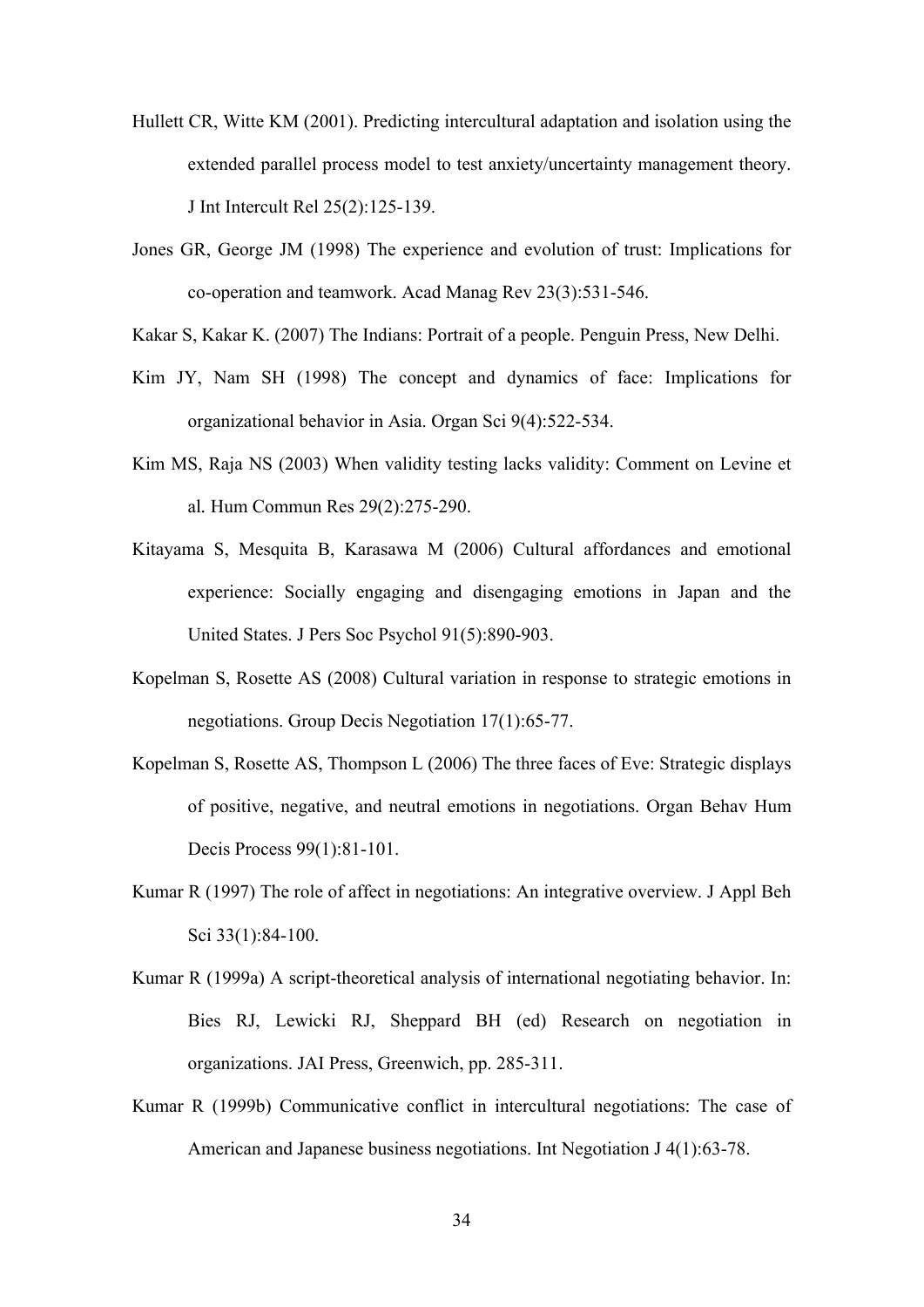- Kumar R (2004) Culture and emotions in negotiations. In: Gelfand MJ, Brett JM (ed) The handbook of negotiation and culture. Stanford University Press, Stanford, pp. 95-109.
- Kunda Z (1990) The case for motivated reasoning. Psychol Bull 108(3):480-498.
- Lazarus RS (1991) Emotion and adaptation. Oxford University Press, New York.
- Lee KH, Yang G, Graham JL (2006) Tension and trust in international business negotiations: American executives negotiating with Chinese executives. J Int Bus Stud 37(5):623-641.
- Leung K, Bond MH (1984) The impact of cultural collectivism on reward allocation. J Pers Soc Psychol 47(4):793-804.
- Levine TR, Bresnahan MJ, Park HS, Lapinski MK, Wittenbaum GM, Shearman SM, Lee SY, Chung D, Ohashi R (2003) Self-construal scales lack validity. Hum Commun Res 29(2):210-252.
- Li F, Aksoy L (2007) Dimensionality of individualism-collectivism and measurement equivalence of Triandis and Gelfand's scale. J Bus Psychol 21(3):313-328.
- Liu LA, Friedman R, Barry B, Gelfand MJ, Zhang ZX (2012) The dynamics of consensus building in intracultural and intercultural negotiations. Adm Sci Q 57(2):269-304.
- Luomala HT, Kumar R, Worm V, Singh D (2004) Cross-cultural differences in moodregulation: A comparison of individualistic and collectivistic cultures. J Int Consum Mark 16(4):39-62.
- Mandler G (1975) Mind and emotion. John Wiley, New York.
- Markus HR, Kitayama S (1991) Culture and the self: Implications for cognition, emotion, and motivation. Psychol Rev 98(2):224-253.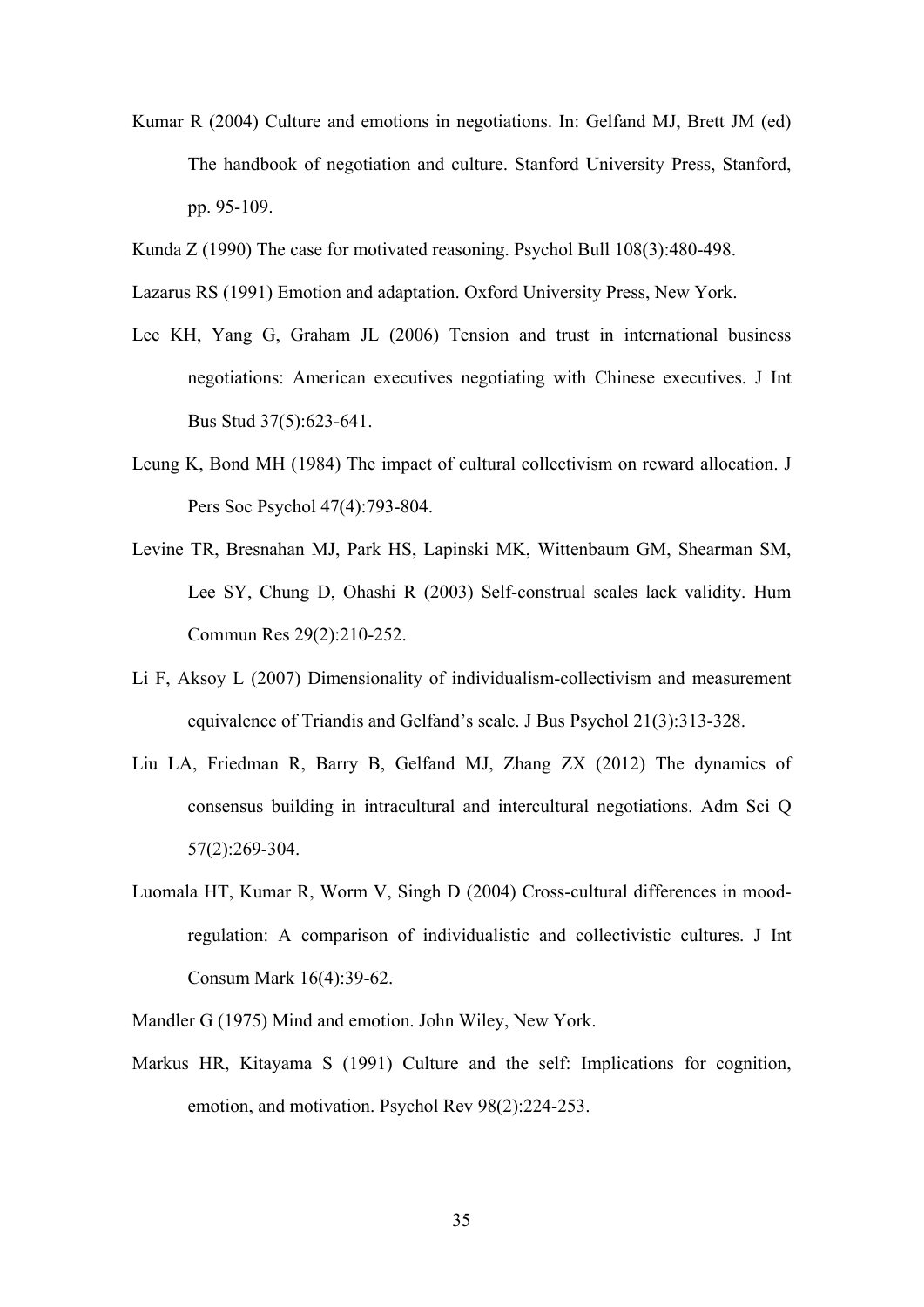- Mathieu JE, Tannenbaum SI, Salas E (1992) Influences of individual and situational characteristics on measures of training effectiveness. Acad Manag J 35(4):828- 847.
- McCullough ME, Worthington EL, Rachal KC (1997) Interpersonal forgiving in close relationships. J Pers Soc Psychol 73(2):321-336.
- Mehrabian, A Russell, JA (1974) An approach to environmental psychology. MIT Press, Cambridge.
- Mendes WB, Blascovich J, Hunter SB, Lickel B, Jost JT (2007) Threatened by the unexpected: Physiological responses during social interactions with expectancyviolating partners. J Pers Soc Psychol 92(4):698-716.
- Moss S, Prosser H, Costello H, Simpson N, Patel P, Rowe S, Turner S, Hatton C (1998) Reliability and validity of the PAS-ADD. Checklist for detecting psychiatric disorders in adults with intellectual disability. J Intellect Disability Res 42(2):173–183.
- Nickerson RS (1998) Confirmation bias: A ibiquitous phenomenon in many guises. Rev Gen Psychol 2(2):175-220.
- Nunnally JC (1978) Psychometric Theory, 2nd edition. McGraw-Hill Book Company, New York.
- Oetzel JG, Ting-Toomey S (2003) Face concerns in interpersonal conflict: A crosscultural empirical test of the face negotiation theory. Commun Res 30(6):599- 624.
- Parker SK, Axtell CM (2001) Seeing another viewpoint: Antecedents and outcomes of employee perspective-taking. Acad Manag J 44(6):1085-1100.
- Pruitt D, Rubin J, Kim SH (2003) Social conflict: Escalation, stalemate and settlement. McGraw Hill, New York.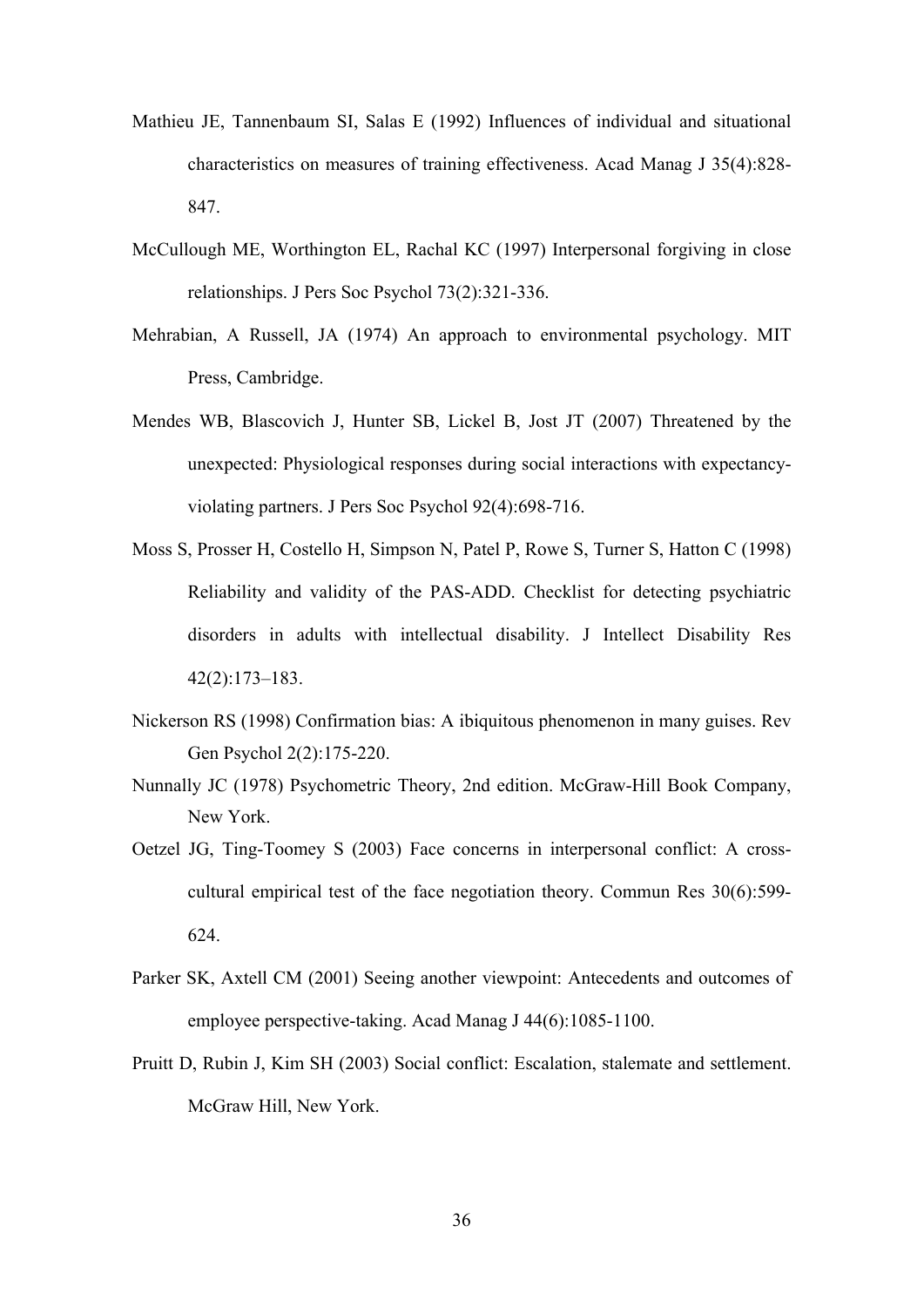- Ravali VV, Martini TS, Ravali H (2007) 'Would others think it is Okay to express my feelings?' Regulation of anger, sadness, and physical pain in Gujarati children in India. Soc Dev 16(1):79-105.
- Ready KJ, Tessema MT (2009) Perceptions and strategies in the negotiation process: A cross cultural examination of U.S. and Malaysia. Int Negotiation 14(3): 493-517.
- Roberts C, Lee WL, Chan KY (2006) An empirical analysis of measurement equivalence with the INDCOL measure of individualism and collectivism: Implications for valid cross-cultural inference. Pers Psychol 59(1):65-99.
- Ronen S, Shenkar O (1985) Clustering countries on attitudinal dimensions: A review and synthesis. Acad Manag Rev 10(3):435-454.
- Samochowiec J, Florack A (2010) Intercultural contact under uncertainty: The impact of predictability and anxiety on the willingness to interact with a member from an unknown cultural group. Int J Intercult Rel 34(5):507-515.
- Schank RC, Abelson RP (1977). Scripts, plans, goals and understanding. An inquiry into human knowledge structures. Lawrence Erlbaum, Hillsdale.
- Seo MG, Barrett LF, Bartunek JM (2004) The role of affective experience in work motivation. Acad Manag Rev 29(3):423-439.
- Shaver P, Schwartz J, Kirson D, O'Connor G (1987) Emotion knowledge: Further exploration of a prototype approach. J Pers Soc Psychol 52(6):1061-1086.
- Shweder R, Bourne J (1984) Does the concept of the person vary cross culturally? In: Shweder R, Levine R (ed) Culture Theory*.* Cambridge University Press, New York, pp. 158-189.
- Singelis TM, Triandis HC, Bhawuk DS, Gelfand MJ (1995) Horizontal and vertical dimensions of individualism and collectivism: A theoretical and measurement refinement. Cross Cult Res 29(3):241-275.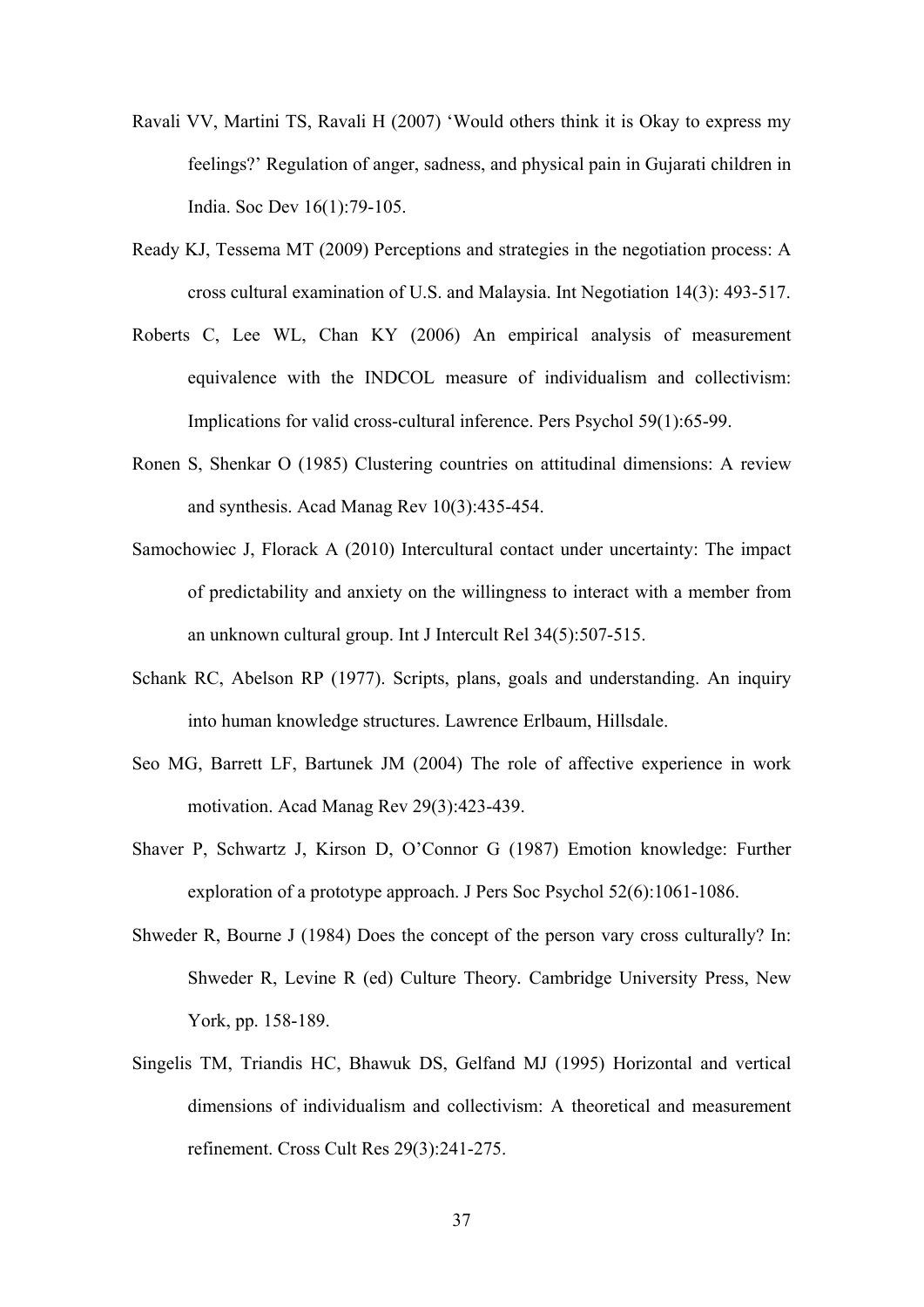- Sinha JBP, Kanungo RN (1997) Context sensitivity and balancing in Indian organizational behavior. Int J Psychol 32(2):93-105.
- Ting-Toomey S, Kurogi A (1998) Facework competence in intercultural conflict: An updated face negotiation theory. Int J Intercult Rel 22(2):187-225.
- Ting-Toomey S, Yee-Jung KK, Shapiro RB, Garcia W, Wright TJ, Oetzel JG (2000) Ethnic/cultural identity salience and conflict styles in four US ethnic groups. Int J Intercult Rel 24(1):47-81.
- Tinsley CH, Turan N, Aslani S, Weingart LR (2011) The interplay between culturallyand situationally-based mental models of intercultural dispute resolution: West meets Middle East 1. Int Negotiation 16(3): 481-510.
- Triandis HC, Gelfand MJ (1998) Converging measures of horizontal and vertical individualism and collectivism. J Pers Soc Psychol 74(1):118-128.
- Ulijn JM, Rutkowski A, Kumar R, Zhu Y (2005) Patterns of feelings in face to face negotiations: A Sino-Dutch pilot study. Cross Cult Manag 12(3):103-118.
- Usunier JC (2003) Cultural aspects of international business negotiations. In: Ghauri PN, Usunier JC (ed) International business negotiations. Pergamon Press, Amsterdam, pp. 97-135.
- Van Kleef GA, de Dreu CW, Manstead AS (2004) The interpersonal effects of anger and happiness in negotiations. J Pers Soc Psychol 86(1):57-76.
- Van Kleef GA, De Dreu CW, Pietroni D, Manstead AS (2006) Poer and emotion in negotiation: Power moderates the interpersonal effects of anger and happiness on concession making. Eur J Soc Psychol 36(4):557-581.
- Watson D, Clark LA (1984) Negative affectivity: The disposition to experience negative emotional states. Psychol Bull 96(3):465-490.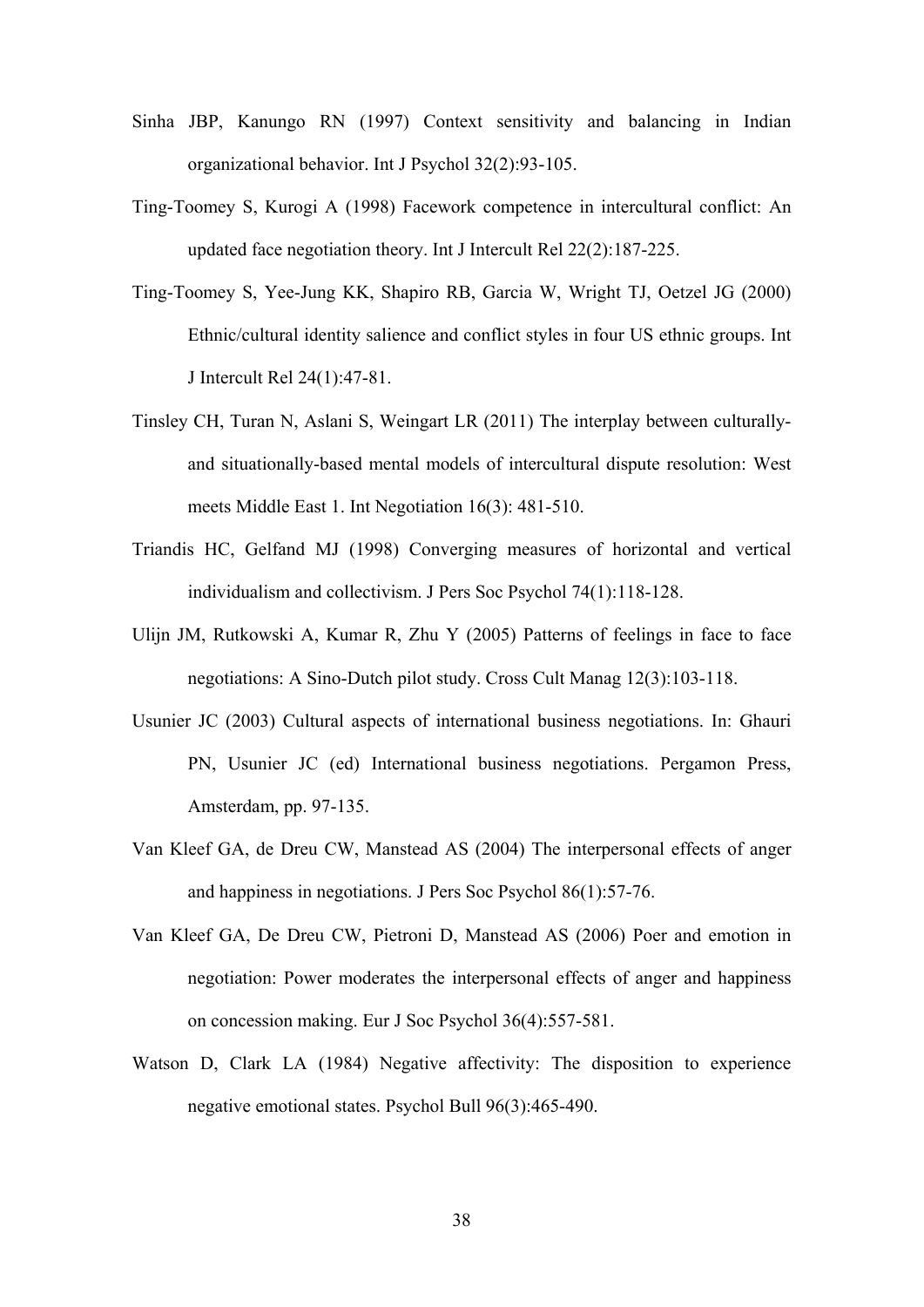- Wilks T (2004) The use of vignettes in qualitative research into social work values. Qual Soc Work 3(1):78-87.
- Williams M (2007) Building genuine trust through interpersonal emotion management: A threat regulation model of trust and collaboration across boundaries. Acad Manag Rev 32(2):595-621.
- Wu S, Keysar B (2007) The effect of culture on perspective taking. Psychol Sci 18(7): 600-606.
- Yzerbyt V, Dumont M, Wigboldus D, Gordijn E (2003) I feel for us: The impact of categorization and identification on emotions and action tendencies. Br J Soc Psychol 42(4):533-549.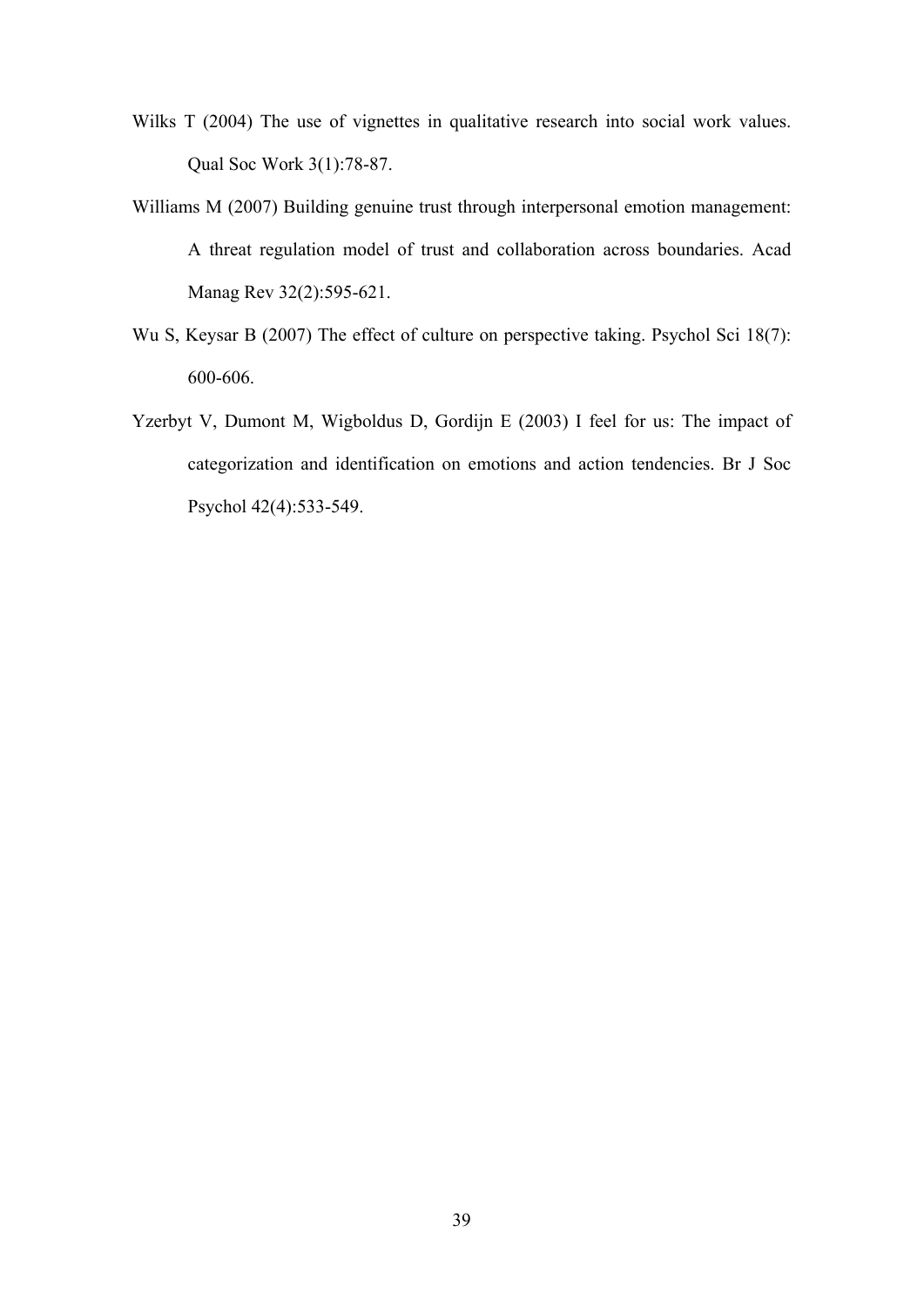*Table 1.* Emotions measured in the study.

| <b>Emotion</b> classes | <b>Emotion</b> items                                                  |
|------------------------|-----------------------------------------------------------------------|
| Positive (7)           | calm, driven, friendly, happy, quiet, relaxed, satisfied              |
| Neutral $(1)$          | neutral                                                               |
| Dejection-related      | angry at other, disappointed, dissatisfied, frustrated, hopeless,     |
|                        | irritated, regretful, sad                                             |
| Agitation-related      | angry at self, anxious, apprehensive <sup>*</sup> , ashamed, fearful, |
|                        | pressured <sup>*</sup> , self-blaming, tense                          |
| Other negative         | confused, indecisive, resentful, threatened, uneasy, uncertain        |
| emotions (6)           |                                                                       |

*Note. \* This item was eliminated, based on the scale refinement procedure described below.*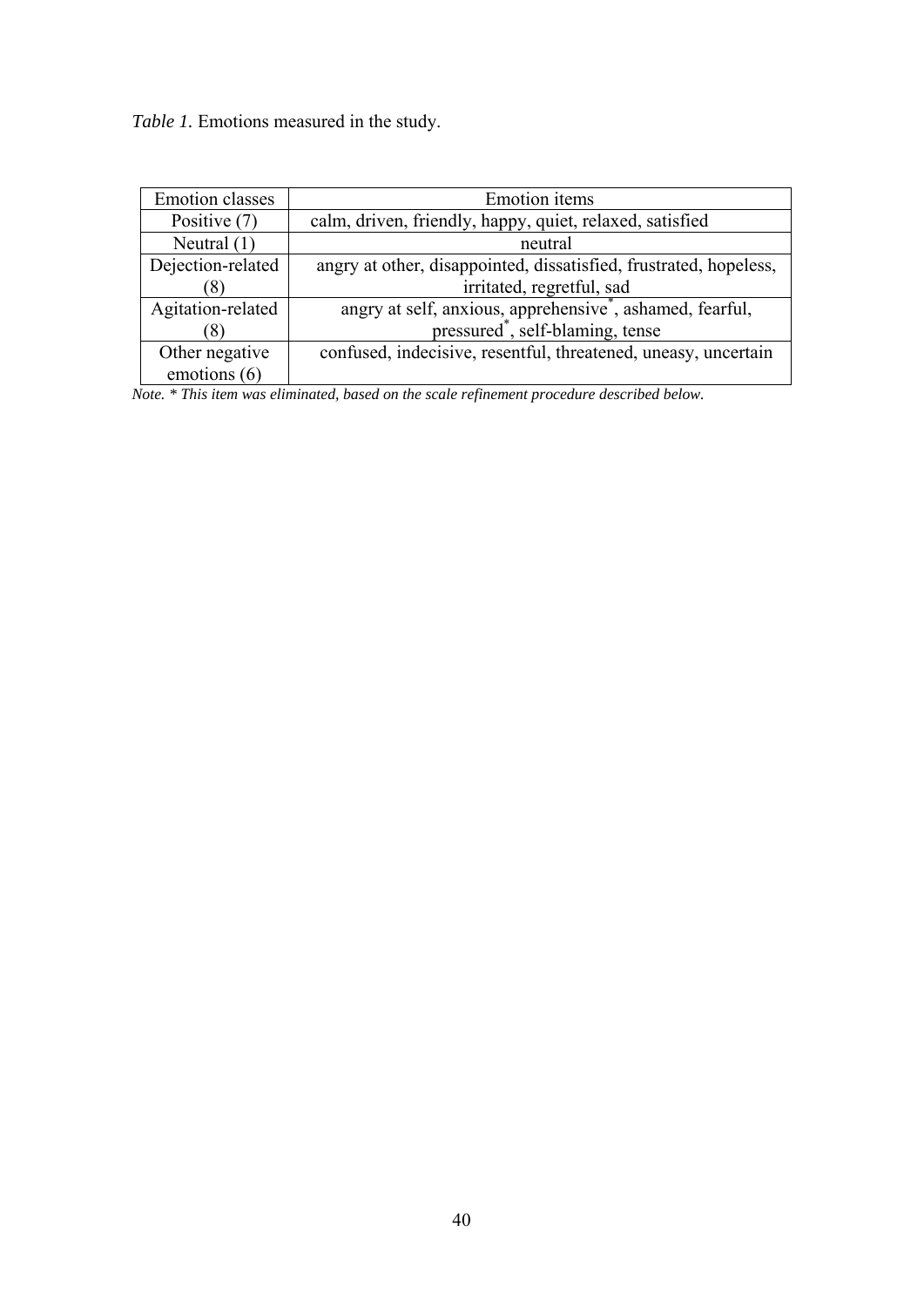|                  | Mean | S.D. | 1        | $\overline{2}$ | 3        | 4       | 5         | 6    |
|------------------|------|------|----------|----------------|----------|---------|-----------|------|
| 1) Individualism | 5.58 | 1.07 | 1.00     |                |          |         |           |      |
| 2) Collectivism  | 5.45 | 0.98 | 0.19     | 1.00           |          |         |           |      |
| 3) Dejection     | 1.69 | 0.80 | $0.21*$  | 0.11           | 1.00     |         |           |      |
| 4) Agitation     | 1.06 | 0.61 | 0.09     | 0.08           | $0.67**$ | 1.00    |           |      |
| 5) Approach      | 1.31 | 1.35 | 0.15     | 0.19           | $0.23*$  | 0.07    | 1.00      |      |
| 6) Avoidance     | 1.42 | 1.02 | $-0.20*$ | $-0.20*$       | 0.07     | $0.21*$ | $-0.40**$ | 1.00 |

*Table 2.* Means, standard deviations and correlations between the key constructs in the Finnish sample ( $n = 106$ ).

*Note.*  $* p < 0.05$ .  $* p < 0.01$ .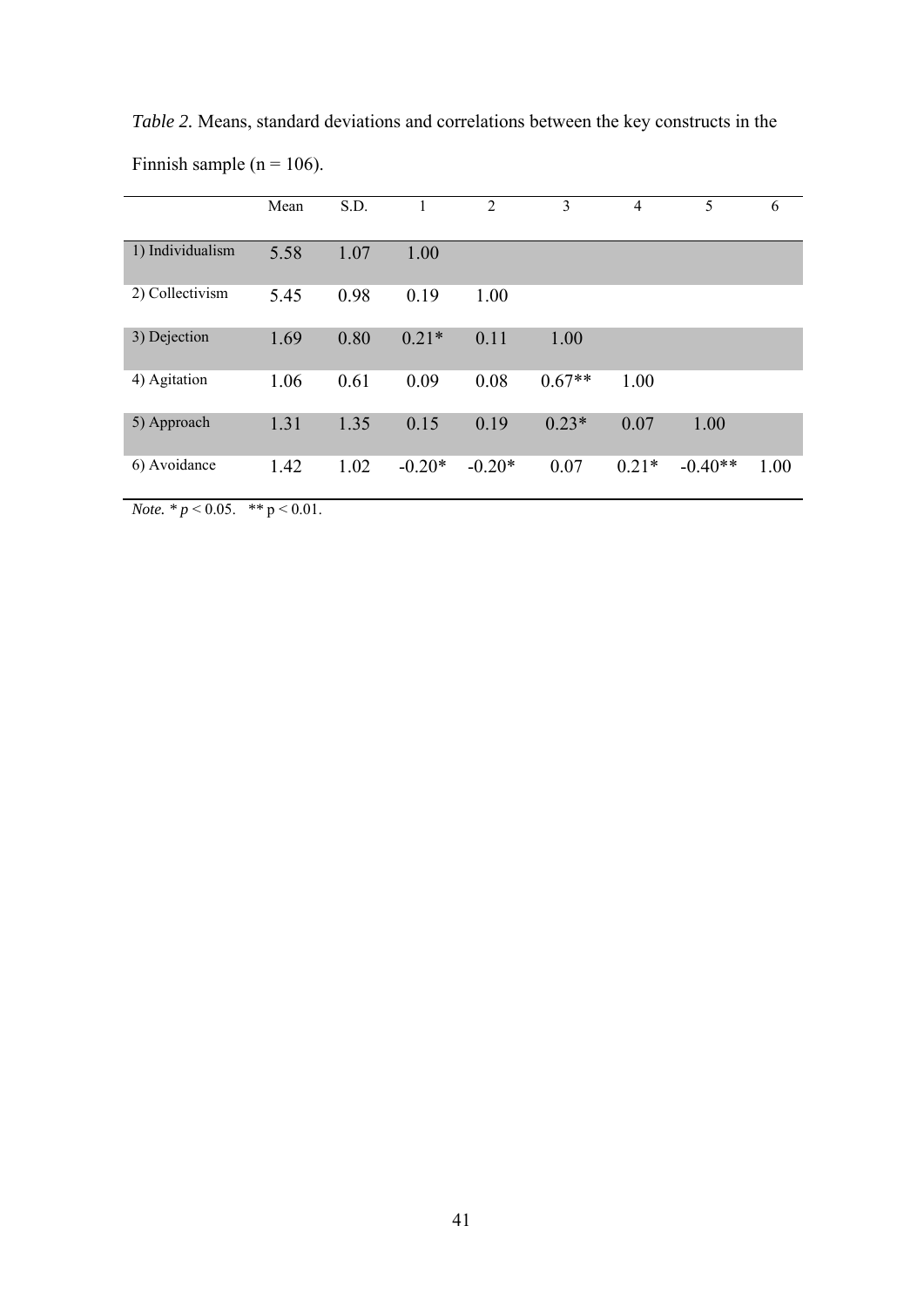|                  | Mean | S.D. |         | $\overline{2}$ | 3        | $\overline{4}$ | 5    | 6    |
|------------------|------|------|---------|----------------|----------|----------------|------|------|
| 1) Individualism | 6.57 | 0.88 | 1.00    |                |          |                |      |      |
| 2) Collectivism  | 6.99 | 0.88 | $0.19*$ | 1.00           |          |                |      |      |
| 3) Dejection     | 1.33 | 0.69 | $-0.10$ | $-0.28**$      | 1.00     |                |      |      |
| 4) Agitation     | 1.04 | 0.57 | 0.08    | $-0.23*$       | $0.63**$ | 1.00           |      |      |
| 5) Approach      | 1.82 | 1.08 | 0.17    | 0.04           | $-0.01$  | $0.21*$        | 1.00 |      |
| 6) Avoidance     | 1.46 | 1.16 | 0.00    | 0.03           | 0.12     | 0.03           | 0.00 | 1.00 |

*Table 3.* Means, standard deviations and correlations between the key constructs in the Indian sample ( $n = 114$ ).

*Note.*  $* p < 0.05$ .  $* p < 0.01$ .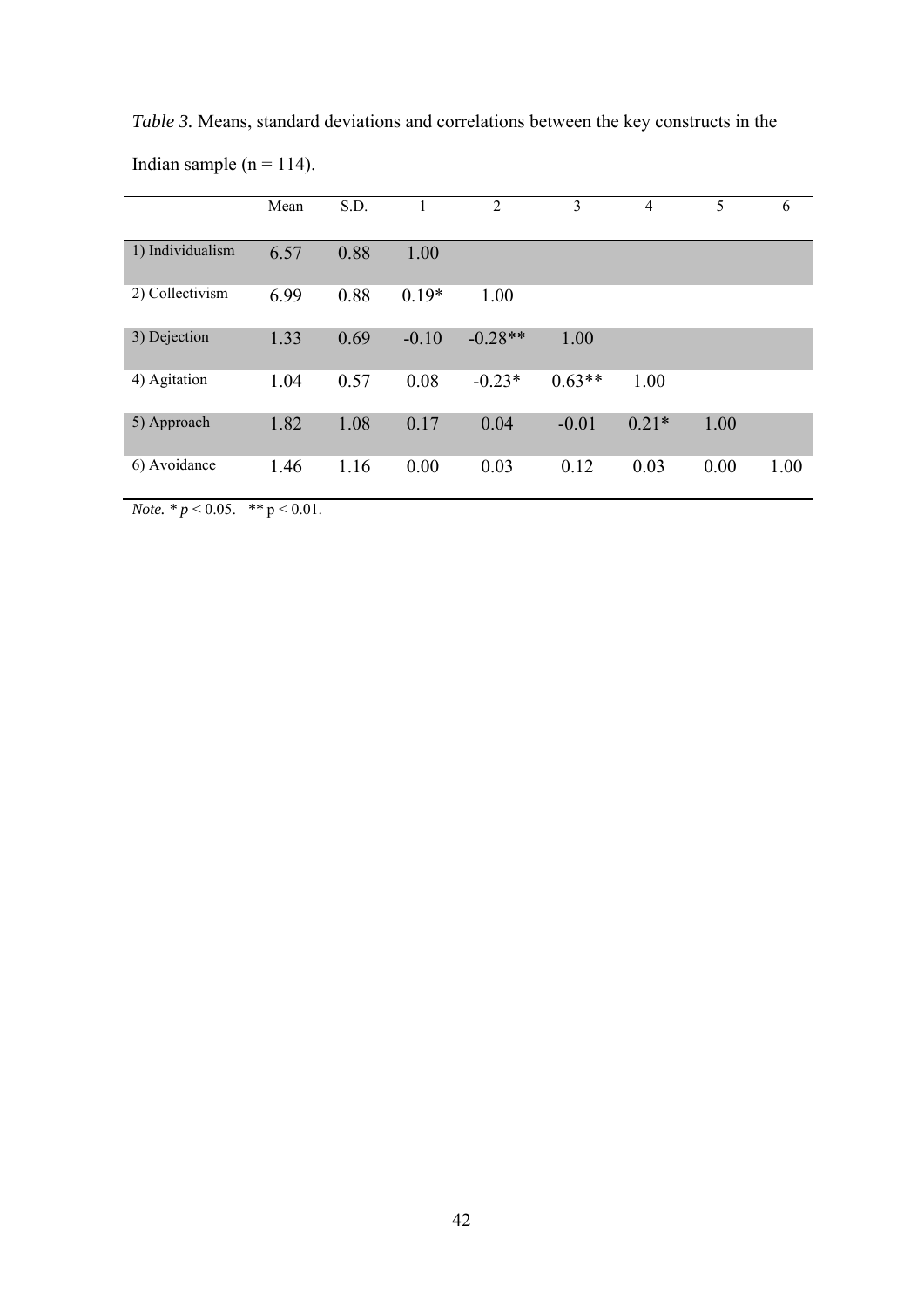*Table 4.* Analyzing emotional volatility between the Finns and Indians as a function of the assigned role.

|                  | Effect of role (David vs. Ishikawa) on   | Effect of role (David vs. Ishikawa) on  |
|------------------|------------------------------------------|-----------------------------------------|
|                  | emotional responding in the Finnish data | emotional responding in the Indian data |
| 1) POSITIVE      | $T\text{-}VALUE = -4.02, p \leq 0.001$   | $T\text{-}VALUE = -2.50, p \leq 0.05$   |
| <b>EMOTIONS</b>  |                                          |                                         |
| calm             | 1) T-value = -4.28, $p < 0.001$          | 1) T-value = $-2.66$ , p < 0.01         |
| driven           | 2) T-value = 4.96, $p < 0.001$           | T-value = $0.56$ , $p > 0.05$           |
| friendly         | 3) T-value = -4.29, $p < 0.001$          | T-value = $-1.06$ , $p > 0.05$          |
| happy            | T-value = $-1.75$ , p $> 0.05$           | T-value = $-0.93$ , p > 0.05            |
| quiet            | 4) T-value = $-6.35$ , p < 0.001         | T-value = $-1.72$ , p > 0.05            |
| relaxed          | 5) T-value = $-2.81$ , p < 0.01          | 2) T-value = $-2.67$ , p < 0.01         |
| satisfied        | 6) T-value = -2.82, $p < 0.01$           | T-value = $-1.30$ , p > 0.05            |
|                  |                                          |                                         |
| 2) NEUTRAL       |                                          |                                         |
| <b>EMOTIONS</b>  |                                          |                                         |
| Neutral          | 7) T-value = -4.71, $p < 0.001$          | T-value = $-1.86$ , $p > 0.05$          |
|                  |                                          |                                         |
| 3)               |                                          |                                         |
| <b>DEJECTION</b> | $T\text{-}VALUE = 6.03, p \leq 0.001$    | $T\text{-}VALUE = 2.34, p \leq 0.05$    |
| <b>EMOTIONS</b>  |                                          |                                         |
| angry at other   | 8) T-value = $5.02$ , p < 0.001          | 3) T-value = $3.59$ , p < $0.001$       |
| disappointed     | 9) T-value = 4.70, $p < 0.001$           | T-value = $1.51$ , p > 0.05             |
| dissatisfied     | 10) T-value = $5.68$ , p < 0.001         | T-value = $-0.14$ , p > 0.05            |
| frustrated       | 11) T-value = 5.96, $p < 0.001$          | 4) T-value = 2.79, $p < 0.01$           |
| hopeless         | 12) T-value = $3.15$ , p < 0.01          | T-value = $-0.43$ , p > 0.05            |
| irritated        | 13) T-value = 4.59, $p < 0.001$          | 5) T-value = 3.93, $p < 0.001$          |
| regretful        | 14) T-value = 2.39, $p < 0.05$           | T-value = $0.60$ , p > $0.05$           |
| sad              | T-value = $1.25$ , $p > 0.05$            | T-value = $0.00$ , p > $0.05$           |
|                  |                                          |                                         |
| 4)               |                                          |                                         |
| <b>AGITATION</b> | $T\text{-}VALUE = 2.74, p < 0.01$        | $T\text{-}VALUE = 2.60, p \leq 0.05$    |
| <b>EMOTIONS</b>  |                                          |                                         |
| angry at self    | 15) T-value = $3.36$ , p < 0.001         | 6) T-value = 2.38, $p < 0.05$           |
| anxious          | 16) T-value = 2.77, $p < 0.01$           | 7) T-value = $3.70$ , p < 0.001         |
| apprehensive     | 17) T-value = 4.89, $p < 0.001$          | T-value = $0.67$ , p > $0.05$           |
| ashamed          | T-value = $-1.35$ , $p > 0.05$           | T-value = $-0.52$ , p > 0.05            |
| fearful          | T-value = $-0.11$ , p > 0.05             | T-value = $-0.11$ , p > 0.05            |
| pressured        | 18) T-value = $-6.42$ , p < 0.001        | T-value = $-0.09$ , $p > 0.05$          |
| self-blaming     | T-value = $0.13$ , p > $0.05$            | T-value = $0.59$ , $p > 0.05$           |
| tense            | 19) T-value = 4.76, $p < 0.001$          | 8) T-value = 2.63, $p < 0.01$           |
|                  |                                          |                                         |
| 5) OTHER         |                                          |                                         |
| <b>NEGATIVE</b>  | $T\text{-}VALUE = 2.76, p < 0.01$        | $T\text{-}VALUE = 0.33, p > 0.5$        |
| <b>EMOTIONS</b>  |                                          |                                         |
| confused         | 20) T-value = 4.72, $p < 0.001$          | T-value = $0.78$ , p > $0.05$           |
| indecisive       | 21) T-value = -2.33, $p < 0.05$          | T-value = $-1.44$ , p > 0.05            |
| resentful        | 22) T-value = $6.28$ , p < $0.001$       | T-value = $0.91$ , $p > 0.05$           |
| threatened       | 23) T-value = -2.50, $p < 0.05$          | T-value = $-1.87$ , p > 0.05            |
| uncertain        | T-value = $1.94$ , $p > 0.05$            | T-value = $-0.59$ , p > 0.05            |
| uneasy           | 24) T-value = 4.71, $p < 0.001$          | T-value = $0.62$ , p > 0.05             |

*Note. Capital-lettered lines denote the scale-level results.*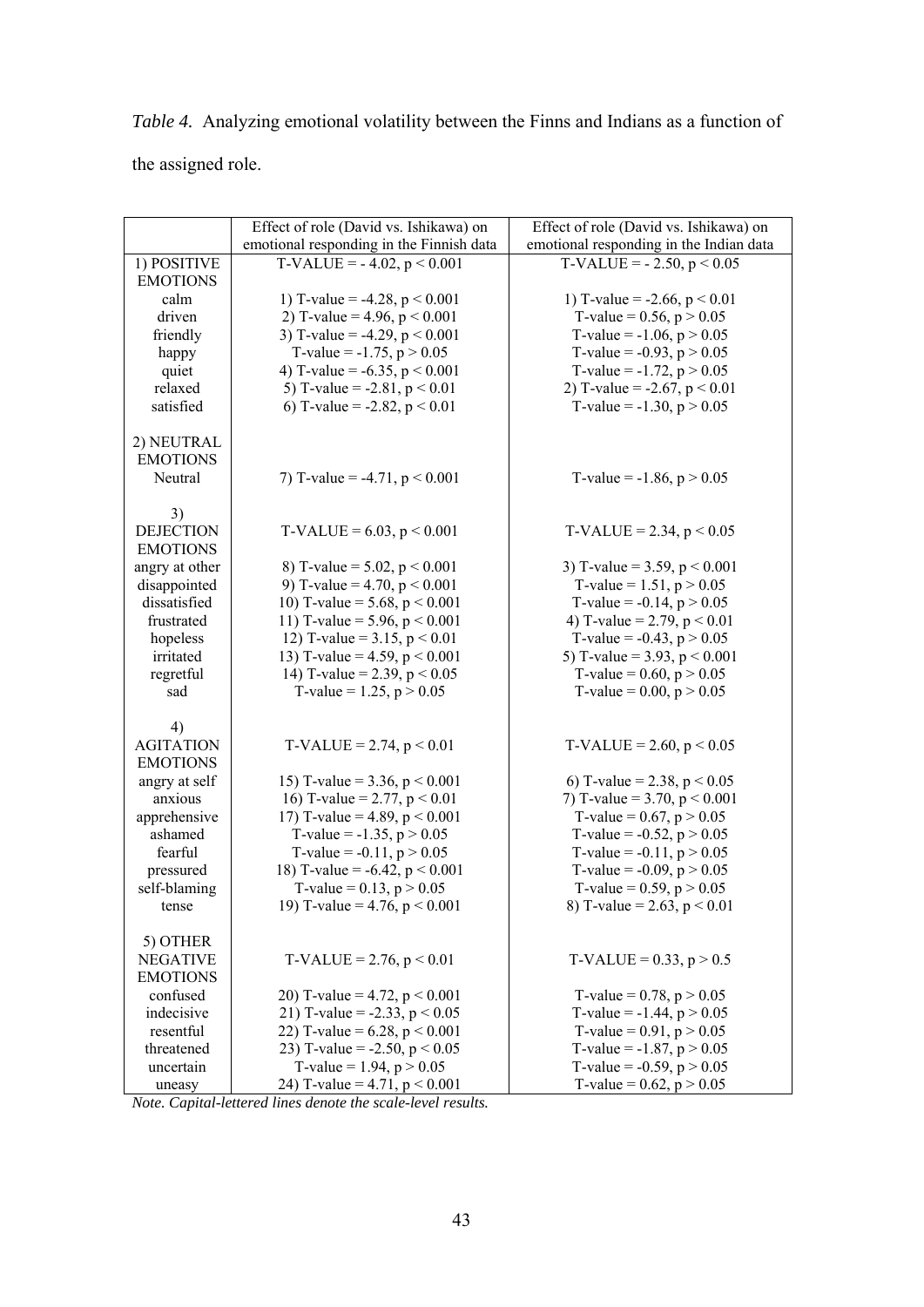| Variable                  | Model 1         | Model 2          |
|---------------------------|-----------------|------------------|
| Constant                  | 0.02(0.03)      | $-0.10(-0.13)$   |
| Individualism             | 0.11(1.16)      | 0.12(1.27)       |
| Collectivism              | $0.17**$ (2.21) | $0.18**$ (2.27)  |
| Agitation                 | 0.07(0.34)      | 0.11(0.53)       |
| Dejection                 | 0.17(1.12)      | 0.15(0.99)       |
| Gender                    | $-0.38*(-1.95)$ | $-0.38**(-2.05)$ |
| Collectivism x Agitation  |                 | 0.01(0.23)       |
| Individualism x Dejection |                 | $0.17**$ (1.97)  |
| $R^2$                     | 0.10            | 0.12             |

*Table 5*. Results for the hierarchical regression analysis predicting approach tendency.

*Note. Unstandardized coefficients are reported with t-values in parentheses \* p < 0.10; \*\*p < 0.05*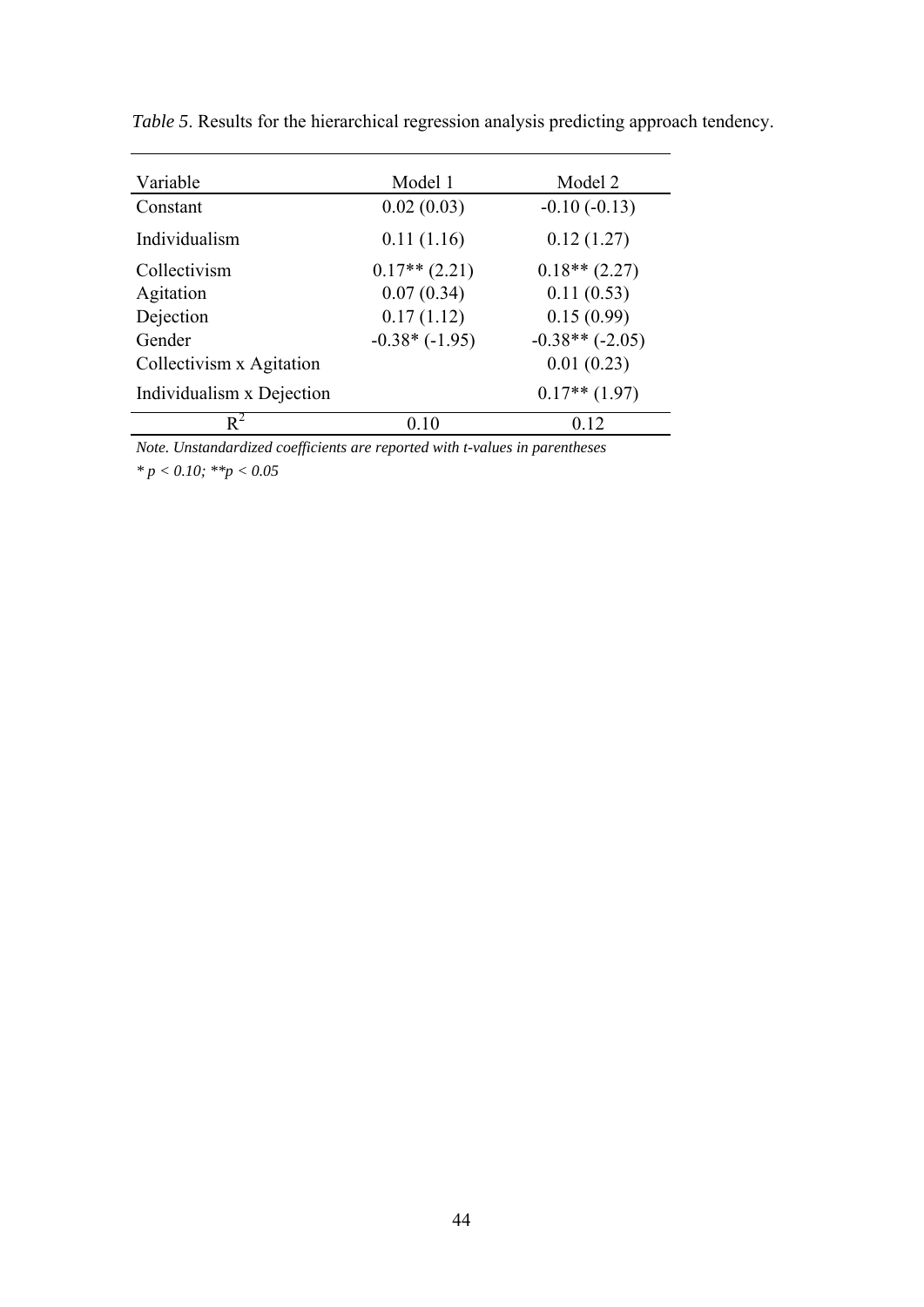| culture<br>Low context communication<br>1) Dave: Well, what more do you want, folks?<br>2) Dave: We would like to thank you for your generous<br>hospitality.<br>Kline: (adding): That Geisha place was great!<br>Task orientation<br>1) On the second evening out on the town, the<br>Americans tried to bring the business issue to their<br>hosts' attention but were only met by smiling Japanese<br>faces who concomitantly placed an order for more |
|-----------------------------------------------------------------------------------------------------------------------------------------------------------------------------------------------------------------------------------------------------------------------------------------------------------------------------------------------------------------------------------------------------------------------------------------------------------|
|                                                                                                                                                                                                                                                                                                                                                                                                                                                           |
|                                                                                                                                                                                                                                                                                                                                                                                                                                                           |
|                                                                                                                                                                                                                                                                                                                                                                                                                                                           |
|                                                                                                                                                                                                                                                                                                                                                                                                                                                           |
|                                                                                                                                                                                                                                                                                                                                                                                                                                                           |
|                                                                                                                                                                                                                                                                                                                                                                                                                                                           |
|                                                                                                                                                                                                                                                                                                                                                                                                                                                           |
|                                                                                                                                                                                                                                                                                                                                                                                                                                                           |
|                                                                                                                                                                                                                                                                                                                                                                                                                                                           |
| drinks.                                                                                                                                                                                                                                                                                                                                                                                                                                                   |
| 2) Kline: I can't see what those contracts have to do                                                                                                                                                                                                                                                                                                                                                                                                     |
| with this? And besides, strictly speaking we have no                                                                                                                                                                                                                                                                                                                                                                                                      |
| legal obligation to discuss the nature of those contracts                                                                                                                                                                                                                                                                                                                                                                                                 |
| with you.                                                                                                                                                                                                                                                                                                                                                                                                                                                 |
| 1) Wright: We would like to point out that we cannot<br>Time sensitivity                                                                                                                                                                                                                                                                                                                                                                                  |
| wait indefinitely. As a matter of fact, we have recently                                                                                                                                                                                                                                                                                                                                                                                                  |
| been approached by a Japanese firm which is interested                                                                                                                                                                                                                                                                                                                                                                                                    |
| in the possibility of a joint venture in the United States.                                                                                                                                                                                                                                                                                                                                                                                               |
| 2) It had been four weeks since Norio had left, and                                                                                                                                                                                                                                                                                                                                                                                                       |
| David had not heard anything about the matter. So                                                                                                                                                                                                                                                                                                                                                                                                         |
| David called Norio in Tokyo, and found out that Norio                                                                                                                                                                                                                                                                                                                                                                                                     |
| was abroad. After this David wrote to the Japanese                                                                                                                                                                                                                                                                                                                                                                                                        |
| company and described his interest in their products                                                                                                                                                                                                                                                                                                                                                                                                      |
| suggesting a meeting at their earliest convenience.                                                                                                                                                                                                                                                                                                                                                                                                       |
| Emphasis on achieving tangible<br>1) Dave: Would it at all be possible for you to sign a                                                                                                                                                                                                                                                                                                                                                                  |
| contract or come to some tentative agreement at this<br>outcomes                                                                                                                                                                                                                                                                                                                                                                                          |
| point in time?                                                                                                                                                                                                                                                                                                                                                                                                                                            |
| 2) Dave: That is right. We have been aiming at the                                                                                                                                                                                                                                                                                                                                                                                                        |
| licence with exclusive rights in the North American                                                                                                                                                                                                                                                                                                                                                                                                       |
| markets on condition that we would have the first call                                                                                                                                                                                                                                                                                                                                                                                                    |
| on our possible future expansion into the European                                                                                                                                                                                                                                                                                                                                                                                                        |
| market.                                                                                                                                                                                                                                                                                                                                                                                                                                                   |
| 1) Dave: We did some hard thinking last evening and<br>Aggressive persuasion                                                                                                                                                                                                                                                                                                                                                                              |
| we have come up with a new proposal that you won't                                                                                                                                                                                                                                                                                                                                                                                                        |
| be able to refuse?                                                                                                                                                                                                                                                                                                                                                                                                                                        |
| 2) Dave: (In a rather indignant tone) Are you trying to                                                                                                                                                                                                                                                                                                                                                                                                   |
| say that you do not want to stick to matters that we had                                                                                                                                                                                                                                                                                                                                                                                                  |
| already tentatively agreed on? If the situation is such                                                                                                                                                                                                                                                                                                                                                                                                   |
| we will have to reconsider the concessions we offered                                                                                                                                                                                                                                                                                                                                                                                                     |
| you earlier during this discussion.                                                                                                                                                                                                                                                                                                                                                                                                                       |

*Appendix A.* Key features of American culture as communicated by the vignette.